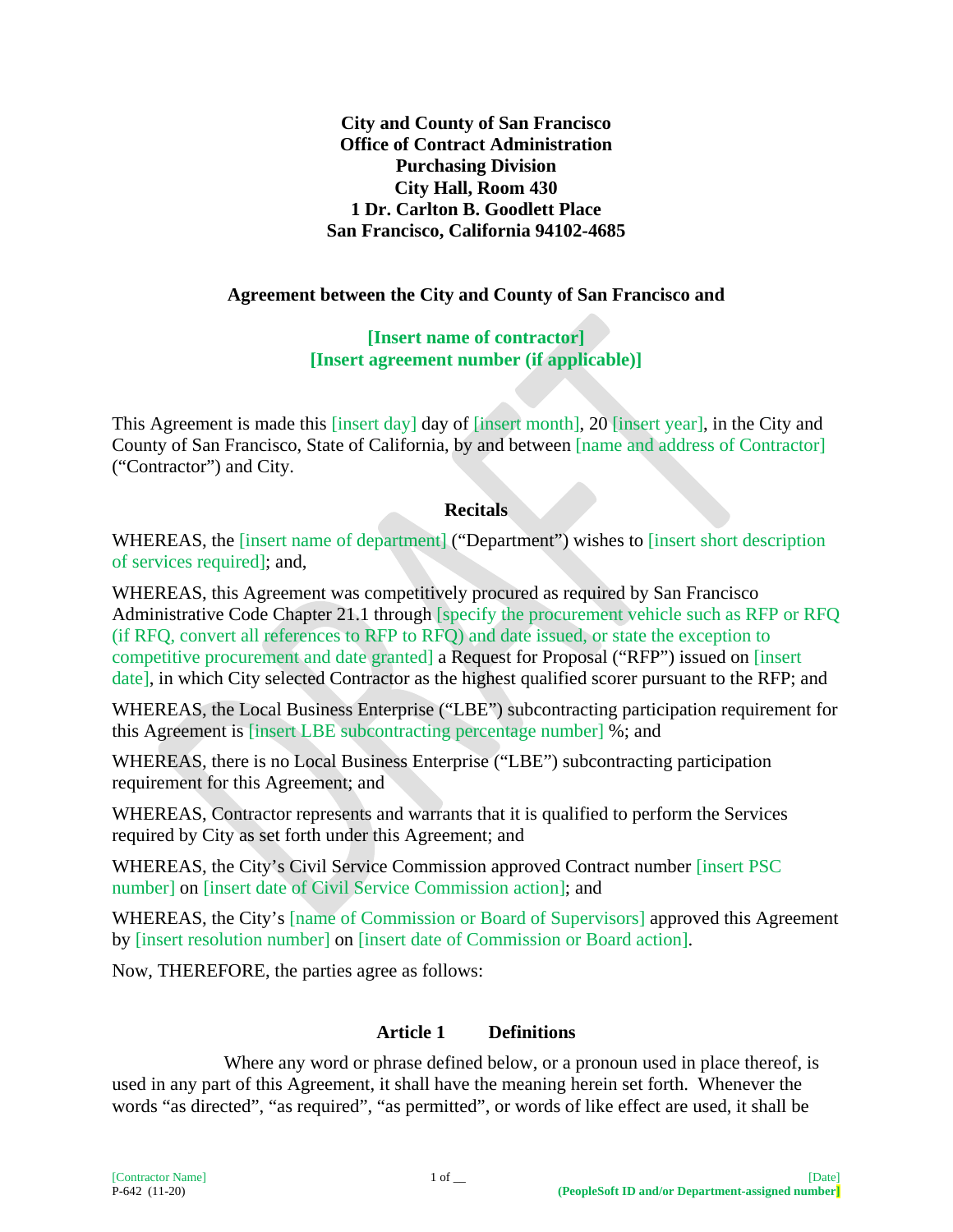understood as the direction, requirement, or permission of the [insert name of department]. The words "sufficient", "necessary", or "proper", and the like, mean sufficient, necessary or proper in the judgment of the [insert name of department], unless otherwise indicated by the context. "Acceptance Tests" means the procedures and performance standards required for Acceptance by City of the Programs and the System as defined herein. These procedures and performance standards are set forth for each phase of System development, the Acceptance Test Plan. The following definitions apply to this Agreement:

1.1 "Acceptance" means notice from the City to Contractor that the [Licensed or developed] software meets the specifications contained in the Documentation. City's Acceptance of the [Licensed or developed] software shall be governed by the procedures set forth in Article 4 ("Services, Software Implementation and Acceptance").

1.2 "Acceptance Window" means the time period following completion of Phase 1 or 2 during which Contractor must secure Acceptance of the completed phase from City.

1.3 "Agreement" means this contract document, including all attached appendices, and all applicable City Ordinances and Mandatory City Requirements which are specifically incorporated into this Agreement by reference as provided herein, together with any future written and executed amendments.

1.4 "Change Order" means a written instrument signed by the City's Project Manager that modifies this Agreement through an adjustment to one or more of the following: (i) the Project Schedule, (ii) the Statement of Work, (iii) the Acceptance Criteria, or (iv) other requirements specified in this Agreement.

1.5 "City" or "the City" means the City and County of San Francisco, a municipal corporation, acting by and through both its Director of the Office of Contract Administration or the Director's designated agent, hereinafter referred to as "Purchasing" and [insert name of department].

1.6 "Confidential Information" means confidential City information including, but not limited to, personally-identifiable information ("PII"), protected health information ("PHI"), or individual financial information (collectively, "Proprietary or Confidential Information") that is subject to local, state or federal laws restricting the use and disclosure of such information, including, but not limited to, Article 1, Section 1 of the California Constitution; the California Information Practices Act (Civil Code § 1798 et seq.); the California Confidentiality of Medical Information Act (Civil Code § 56 et seq.); the federal Gramm-Leach-Bliley Act (15 U.S.C. §§  $6801(b)$  and  $6805(b)(2)$ ; the privacy and information security aspects of the Administrative Simplification provisions of the federal Health Insurance Portability and Accountability Act (45 CFR Part 160 and Subparts A, C, and E of part 164); and San Francisco Administrative Code Chapter 12M (Chapter 12M).

1.7 "CMD" means the Contract Monitoring Division of the City.

1.8 "Contractor" or "Consultant" means [insert name and address of contractor].

1.9 "Critical Milestones" means those milestones specified in the Project Schedule as Critical Milestones after which liquidated damages apply for failure to complete performance in accordance with this Agreement.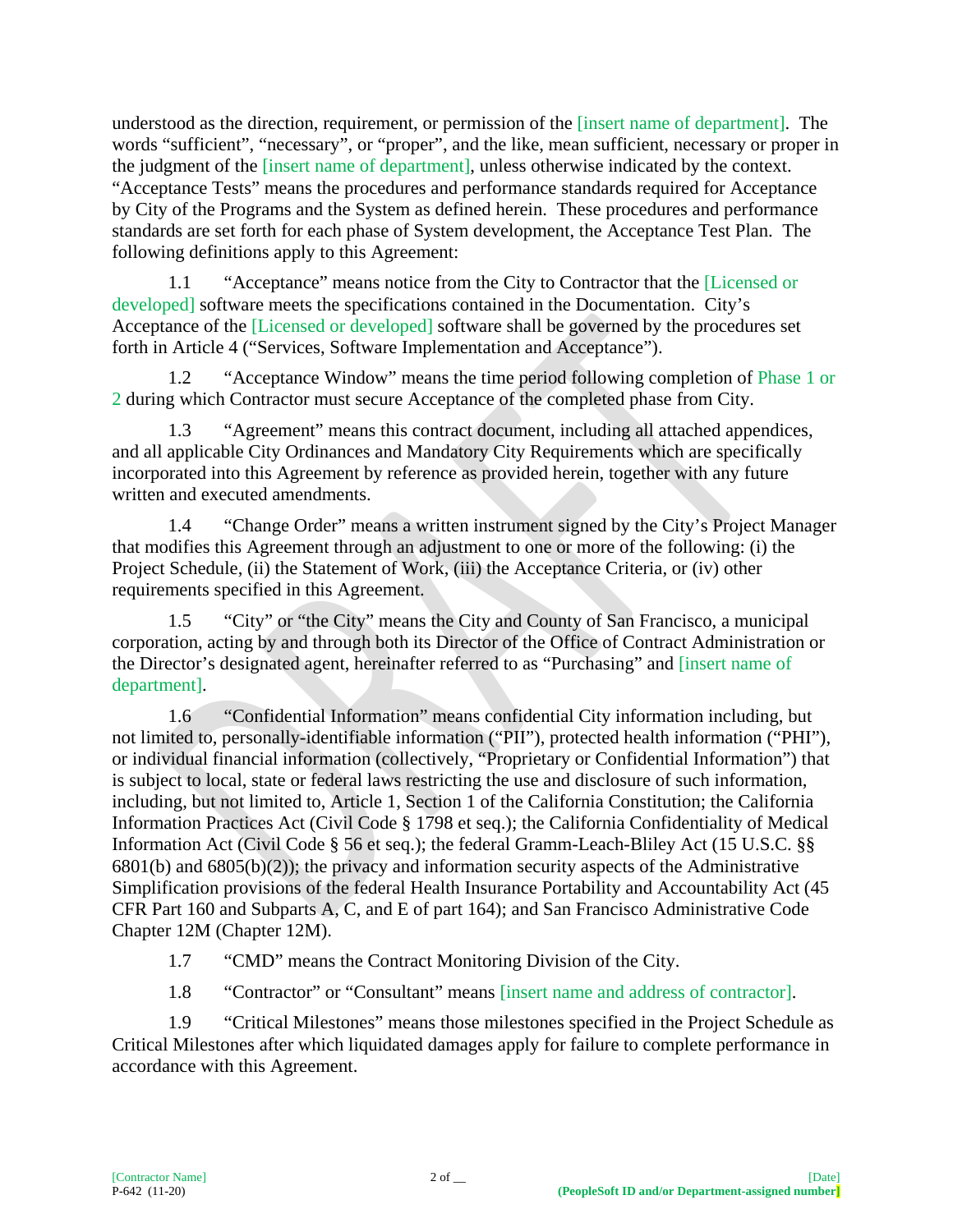1.10 "Deliverables" means those items described and itemized in Appendix [insert Appendix letter], which items Contractor commits to provide to City on the dates specified in the Implementation Plan.

1.11 "Design Specifications" means the written design specifications to be prepared by Contractor to implement the Functional Specifications. The Design Specifications shall include descriptions of each Program to be developed hereunder together with descriptions of the hardware and software environment in which such Programs may be operated and the files or databases, if any, with which such Programs shall function.

1.12 "Documentation" means the technical publications relating to use of the System, such as reference, installation, administrative, maintenance, and programmer manuals, provided by Contractor to City.

1.13 "Equipment" means the central processing unit[s] and associated peripheral devices [or, computer hardware] on which the Programs will operate and with which the Programs must be compatible, to be purchased [or, leased] by Contractor for City [or, provided by City].

1.14 "Errors, Defects and Malfunctions" means either a deviation between the function of the developed Programs and the documentation furnished by Contractor for the Programs, or a failure of the Programs which degrades the use of the Programs.

1.15 "Fix" means repair or replace source, object or executable code in the Programs to remedy an Error, Defect or Malfunction.

1.16 "Functional Specifications" means the written description of City's requirements, operations, and procedures, which document is to be prepared by Contractor, and upon approval by City, shall form the basis for the Design Specifications as defined herein.

"Functional Specifications" means the written description of City's requirements prepared by the City and attached hereto as both the Performance Specifications and the Functional Specifications for this Agreement. Such description shall form the basis for the Design Specifications as defined herein.

1.17 "Mandatory City Requirements" means those City laws set forth in the San Francisco Municipal Code, including the duly authorized rules, regulations, and guidelines implementing such laws, that impose specific duties and obligations upon Contractor.

1.18 "Party" and "Parties" mean the City and Contractor either collectively or individually.

1.19 "Patch" means temporary repair or replacement of code in the Programs to remedy an Error, Defect or Malfunction. Patches may be made permanent and released in Subsequent Releases of the Software.

1.20 "Performance Specifications" means the description of the minimum System characteristics and performance which must be achieved by the Functional Specifications.

1.21 "Priority Category" means a priority assigned to an Error, Defect or Malfunction, designating the urgency of correcting an Error, Defect or Malfunction. Assignment of a Priority Category to an Error, Defect or Malfunction is based on City's determination of the severity of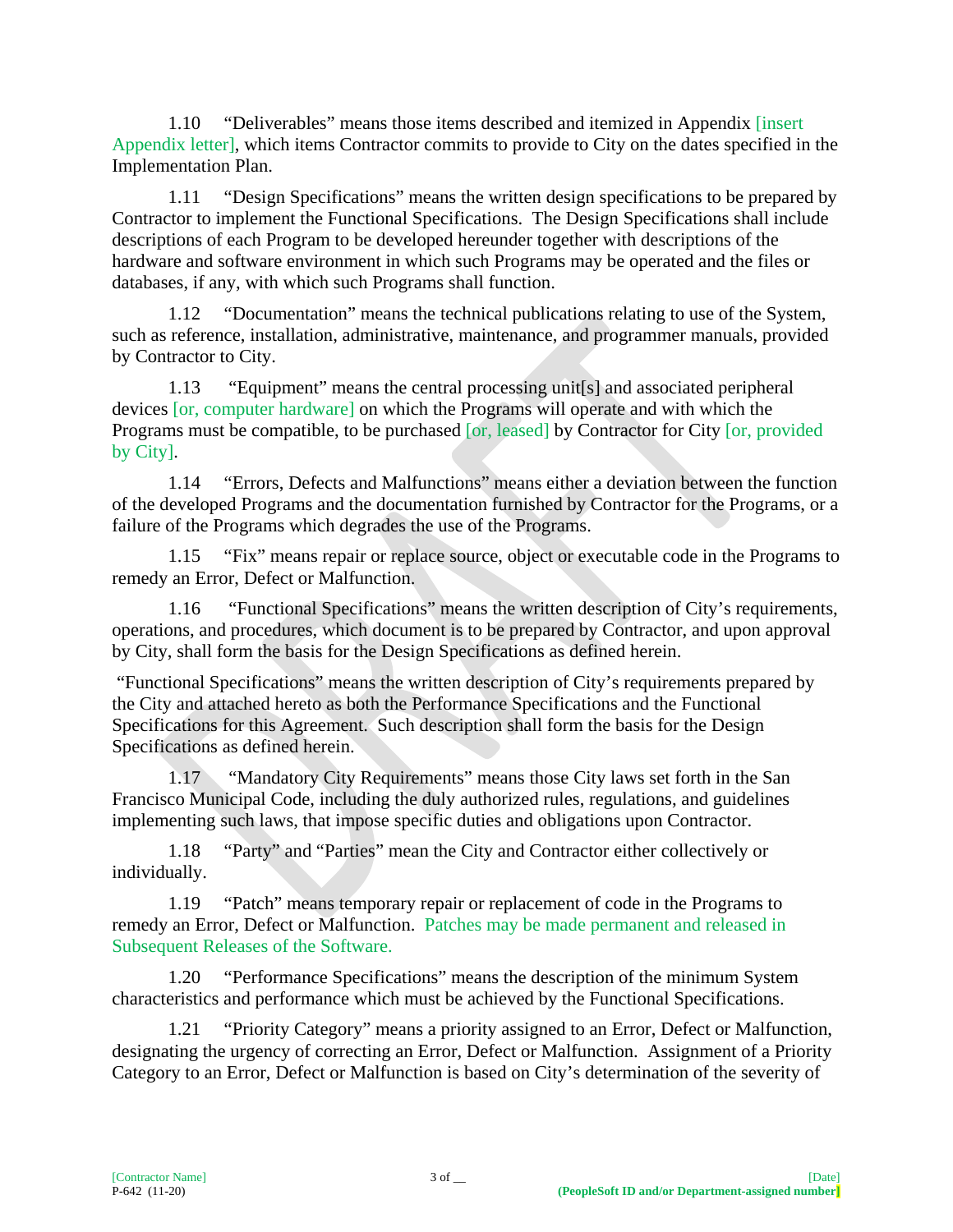the Error, Defect or Malfunction and Contractor's reasonable analysis of the priority of the Error, Defect or Malfunction.

1.22 "Priority Protocol" means a Priority Protocol that is based on the Priority Category, rules specifying the turnaround time for correcting Errors, Malfunctions and Defects; escalation procedures, and personnel assignment.

1.23 "Programs" or "Software" means the software developed by Contractor and delivered to City, in the form of machine-executable instructions, to operate on the Equipment for purposes of accomplishing the functional capabilities set forth in Program Specifications.

1.24 "Project Schedule" means the schedule for Contractor's completion of all phases of Work, and the Critical Milestones associated with such completion as specified in this Agreement.

1.25 "Review Period" means the time period during which City shall review the completed Work of Phase [1 or 2 (list number of phases if known)] and give notice to Contractor of its acceptance or rejection of the completed phase.

1.26 "Services" means the work performed by Contractor under this Agreement as specifically described in the "Scope of Services" attached as Appendices A-D, including all services, labor, supervision, materials, equipment, actions and other requirements to be performed and furnished by Contractor under this Agreement.

1.27 "Subsequent Release" means a release of the Software for use in a particular operating environment which supersedes the Software. A Subsequent Release is offered and expressly designated by Contractor as a replacement to a specified Software product. A Subsequent Release will be supported by Contractor in accordance with the terms of this Software Maintenance Attachment. Multiple Subsequent Releases may be supported by Contractor at any given time.

1.28 "Support Services" means the support service performed at the option of City. Support Services include correcting an Error, Defect or Malfunction; providing telephone and/or online support concerning the installation and use of the Programs; training in the installation and use of the Programs; on-site consulting and application development services; detection, warning and correction of viruses; and disabled/disabling code.

1.29 "System" means the Programs prepared by Contractor for City and the Equipment on which those Programs operate, the combination of which shall satisfy the requirements set forth in the Performance Specifications.

1.30 "Upgrade" means either an enhancement to the Programs code to add new features or functions to the system or software programming revisions containing corrections to Errors, Defects and Malfunctions that have been reported by users or discovered by the Contractor.

1.31 "Version Locking" means a mechanism that restricts access to a computer file by allowing only one user or process access at any specific time.

1.32 "Warranty Period" means a period commencing with the installation of the Software product during which reported Errors, Defects and Malfunctions for Software products are corrected without charge in accordance with the provisions below.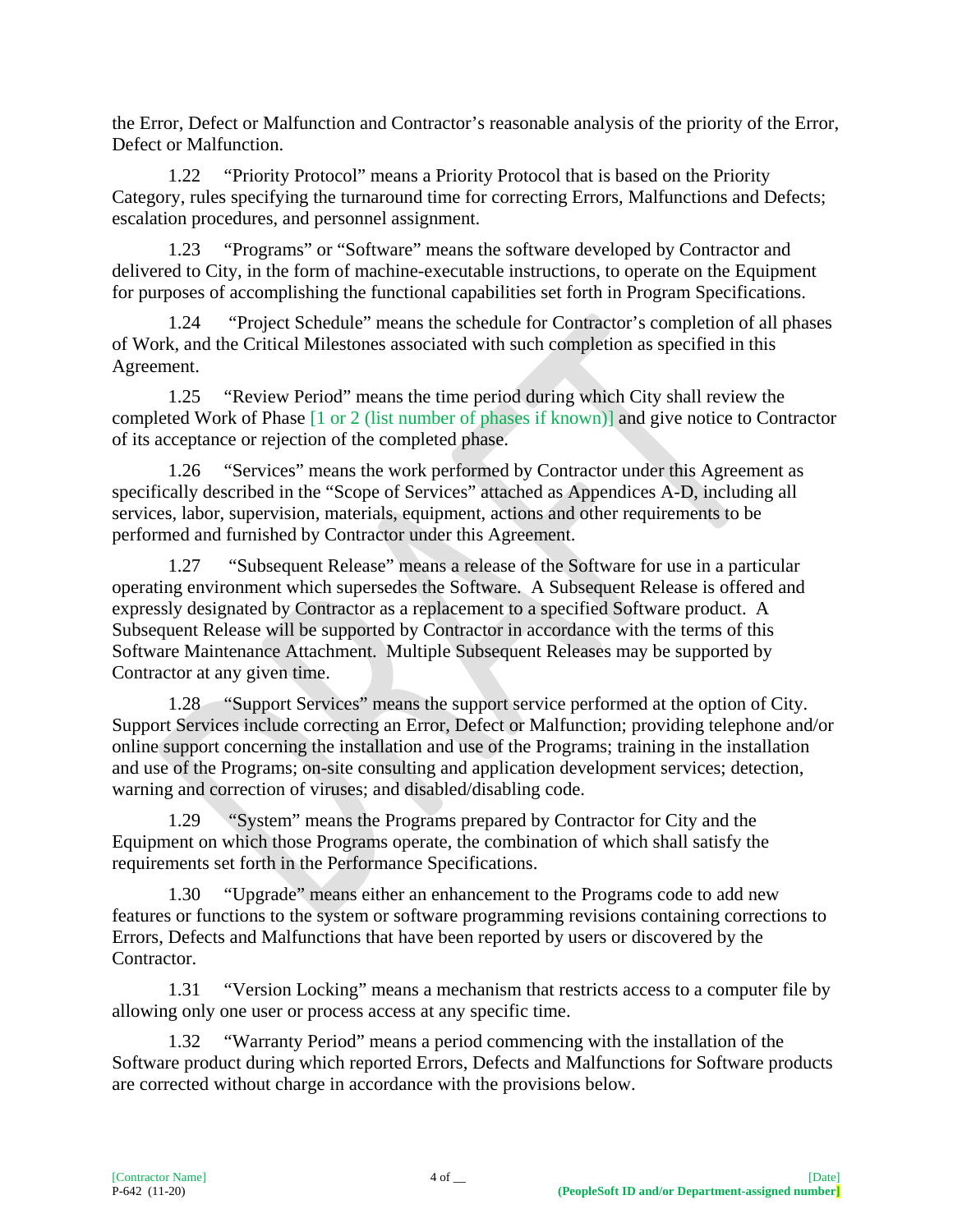1.33 "Work" means the implementation, assembly, installation, optimization, and integration as required by this Agreement, whether completed or partially completed, including all labor, materials, and services provided, or to be provided, by Contractor to fulfill its obligations hereunder. The Work, therefore, constitutes all of the requirements for providing the System to the City.

1.34 "Workaround" means a change in the procedures followed or end user operation of the software to avoid an Error, Defect or Malfunction without significantly impairing functionality or degrading the use of the Software.

## **Article 2 Term of the Agreement**

2.1 The term of this Agreement shall commence on [insert Contractor's start date] and expire on [insert expiration date], unless earlier terminated as otherwise provided herein.

2.2 The City has [number of options] options to renew the Agreement for a period of [one year or other time span] each. The City may extend this Agreement beyond the expiration date by exercising an option at the City's sole and absolute discretion and by modifying this Agreement as provided in Section 11.5, "Modification of this Agreement."

2.3 The term of the **Maintenance Services Option** (Section 4.7) if executed by City, shall commence on [insert commencement date] and expire on [insert expiration date], unless earlier terminated as otherwise provided herein. The City has [number of options] options to renew the **Maintenance Services** for a period of [one year or other time span] each. The City may extend this Agreement beyond the expiration date by exercising an option at the City's sole and absolute discretion and by modifying this Agreement as provided in Section 11.5, "Modification of this Agreement."

#### **Article 3 Financial Matters**

3.1 **Certification of Funds; Budget and Fiscal Provisions; Termination in the Event of Non-Appropriation**. This Agreement is subject to the budget and fiscal provisions of the City's Charter. Charges will accrue only after prior written authorization certified by the Controller, and the amount of City's obligation hereunder shall not at any time exceed the amount certified for the purpose and period stated in such advance authorization. This Agreement will terminate without penalty, liability or expense of any kind to City at the end of any fiscal year if funds are not appropriated for the next succeeding fiscal year. If funds are appropriated for a portion of the fiscal year, this Agreement will terminate, without penalty, liability or expense of any kind at the end of the term for which funds are appropriated. City has no obligation to make appropriations for this Agreement in lieu of appropriations for new or other agreements. City budget decisions are subject to the discretion of the Mayor and the Board of Supervisors. Contractor's assumption of risk of possible non-appropriation is part of the consideration for this Agreement.

THIS SECTION CONTROLS AGAINST ANY AND ALL OTHER PROVISIONS OF THIS AGREEMENT.

3.2 **Guaranteed Maximum Costs**. The City's payment obligation to Contractor cannot at any time exceed the amount certified by City's Controller for the purpose and period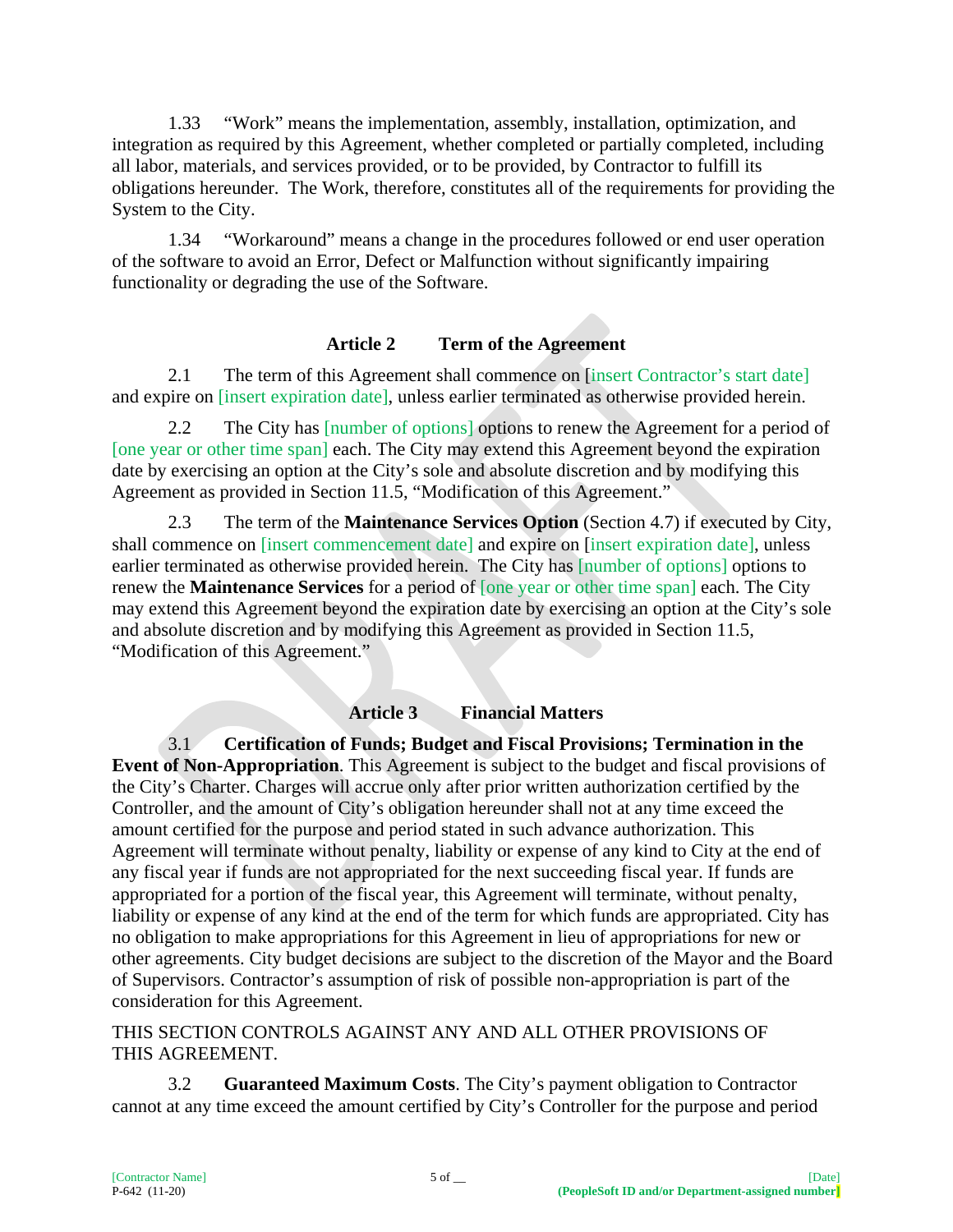stated in such certification. Absent an authorized Emergency per the City Charter or applicable Code, no City representative is authorized to offer or promise, nor is the City required to honor, any offered or promised payments to Contractor under this Agreement in excess of the certified maximum amount without the Controller having first certified the additional promised amount and the Parties having modified this Agreement as provided in Section 11.5, "Modification of this Agreement."

## 3.3 **Compensation.**

3.3.1 **Payment**. In consideration for the services rendered under this Agreement and for the rights in the Programs granted hereunder, the City shall pay to Contractor on a deliverable base schedule. Contractor shall provide an invoice to the City on a monthly basis for Services completed in the immediate preceding month, unless a different schedule is set out in Appendix E ("Calculation of Charges"). Compensation shall be made for Services identified in the invoice that the [insert title of department head], in his or her sole discretion, concludes has been satisfactorily performed. Payment shall be made within 30 calendar days of receipt of the invoice, unless the City notifies the Contractor that a dispute as to the invoice exists. In no event shall the amount of this Agreement exceed [insert whole dollar amount in numbers and words -- no pennies and no ".00"]. The breakdown of charges associated with this Agreement appears in Appendix E, "Calculation of Charges." In no event shall City be liable for interest or late charges for any late payments.

3.3.2 **Payment Limited to Satisfactory Services.** Contractor is not entitled to any payments from City until [insert name of department] approves Services, including any furnished Deliverables, as satisfying all of the requirements of this Agreement. Payments to Contractor by City shall not excuse Contractor from its obligation to replace unsatisfactory Deliverables, including equipment, components, materials, or Services even if the unsatisfactory character of such Deliverables, equipment, components, materials, or Services may not have been apparent or detected at the time such payment was made. Deliverables, equipment, components, materials and Services that do not conform to the requirements of this Agreement may be rejected by City and in such case must be replaced by Contractor without delay at no cost to the City.

3.3.3 **Retention.** The final payment of [insert percent in words] percent ([insert percent in numbers]%) of the software development and license costs shall be paid [insert days in words and (numbers)] days after City issues its notice of Acceptance of the System.

3.3.4 **Withhold Payments.** If Contractor fails to provide Services in accordance with Contractor's obligations under this Agreement, the City may withhold any and all payments due Contractor until such failure to perform is cured, and Contractor shall not stop work as a result of City's withholding of payments as provided herein.

3.3.5 **Invoice Format**. Invoices furnished by Contractor under this Agreement must be in a form acceptable to the Controller and City, and must include a unique invoice number. Payment shall be made by City to Contractor at the address specified in Section 11.1, "Notices to the Parties," or in such alternate manner as the Parties have mutually agreed upon in writing.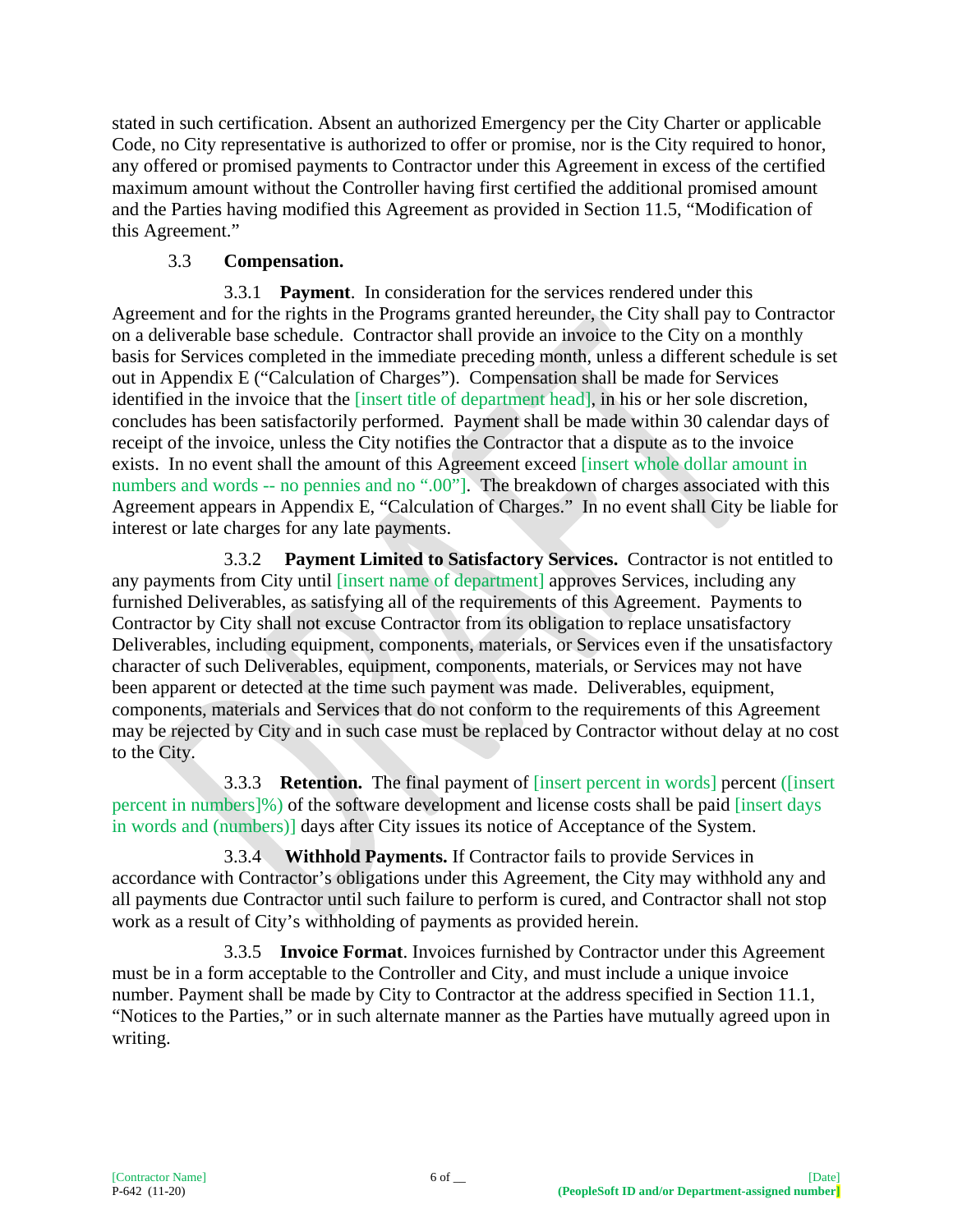3.3.6 **LBE Payment and Utilization Tracking System**. Contractor must submit all required payment information using the City's Financial System as required by CMD to enable the City to monitor Contractor's compliance with the LBE subcontracting commitments in this Agreement. Contractor shall pay its LBE subcontractors within three working days after receiving payment from the City, except as otherwise authorized by the LBE Ordinance. The Controller is not authorized to pay invoices submitted by Contractor prior to Contractor's submission of all required CMD payment information. Failure to submit all required payment information to the City's Financial System with each payment request may result in the Controller withholding 20% of the payment due pursuant to that invoice until the required payment information is provided. Following City's payment of an invoice, Contractor has ten calendar days to acknowledge using the City's Financial System that all subcontractors have been paid. Self-Service Training for suppliers is located at this link: [https://sfcitypartner.sfgov.org/Training/TrainingGuide.](https://sfcitypartner.sfgov.org/Training/TrainingGuide)

## 3.3.7 **Getting paid for goods and/or services from the City.**

(a) All City vendors receiving new contracts, contract renewals, or contract extensions must sign up to receive electronic payments through the City's Automated Clearing House (ACH) payments service/provider. Electronic payments are processed every business day and are safe and secure. To sign up for electronic payments, visit www.sfgov.org/ach.

(b) The following information is required to sign up: (i) The enroller must be their company's authorized financial representative, (ii) the company's legal name, main telephone number and all physical and remittance addresses used by the company, (iii) the company's U.S. federal employer identification number (EIN) or Social Security number (if they are a sole proprietor), and (iv) the company's bank account information, including routing and account numbers.

# 3.3.8 **Grant Funded Contracts.**

(a) **Disallowance**. If Contractor requests or receives payment from City for Services, reimbursement for which is later disallowed by the State of California or United States Government, Contractor shall promptly refund the disallowed amount to City upon City's request. At its option, City may offset the amount disallowed from any payment due or to become due to Contractor under this Agreement or any other Agreement between Contractor and City.

(b) **Grant Terms.** The funding for this Agreement is provided in full or in part by a Federal or State Grant to the City. As part of the terms of receiving the funds, the City is required to incorporate some of the terms into this Agreement. The incorporated terms may be found in Appendix [choose C/D/E etc.], "Grant Terms."

3.4 **Audit and Inspection of Records**. Contractor agrees to maintain and make available to the City, during regular business hours, accurate books and accounting records relating to its Services. Contractor will permit City to audit, examine and make excerpts and transcripts from such books and records, and to make audits of all invoices, materials, payrolls, records or personnel and other data related to all other matters covered by this Agreement, whether funded in whole or in part under this Agreement. Contractor shall maintain such data and records in an accessible location and condition for a period of not less than five years after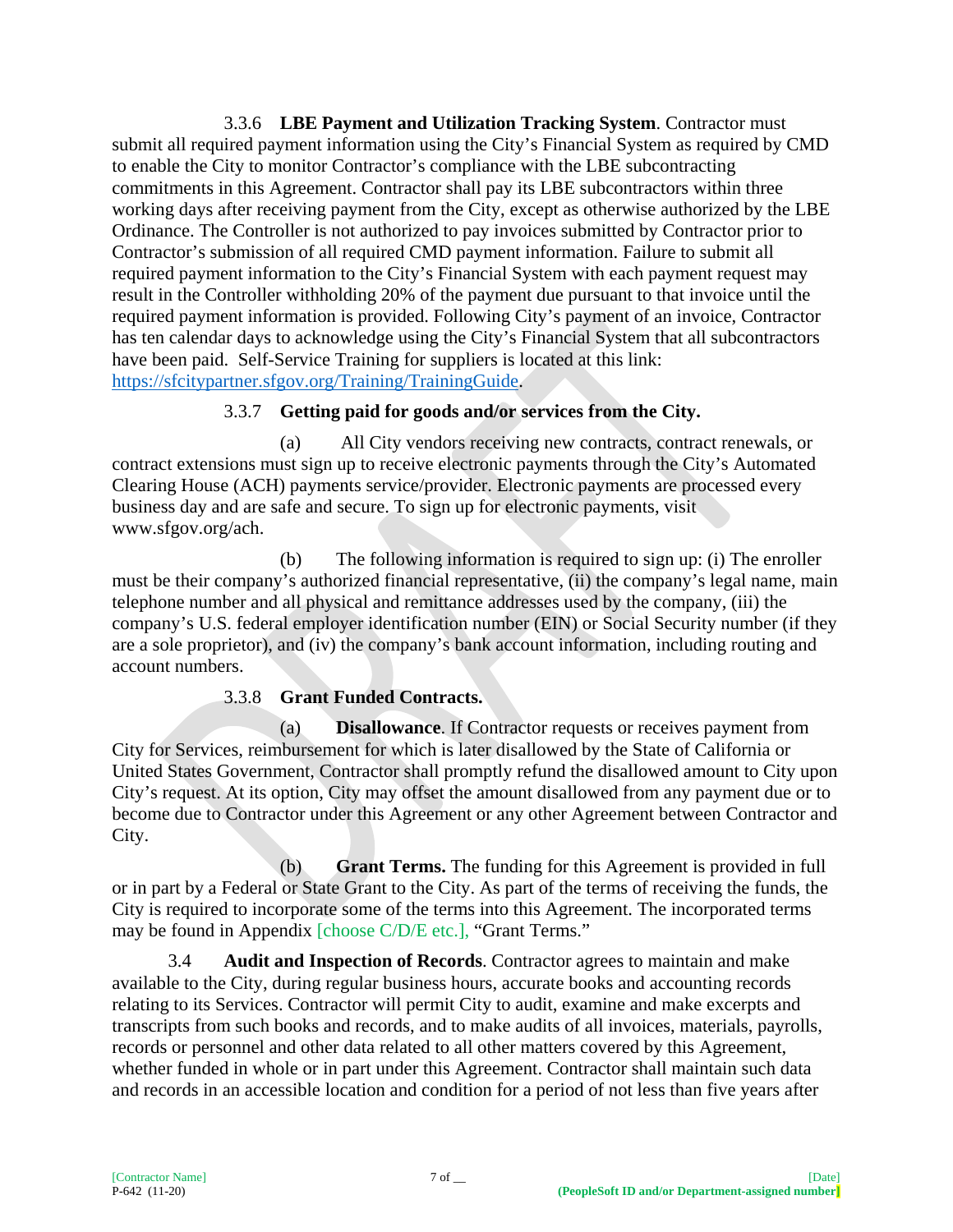final payment under this Agreement or until after final audit has been resolved, whichever is later. The State of California or any Federal agency having an interest in the subject matter of this Agreement shall have the same rights as conferred upon City by this Section. Contractor shall include the same audit and inspection rights and record retention requirements in all subcontracts.

3.5 **Submitting False Claims**. The full text of San Francisco Administrative Code Chapter 21, Section 21.35, including the enforcement and penalty provisions, is incorporated into this Agreement. Pursuant to San Francisco Administrative Code §21.35, any contractor or subcontractor who submits a false claim shall be liable to the City for the statutory penalties set forth in that section. A contractor or subcontractor will be deemed to have submitted a false claim to the City if the contractor or subcontractor: (a) knowingly presents or causes to be presented to an officer or employee of the City a false claim or request for payment or approval; (b) knowingly makes, uses, or causes to be made or used a false record or statement to get a false claim paid or approved by the City; (c) conspires to defraud the City by getting a false claim allowed or paid by the City; (d) knowingly makes, uses, or causes to be made or used a false record or statement to conceal, avoid, or decrease an obligation to pay or transmit money or property to the City; or (e) is a beneficiary of an inadvertent submission of a false claim to the City, subsequently discovers the falsity of the claim, and fails to disclose the false claim to the City within a reasonable time after discovery of the false claim.

# **Article 4 Services, Software Implementation and Acceptance**

4.1 **Services Contractor Agrees to Perform**. Contractor agrees to perform the Services provided for in Appendices A-D, "Scope of Services." Officers and employees of the City are not authorized to request, and the City is not required to reimburse the Contractor for, Services beyond the Scope of Services listed in Appendices A-D, unless Appendices A-D are modified as provided in Section 11.5, "Modification of this Agreement."

# 4.2 **Software Implementation.**

4.2.1 **Program Development.** Subject to the terms and conditions of this Agreement, and in consideration for the payments to be made, Contractor agrees to design, develop, and install the Programs in the following discrete and sequential phases. In Phase 1, Contractor will develop Functional Specifications; in Phase 2, Contractor will create the Design Specifications; in Phase 3, Contractor will code the Programs, install the completed System at City's site, and deliver the Documentation for the System. The Work covered under each phase is specified in [specify the document or Appendix which describes the scope of work]. Upon completion of Phase 3, the System will be subject to Acceptance Testing to verify conformity with the Design Specifications.

4.2.2 **Interpretation of the Specifications.** The City hereby acknowledges that the Functional Specifications will, upon acceptance by the City, provide the basis for the Design Specifications, and that the Design Specifications will, upon acceptance by the City, provide the basis for the coding and installation of the Programs. In the event of a variance between the written proposal Contractor submitted in response to City's request for the services to be performed under this Agreement (the "Proposal") and the Functional Specifications, the Functional Specifications shall be determinative. In the event of a variance between the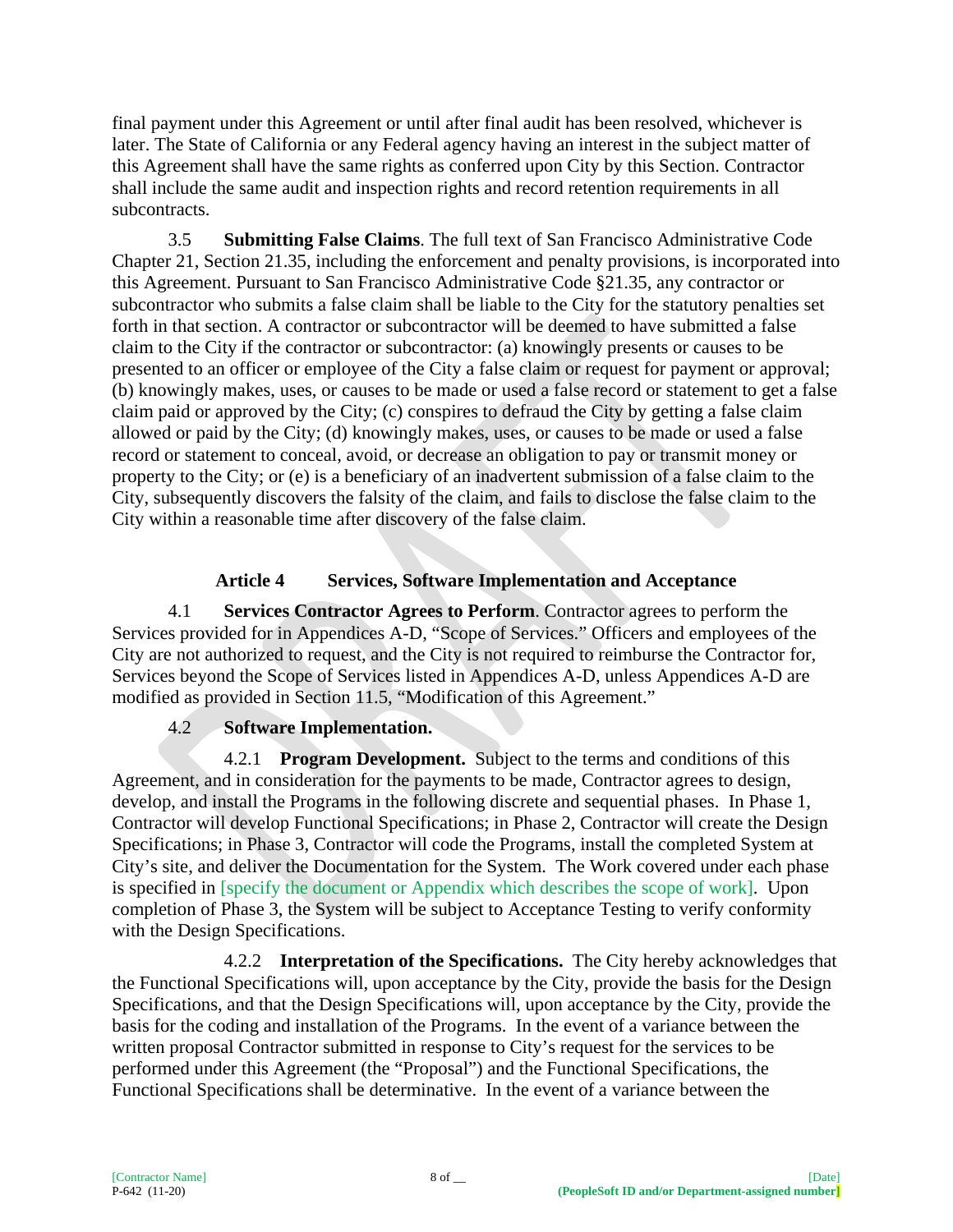Functional Specifications and the Design Specifications, the Design Specifications shall be determinative.

4.2.3 **Interpretive Differences.** In the event City and Contractor differ in their interpretations of the Proposal, Functional Specifications, Design Specifications, or Acceptance Tests, City's interpretation, if reasonable, shall be determinative.

# 4.2.4 **Change Orders.**

(a) **City Proposed Change Order.** The City may at any time, by written order, and without notice to Contractor's sureties, submit a Change Order to Contractor. Within ten (10) working days of receiving a proposed Change Order, Contractor shall submit to City a written cost estimate, which shall include any adjustments to the Project price, the Project Schedule, the Statement of Work, the Acceptance Criteria or any other obligations of Contractor, as applicable.

(b) **Contractor Proposed Change Order.** Contractor may also propose a Change Order involving either additions, deletions, or revisions to the Work, or any obligations imposed upon the Parties under this Agreement. Contractor's proposed Change Order shall be in the form of a Request for Change ("RFC") which shall explain, in writing, Contractor's basis for requesting the Change Order and the impact of the proposed Change Order on the Project Schedule, the cost of Work, the Agreement documents and Deliverables, and any other interdependent Work, including but not limited to, the Acceptance Criteria, training, documentation, performance, resources, data conversion, users, re-engineering tasks, and all other aspects of the Project, as provided in this Agreement.

(c) Any Change Order requiring a Project price adjustment that results in an overall increase to the not to exceed Project compensation (Section 3.3), shall be agreed to in writing by the Parties and executed in the same manner as this Agreement pursuant to Section 11.5 ("Modification of Agreement").

(d) All Change Orders must be approved, in writing, by City's Project Manager. Contractor shall not proceed with any work contemplated in any Change Order until it receives written notification to commence such work from City's Project Manager.

(e) The City shall have authority to order minor changes in the Work not involving either an adjustment in the total contract sum or an extension of the time for completion of the Work. The City's Project Manager may waive a variation in the Work if, in his or her opinion, such variation does not materially change the Work or the Program's performance.

# 4.3 **Acceptance Procedure.**

4.3.1 **Acceptance of Phases 1 and Phase 2.** Upon completion of Phases 1 and Phase 2 [add more phases if needed] of Program development, City shall, within the Review Period, review and give notice to Contractor of City's acceptance or rejection of the specifications of each completed phase of Work. Should City reject either the Phase 1 or Phase 2 Work, then City is entitled to another Review Period upon receipt from Contractor of the revised Phase 1 or Phase 2 specifications. In the event that Contractor fails to provide Phase 1 or Phase 2 Work which meets the Acceptance Criteria of this Agreement during the Acceptance Window, City may, at its option, assess Liquidated Damages per Section 4.12 of this Agreement and/or terminate this Agreement under Section 8.2, Termination for Default.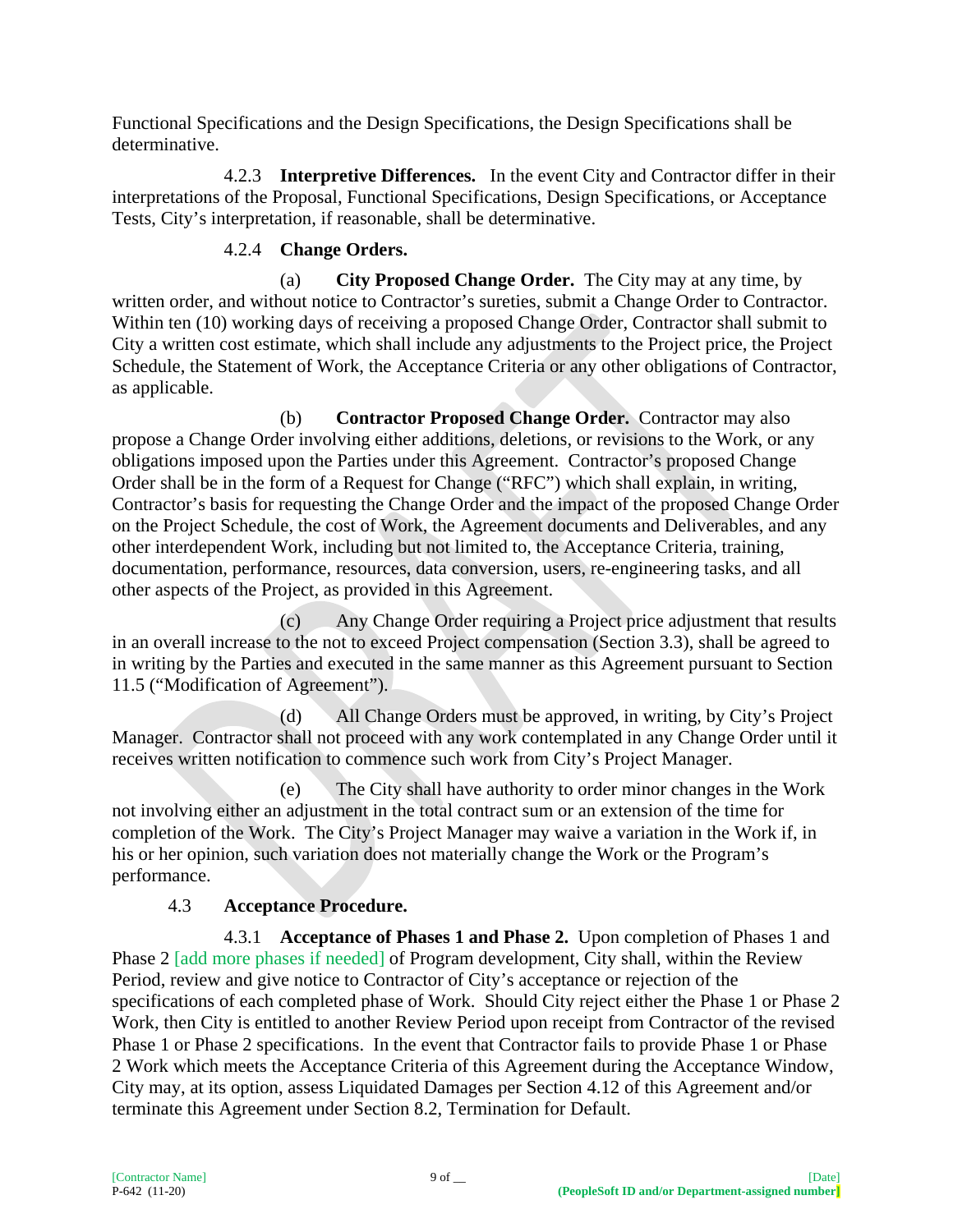4.3.2 **Final Acceptance of System.** Upon completion of Phase 3 [update the phase number if needed], City and Contractor shall conduct Acceptance Testing of the System in accordance with the Acceptance Test Plan. City will not be deemed to have Accepted any Program or the System until Contractor receives written notice of Acceptance from City.

4.3.3 **Data Conversion.** [insert City or Contractor] shall be responsible for the timely and accurate conversion of City's data to the format required by the Programs [or, System], and for providing the test data specified in the Acceptance Test Plan [or, Design Specifications].

4.3.4 **Contractor's Assistance in Acceptance Tests.** Contractor must furnish all materials, equipment, and technical assistance necessary to conduct the Acceptance Tests. Test Equipment provided by Contractor for performance of the Acceptance Tests shall be currently certified as "calibrated" by the test equipment manufacturer, or its authorized calibration service agent. (*See Section 4.5.8(b)*)

4.3.5 **Failure to Pass Acceptance Tests.** In the event that City determines that the System fails to meet the standards set forth in the Acceptance Test Plan, City shall promptly report to Contractor each deficiency, and Contractor will correct the reproducible aspects of the problem or failure within [insert number] days from date of Contractor's receipt of notice of the problem or failure. Problems or failures that do not re-occur or cannot be repeated by Contractor, or by the City in Contractor's presence, shall not be considered a failure. In the event that Contractor cannot achieve System Acceptance within [insert number] days following the commencement of Acceptance Testing, Contractor shall be in default under this Agreement and, in addition to those remedies set forth in Article 8 entitled "Termination and Default" City is further entitled to a refund of all payments made to Contractor under this Agreement.

4.3.6 **Parallel Processing.** The Parties contemplate that parallel processing will be used until both the Programs [or, the System] and its backup have completed the Acceptance Tests.

# 4.4 **Documentation Delivery and Training.**

4.4.1 **Documentation Delivery.** Contractor will deliver [insert number] copies of the completed Documentation for the Programs [or, the System] in accordance with the Documentation description, Appendix B, and the Project Schedule, Appendix C. The City may withhold its issuance of the notice of final Acceptance until City receives the completed Documentation.

4.4.2 **City Training.** Contractor will provide up to [insert number] hours of training to [insert number] City personnel at City's [or, Contractor's] premises at no charge [or, at the rates shown in Appendix E]. Upon request by the City, Contractor will provide additional training at its then prevailing rates.

# 4.5 **Project Administration.**

4.5.1 **Project Schedule.** The Project Schedule is set forth in Appendix C and may be amended by mutual agreement between City and Contractor.

(a) **Delays.** To prevent slippage in the completion of the project, Contractor agrees that if such slippage occurs, it will assign additional qualified personnel to the project.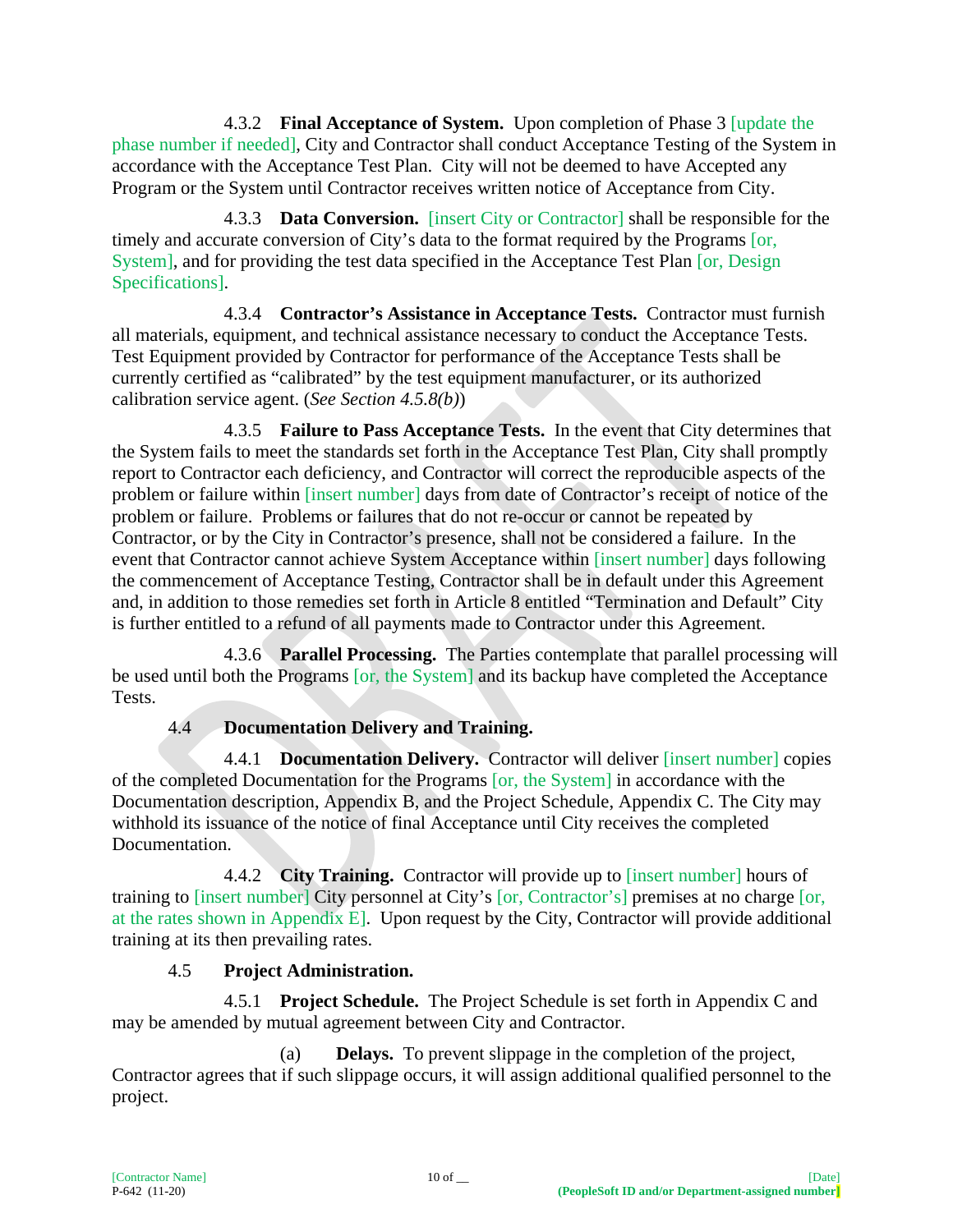(b) **Time of the Essence.** The Parties agree that time is of the essence, and that the System will be developed and implemented in accordance with the Project Schedule.

(c) **Critical Milestones.** Contractor acknowledges and understands that the Project Schedule contains certain time-sensitive milestones ("Critical Milestones") that must be attained by certain dates; otherwise, the City will suffer financial harm. Milestones that are Critical Milestones are so indicated in the Project Schedule. Notwithstanding City's ability to assess liquidated damages for Contractor's failure to meet any Critical Milestone, the time period for achieving final Acceptance shall not exceed [insert number] calendar days after initiation of System testing. In addition to any other remedy provided under this Agreement, Contractor's inability to achieve final Acceptance of the System within [insert number] calendar days after the last Critical Milestone will be cause for immediate termination of this Agreement, and City shall be entitled to a full refund of any amounts paid to Contractor under this Agreement for the portion(s) of the Programs that are not accepted.

4.5.2 **Progress Reports.** Contractor will provide City with monthly [or, weekly] written status reports advising the City of its progress, which reports will be delivered [insert number] days following the month to which it relates.

4.5.3 **Project Managers.** Contractor and City shall each designate a Project Manager, who shall be accessible by telephone throughout the duration of the Agreement and shall be available 9 a.m. to 5 p.m. Monday through Friday, excluding City-designated holidays. These hours may be adjusted by mutual agreement of City and Contractor.

(a) The City's Project Manager will be authorized to make binding decisions for the City regarding this Agreement and will: (1) review all specifications, technical materials and other documents submitted by Contractor, request necessary corrections, and approve such documents; (2) provide requested City information and data and assume responsibility on the adequacy of the same; (3) advise Contractor of City's requirements; and (4) upon request provide access to City's staff, facility and hardware. City's Project Manager shall have the right to manage and direct any aspect of the Project as may be necessary, in his or her opinion, to safeguard the interest of the City. City's Project Manager shall communicate all of his or her concerns to Contractor's Project Manager. In the event Contractor believes that any direction being given by City's Project Manager shall impair the performance of the Project or any phase thereof, Contractor shall immediately inform the City's Project Manager of its concern. Except as specifically provided under this Agreement, City's Project Manager's management of the Project shall not relieve Contractor of any obligations or liabilities set forth in this Agreement and the Appendices or Exhibits thereto.

(b) Throughout the term of this Agreement, whenever the Contractor's Project Manager is not on site, he or she must be available by phone or e-mail. Whenever the Contractor's Project Manager will be unavoidably absent or otherwise unavailable by phone or e-mail for more than eight hours, then a substitute Project Manager must be designated to respond to telephone calls and e-mails from the City. Contractor shall use its best efforts to maintain the same Project Manager until Final Acceptance of the Programs.

Contractor's Project Manager: [insert name]

mailing address phone number e-mail address]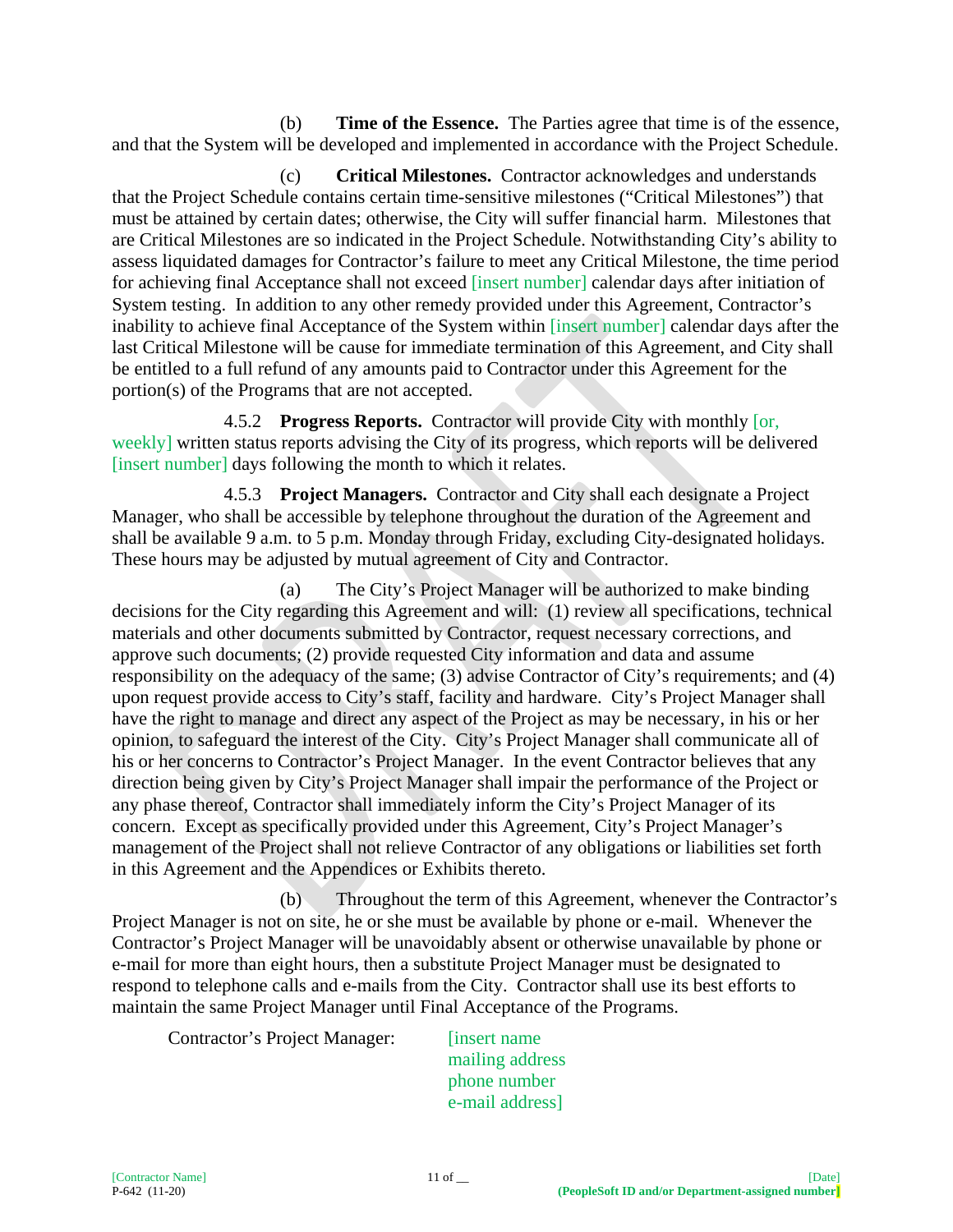City's Project Manager: [insert name]

name of department mailing address phone number e-mail address]

4.5.4 **Changing Project Managers.** The City and Contractor shall use their best efforts to maintain the same Project Manager until Final Acceptance of the System. However, if a Party needs to replace its Project Manager, the Party shall provide the other Party written notice thereof at least forty-five (45) days prior to the date the Project Manager shall be replaced. Such notice shall provide all the required information above. Notwithstanding the foregoing, the Parties have the right to appoint temporary Project Managers in connection with short term unavailability, sick leave or reasonable vacations. Parties shall notify each other in advance of any such temporary appointments. City may require Contractor to replace its Project Manager, by giving Contractor notification thereof and City's objective reasons therefor.

4.5.5 **Qualified Personnel/Staffing.** Work under this Agreement shall be performed only by competent personnel appropriately trained in technical skills to perform their duties under the supervision of, and in the employment of, Contractor. Contractor will comply with City's reasonable requests regarding assignment of personnel, but all personnel, including those assigned at City's request, must be supervised by Contractor. The personnel of each Party, when on the premises of the other, shall comply with the security and other personnel regulations of the Party on whose premises such individual is located.

4.5.6 **Meetings.** From the commencement date of the Project until the Final Acceptance of the Programs, the Project Managers shall communicate at times and locations designated by City to discuss the progress of the Project. Until the Final Acceptance of the Project, the Project Managers shall communicate, as required by the City, to discuss any operational problems or defects that City has encountered. City shall have the right to call a meeting at any time by providing Contractor forty-eight (48) hours written notice thereof. Such notice shall provide the time, place and the purpose of the meeting. Contractor and City's Project team must be available to meet as often as is necessary to facilitate timely completion of the Project.

4.5.7 **Inspection.** City's Project Manager shall have the right to inspect and/or test, at any time, all Work, Deliverables and materials to be provided for the Project, and the manufacture, assembly and installation of such Deliverables and materials. City's Project Manager's inspection shall be based on compliance with the Agreement. City's Project Manager's right to inspect all aspects of the Project shall not relieve Contractor of its obligation to furnish material and workmanship in accordance with this Agreement. City's Project Manager may reject any portion of the Project, which fails to meet any applicable standard.

(a) **Defects Post-Inspection.** Notwithstanding any previous inspection, acceptance, or payment by the City for any Work, or Deliverables found to be in noncompliance with the Agreement, or found to be defective before Final Acceptance of the Project, such Work or Deliverables shall be repaired or replaced within a reasonable period of time by Contractor at its own cost and expense.

(b) **Special Testing Tools.** Contractor shall furnish all tools, labor and material which Contractor deems necessary to inspect any Deliverables, Work or material.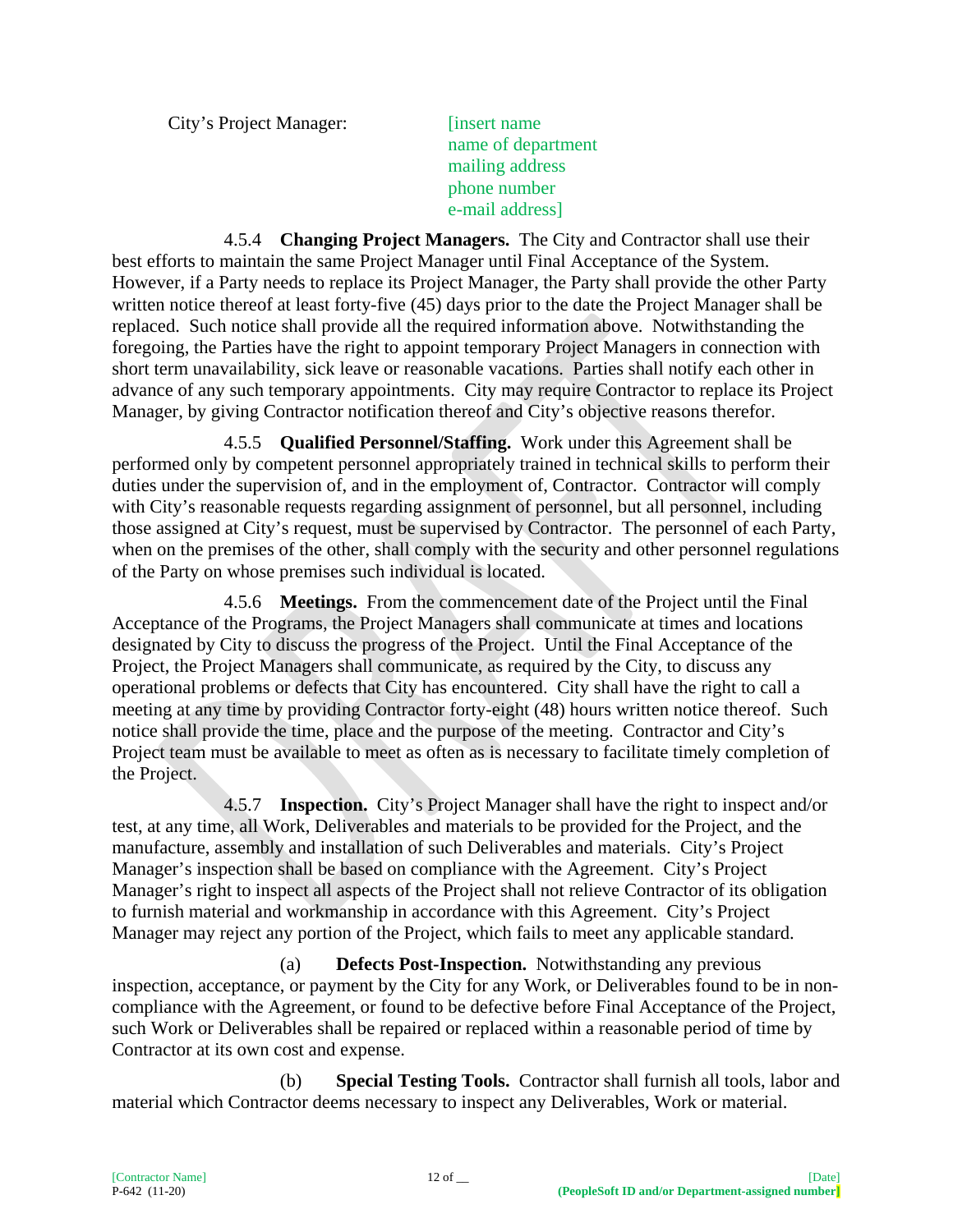Unless purchased by the City as part of the Project, Contractor shall provide all test equipment needed to verify Deliverables or Work at its sole cost and expense. The equipment provided by Contractor for performance test shall currently be certified as "calibrated" by the test equipment manufacturer, or its authorized calibration service agent. Unless purchased by the City, all test equipment shall remain the property of Contractor.

4.5.8 **Right to Stop Work.** City's Project Manager shall have the right to stop any Work on the Project if: (i) City notifies Contractor of a defect in the Work or Deliverables and after such notice, Contractor fails to promptly commence correction of any identified defects in the Work or Deliverables, or (ii) Contractor fails to carry out any portion of the Project in accordance with this Agreement. All stop work orders from the City shall be in writing and signed by City's Project Manager. City shall specifically state the cause for the order to stop work. Upon receiving a stop work order, Contractor shall immediately cease working on that portion of the Work specified in the order, until the cause for such order has been eliminated. City's right to stop any work on the Project shall not give rise to a duty on the part of the City to exercise this right for the benefit of Contractor or any other person or entity. In the event City's Project Manager orders work to be stopped without proper justification, City shall reimburse Contractor for the actual and direct costs incurred by Contractor due to the delay. Furthermore, Contractor will be entitled to a time extension equal to the number of days delay City has caused due to the unjustified work stoppage. In no event will a stop work order extend beyond 30 days.

# 4.5.9 **City Facilities.**

4.6 **Subcontracting**. Contractor is prohibited from subcontracting this Agreement or any part of it unless such subcontracting is first approved by City in writing. All Subcontracts must incorporate the terms of Article 10 ("Additional Requirements Incorporated by Reference") of this Agreement, unless inapplicable. Neither party shall, on the basis of this Agreement, contract on behalf of or in the name of the other party. An agreement made in violation of this provision shall confer no rights on any party and shall be null and void.

4.7 **Maintenance Services Option.** City, at its sole discretion, reserves the right to obtain maintenance services from Contractor for a period up to [insert the number of years] years from final acceptance of the Programs by City [or, upon expiration of the performance warranty provided herein]. Contractor will provide maintenance services for the Programs in accordance with the terms and conditions of this Agreement and Appendix F (Maintenance Terms and Conditions). Annual maintenance and support charges shall not increase more than [insert percentage or CPI] % of the rate of the year immediately prior to such increase.

4.8 **Consulting Services.** Upon request by City, Contractor will provide programming, project management, consulting and other related services. The scope and charges for such services shall be the then prevailing best government rate [or, are specified in Appendix 1.

## 4.9 **Independent Contractor; Payment of Employment Taxes and Other Expenses.**

4.9.1 **Independent Contractor**. For the purposes of this Section 4.9, "Contractor" shall be deemed to include not only Contractor, but also any agent or employee of Contractor. Contractor acknowledges and agrees that at all times, Contractor or any agent or employee of Contractor shall be deemed at all times to be an independent contractor and is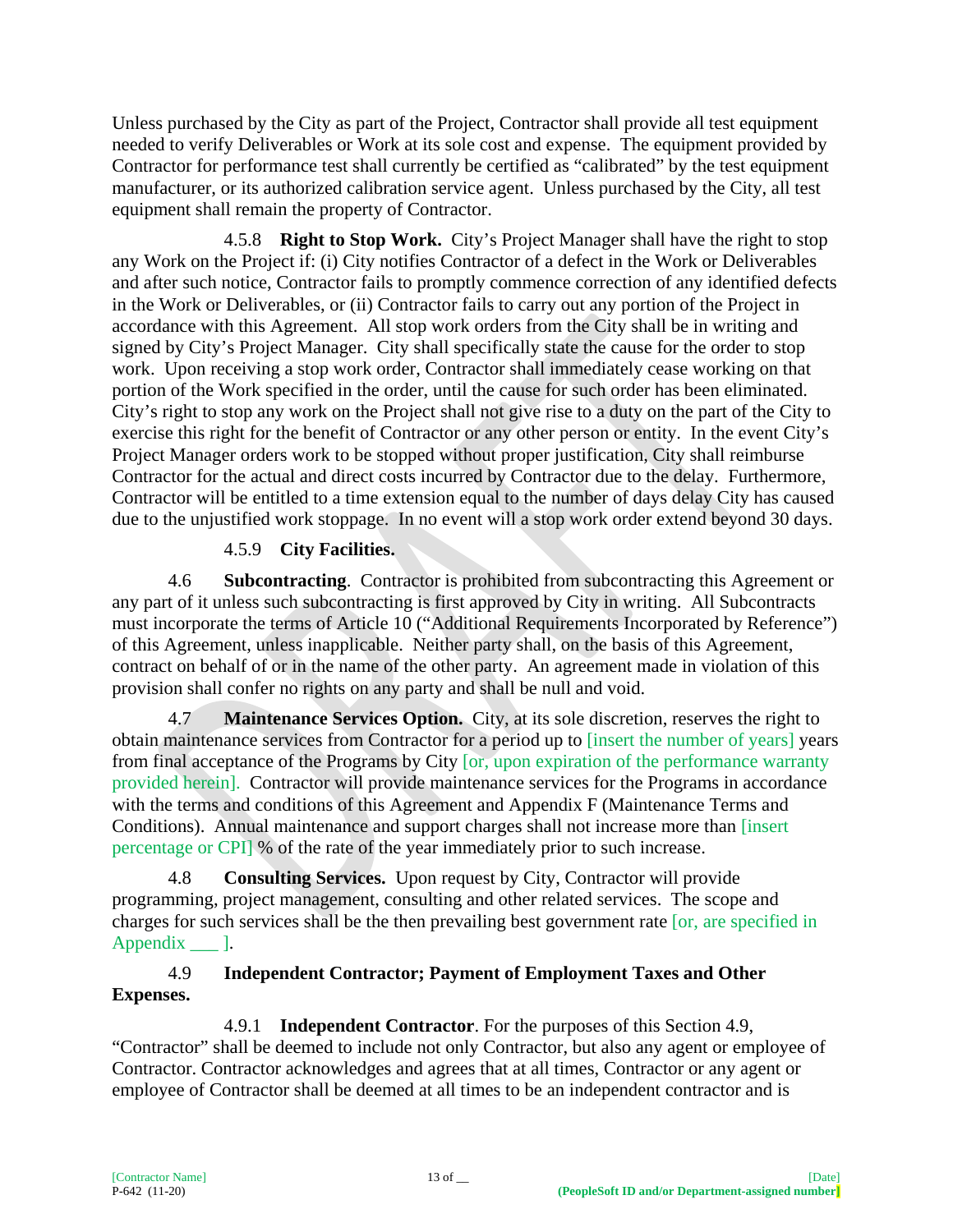wholly responsible for the manner in which it performs the services and work requested by City under this Agreement. Contractor, its agents, and employees will not represent or hold themselves out to be employees of the City at any time. Contractor or any agent or employee of Contractor shall not have employee status with City, nor be entitled to participate in any plans, arrangements, or distributions by City pertaining to or in connection with any retirement, health or other benefits that City may offer its employees. Contractor or any agent or employee of Contractor is liable for the acts and omissions of itself, its employees and its agents. Contractor shall be responsible for all obligations and payments, whether imposed by federal, state or local law, including, but not limited to, FICA, income tax withholdings, unemployment compensation, insurance, and other similar responsibilities related to Contractor's performing services and work, or any agent or employee of Contractor providing same. Nothing in this Agreement shall be construed as creating an employment or agency relationship between City and Contractor or any agent or employee of Contractor. Any terms in this Agreement referring to direction from City shall be construed as providing for direction as to policy and the result of Contractor's work only, and not as to the means by which such a result is obtained. City does not retain the right to control the means or the method by which Contractor performs work under this Agreement. Contractor agrees to maintain and make available to City, upon request and during regular business hours, accurate books and accounting records demonstrating Contractor's compliance with this Section. Should City determine that Contractor, or any agent or employee of Contractor, is not performing in accordance with the requirements of this Agreement, City shall provide Contractor with written notice of such failure. Within five (5) business days of Contractor's receipt of such notice, and in accordance with Contractor policy and procedure, Contractor shall remedy the deficiency. Notwithstanding, if City believes that an action of Contractor, or any agent or employee of Contractor, warrants immediate remedial action by Contractor, City shall contact Contractor and provide Contractor in writing with the reason for requesting such immediate action.

4.9.2 **Payment of Employment Taxes and Other Expenses**. Should City, in its discretion, or a relevant taxing authority such as the Internal Revenue Service or the State Employment Development Division, or both, determine that Contractor is an employee for purposes of collection of any employment taxes, the amounts payable under this Agreement shall be reduced by amounts equal to both the employee and employer portions of the tax due (and offsetting any credits for amounts already paid by Contractor which can be applied against this liability). City shall then forward those amounts to the relevant taxing authority. Should a relevant taxing authority determine a liability for past services performed by Contractor for City, upon notification of such fact by City, Contractor shall promptly remit such amount due or arrange with City to have the amount due withheld from future payments to Contractor under this Agreement (again, offsetting any amounts already paid by Contractor which can be applied as a credit against such liability). A determination of employment status pursuant to this Section 4.9 shall be solely limited to the purposes of the particular tax in question, and for all other purposes of this Agreement, Contractor shall not be considered an employee of City. Notwithstanding the foregoing, Contractor agrees to indemnify and save harmless City and its officers, agents and employees from, and, if requested, shall defend them against any and all claims, losses, costs, damages, and expenses, including attorneys' fees, arising from this Section.

4.10 **Assignment**. The Services to be performed by Contractor are personal in character. Neither this Agreement, nor any duties or obligations hereunder, may be directly or indirectly assigned, novated, hypothecated, transferred, or delegated by Contractor, or, where the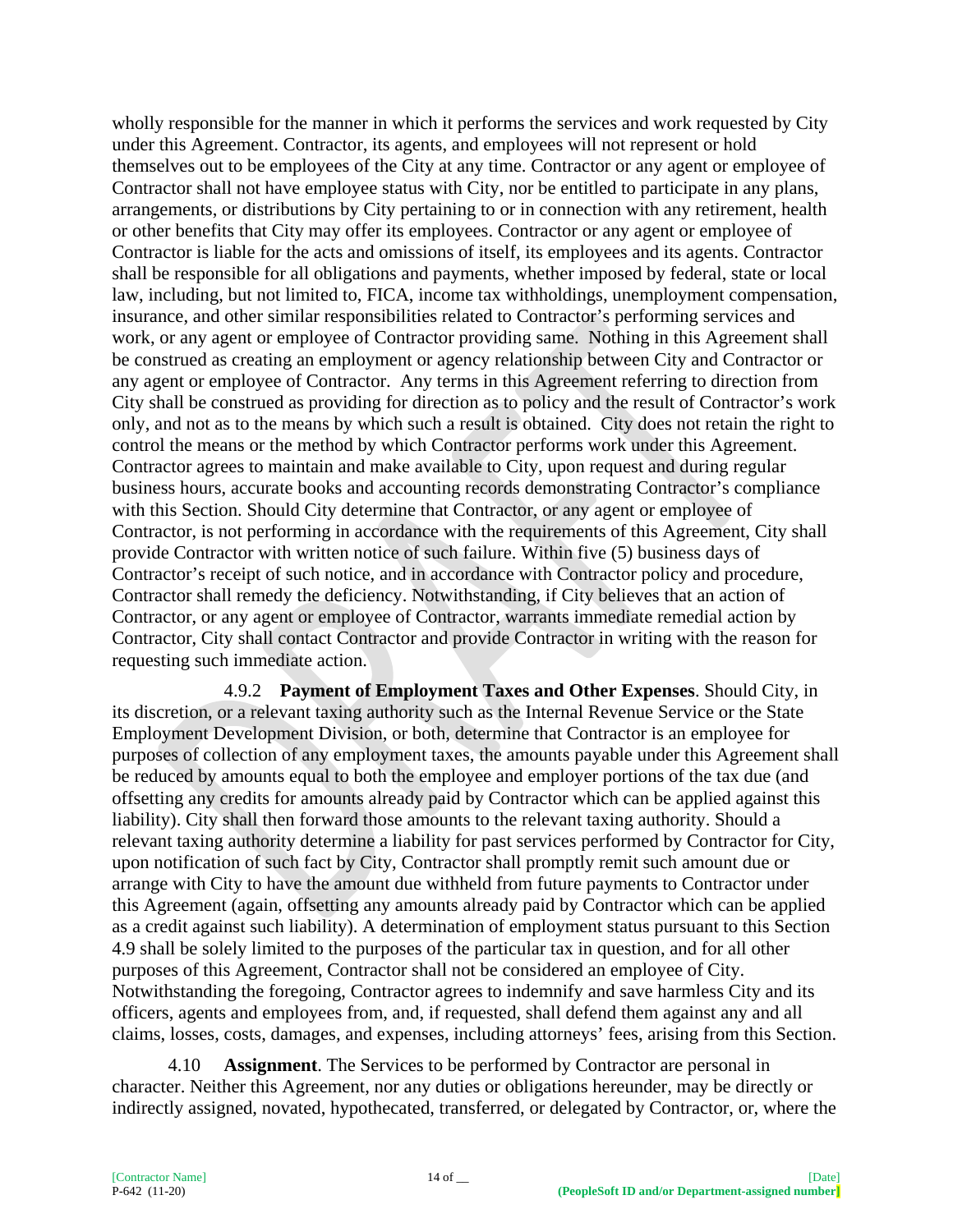Contractor is a joint venture, a joint venture partner, (collectively referred to as an "Assignment") unless first approved by City by written instrument executed and approved in the same manner as this Agreement in accordance with the Administrative Code. The City's approval of any such Assignment is subject to the Contractor demonstrating to City's reasonable satisfaction that the proposed transferee is: (i) reputable and capable, financially and otherwise, of performing each of Contractor's obligations under this Agreement and any other documents to be assigned, (ii) not forbidden by applicable law from transacting business or entering into contracts with City; and (iii) subject to the jurisdiction of the courts of the State of California. A change of ownership or control of Contractor or a sale or transfer of substantially all of the assets of Contractor shall be deemed an Assignment for purposes of this Agreement. Contractor shall immediately notify City about any Assignment. Any purported Assignment made in violation of this provision shall be null and void.

4.11 **Liquidated Damages.** By entering into this Agreement, Contractor agrees that in the event the Services are delayed beyond the Critical Milestones as provided in Appendices A-D, City will suffer actual damages that will be impractical or extremely difficult to determine. Contractor agrees that the sum of **[insert whole dollar amount in words and numbers -- no pennies and no ".00"]** per calendar day for each day of delay beyond scheduled milestones and timelines is not a penalty, but is a reasonable estimate of the loss that City will incur based on the delay, established in light of the circumstances existing at the time this Agreement was awarded. City may deduct a sum representing the liquidated damages from any money due to Contractor under this Agreement or any other contract between City and Contractor. Such deductions shall not be considered a penalty, but rather agreed upon monetary damages sustained by City because of Contractor's failure to furnish deliverables to City within the time fixed or such extensions of time permitted in writing by City.

4.12 **Bonding Requirements.** The Contractor is required to furnish a performance bond on the form in a form acceptable to the City, in a sum of not less than [insert bonding level] of the annual amount of the contract to guarantee the faithful performance of this contract. The bond must be approved as to sufficiency and qualifications of the surety by the Controller.

# **Article 5 Insurance, Indemnity and Warranties**

#### 5.1 **Insurance.**

5.1.1 **Required Coverages.** Without in any way limiting Contractor's liability pursuant to the "Indemnification" section of this Agreement, Contractor must maintain in force, during the full term of the Agreement, insurance in the following amounts and coverages:

(a) Workers' Compensation, in statutory amounts, with Employers' Liability Limits not less than \$1,000,000 each accident, injury, or illness; and

(b) Commercial General Liability Insurance with limits not less than \$1,000,000 each occurrence and \$2,000,000 general aggregate for Bodily Injury and Property Damage, including Contractual Liability, Personal Injury, Products and Completed Operations; and

Commercial General Liability Insurance with limits not less than \$1,000,000 each occurrence and \$2,000,000 general aggregate for Bodily Injury and Property Damage, including Contractual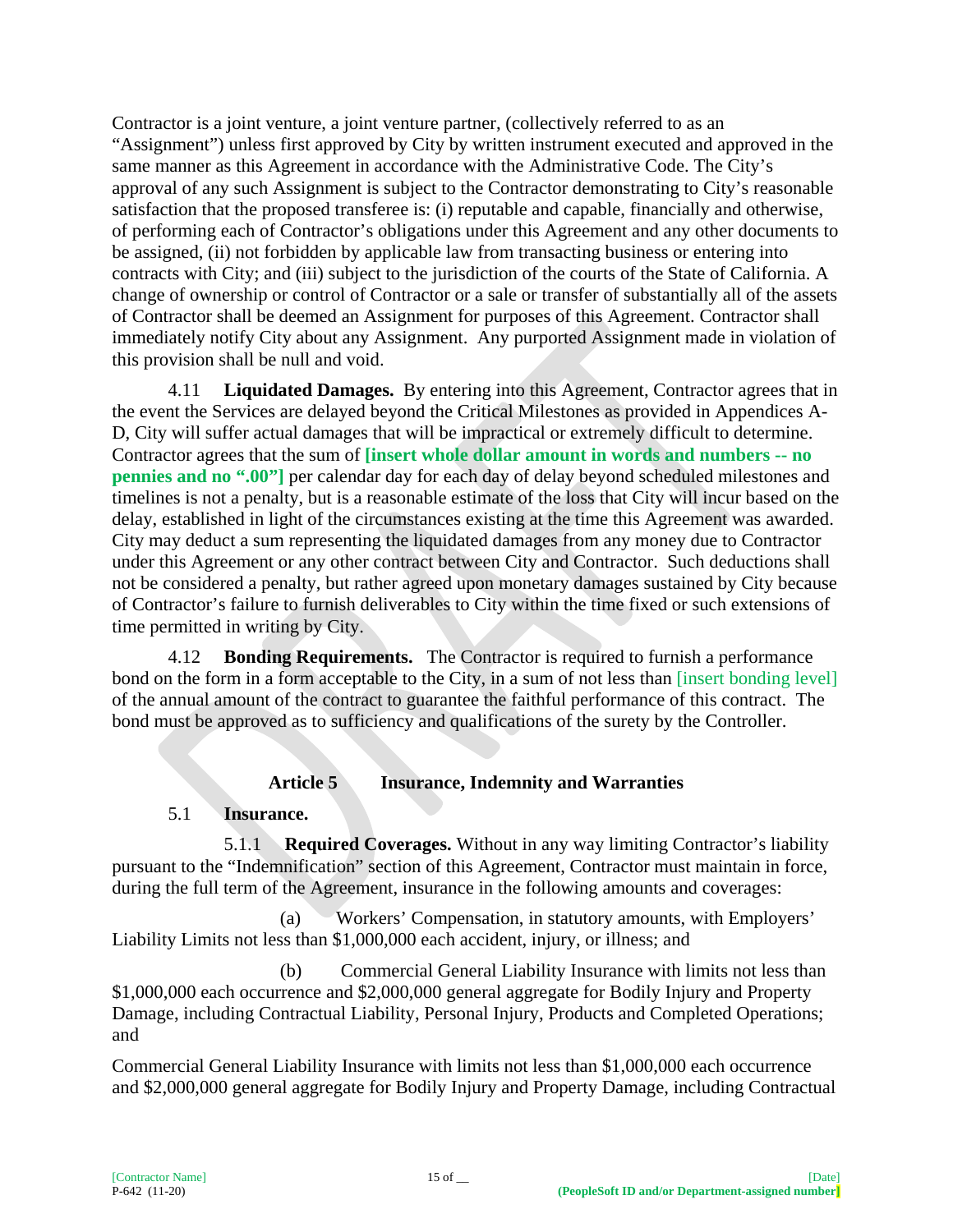Liability, Personal Injury, Products and Completed Operations; policy must include Abuse and Molestation coverage.

(c) Commercial Automobile Liability Insurance with limits not less than \$1,000,000 each occurrence, "Combined Single Limit" for Bodily Injury and Property Damage, including Owned, Non-Owned and Hired auto coverage, as applicable.

(d) Professional Liability Insurance, applicable to Contractor's profession, with limits not less than \$1,000,000 each claim with respect to negligent acts, errors or omissions in connection with the Services.

(e) Technology Errors and Omissions Liability coverage, with limits of \$1,000,000 each occurrence and each loss, and \$2,000,000 general aggregate. The policy shall at a minimum cover professional misconduct or lack of the requisite skill required for the performance of services defined in the contract and shall also provide coverage for the following risks:

(i) Liability arising from theft, dissemination, and/or use of confidential information, including but not limited to, bank and credit card account information or personal information, such as name, address, social security numbers, protected health information or other personally identifying information, stored or transmitted in electronic form;

(ii) Liability arising from theft, dissemination, and/or use of confidential information, including but not limited to, bank and credit card account information or personal information, such as name, address, social security numbers, protected health information or other personally identifying information, stored or transmitted in electronic form;

(iii) Network security liability arising from the unauthorized access to, use of, or tampering with computers or computer systems, including hacker attacks; and

(iv) Liability arising from the introduction of any form of malicious software including computer viruses into, or otherwise causing damage to the City's or third person's computer, computer system, network, or similar computer related property and the data, software, and programs thereon.

5.1.2 Commercial General Liability and Commercial Automobile Liability Insurance policies must be endorsed to provide:

(a) Name as Additional Insured the City and County of San Francisco, its Officers, Agents, and Employees.

(b) Contractor's Commercial General Liability and Commercial Automobile Liability Insurance policies shall provide that such policies are primary insurance to any other insurance available to the Additional Insureds, with respect to any claims arising out of this Agreement, and that insurance applies separately to each insured against whom claim is made or suit is brought.

5.1.3 All policies shall be endorsed to provide thirty (30) days' advance written notice to the City of cancellation for any reason, intended non-renewal, or reduction in coverages. Notices shall be sent to the City address set forth in Section 11.1, entitled "Notices to the Parties."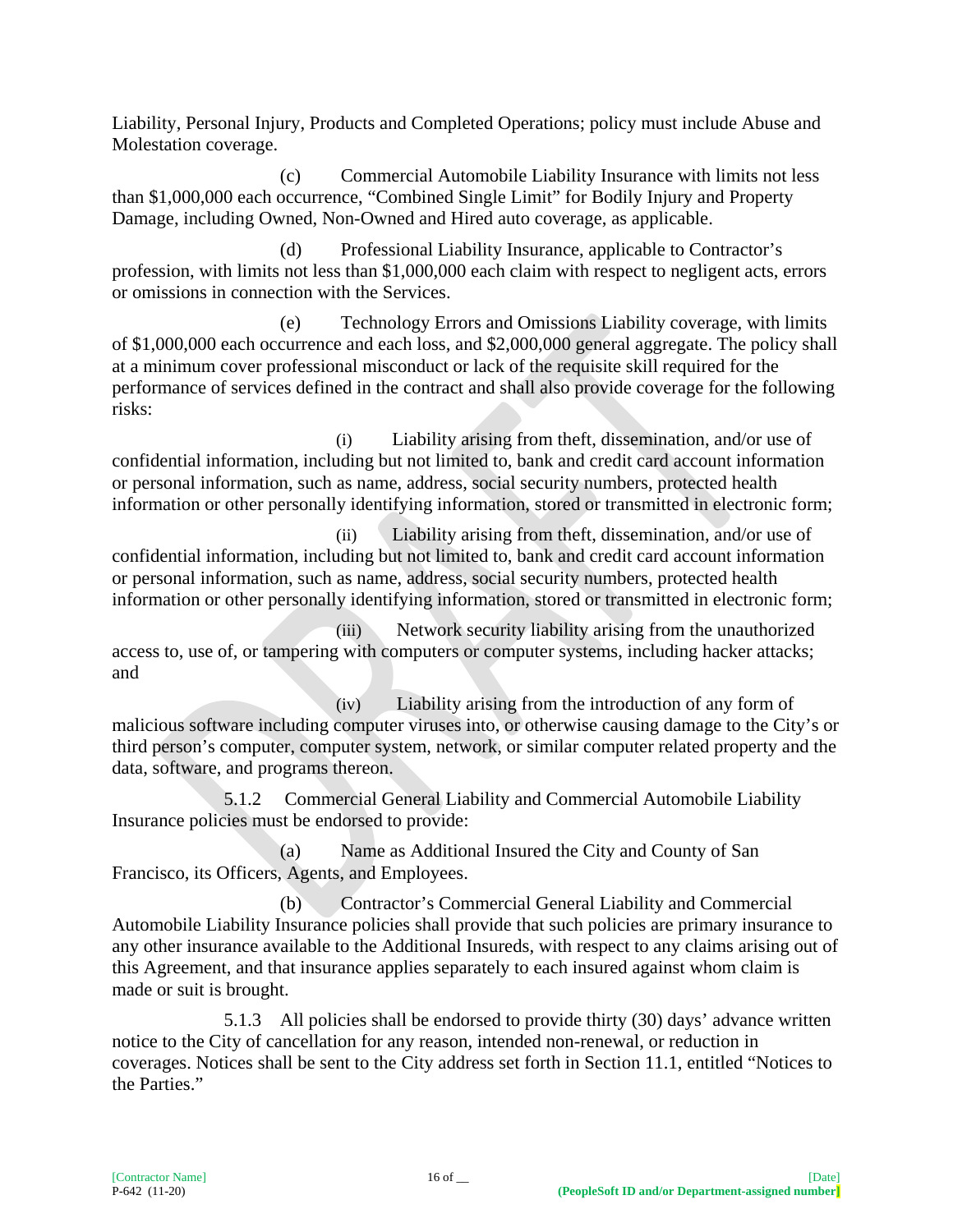Contractor shall provide thirty (30) days' advance written notice to the City of cancellation, intended non-renewal, or reduction in coverages, except for non-payment for which no less than ten (10) days' notice shall be provided to City. Notices shall be sent to the City address set forth in Section 11.1 entitled "Notices to the Parties."

5.1.4 Should any of the required insurance be provided under a claims-made form, Contractor shall maintain such coverage continuously throughout the term of this Agreement and, without lapse, for a period of three years beyond the expiration of this Agreement, to the effect that, should occurrences during the contract term give rise to claims made after expiration of the Agreement, such claims shall be covered by such claims-made policies.

5.1.5 Should any of the required insurance be provided under a form of coverage that includes a general annual aggregate limit or provides that claims investigation or legal defense costs be included in such general annual aggregate limit, such general annual aggregate limit shall be double the occurrence or claims limits specified above.

5.1.6 Should any required insurance lapse during the term of this Agreement, requests for payments originating after such lapse shall not be processed until the City receives satisfactory evidence of reinstated coverage as required by this Agreement, effective as of the lapse date. If insurance is not reinstated, the City may, at its sole option, terminate this Agreement effective on the date of such lapse of insurance.

5.1.7 Before commencing any Services, Contractor shall furnish to City certificates of insurance and additional insured policy endorsements with insurers with ratings comparable to A-, VIII or higher, that are authorized to do business in the State of California, and that are satisfactory to City, in form evidencing all coverages set forth above. Approval of the insurance by City shall not relieve or decrease Contractor's liability hereunder.

5.1.8 The Workers' Compensation policy(ies) shall be endorsed with a waiver of subrogation in favor of the City for all work performed by the Contractor, its employees, agents and subcontractors.

5.1.9 If Contractor will use any subcontractor(s) to provide Services, Contractor shall require the subcontractor(s) to provide all necessary insurance and to name the City and County of San Francisco, its officers, agents and employees and the Contractor as additional insureds.

# 5.2 **Indemnification**.

5.2.1 **General Indemnification.** Contractor shall indemnify and hold harmless City and its officers, agents and employees from, and, if requested, shall defend them from and against any and all claims, demands, losses, damages, costs, expenses, and liability (legal, contractual, or otherwise) arising from or in any way connected with Contractor's performance of the Agreement, including but not limited to, any: (i) injury to or death of a person, including employees of City or Contractor; (ii) loss of or damage to property; (iii) violation of local, state, or federal common law, statute or regulation, including but not limited to privacy or personally identifiable information, health information, disability and labor laws or regulations; (iv) strict liability imposed by any law or regulation; or (v) losses arising from Contractor's execution of subcontracts not in accordance with the requirements of this Agreement applicable to subcontractors; so long as it arises directly or indirectly from Contractor's performance of this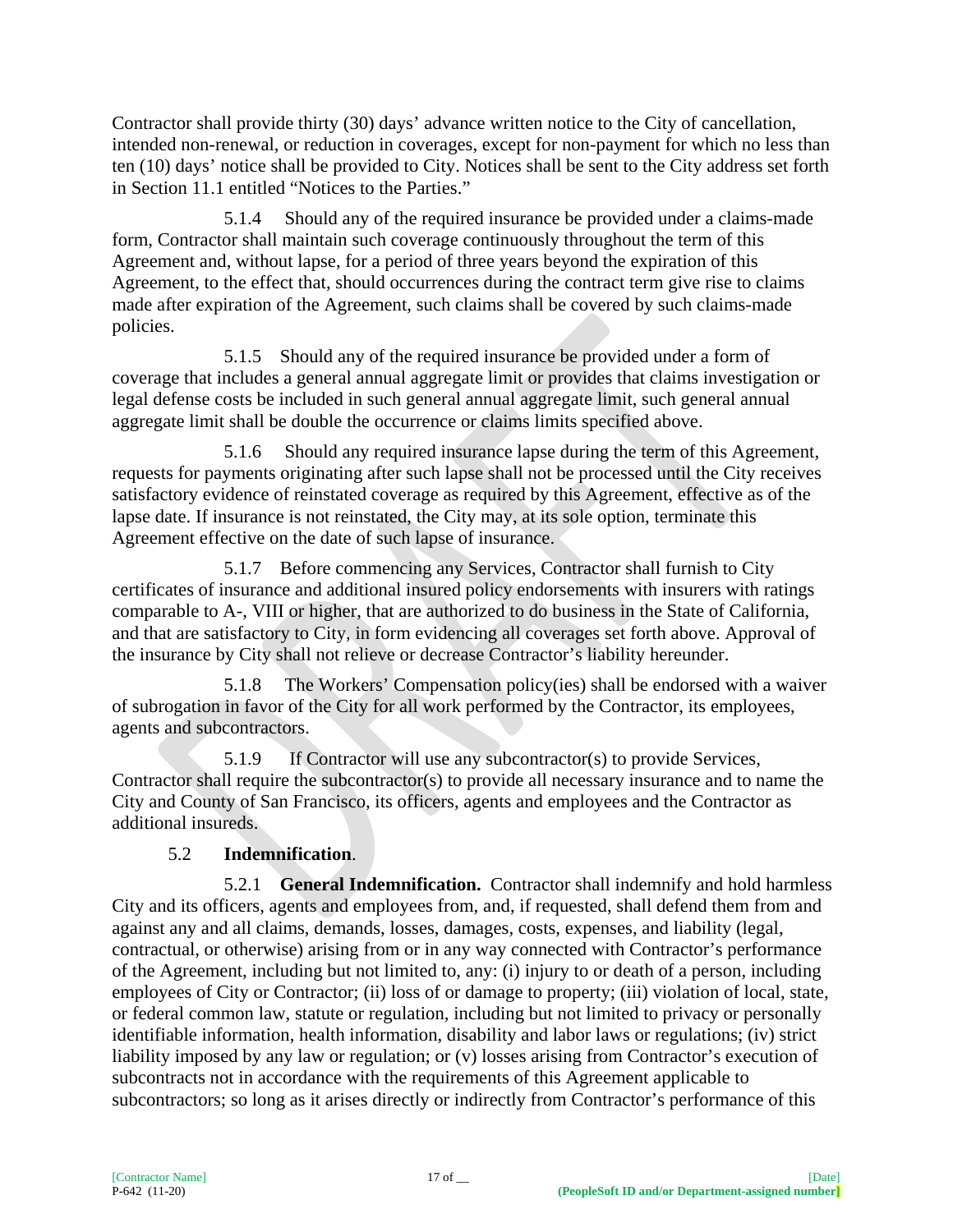Agreement, including, but not limited to, Contractor's use of facilities or equipment provided by City or others, regardless of the negligence of, and regardless of whether liability without fault is imposed or sought to be imposed on City, except to the extent that such indemnity is void or otherwise unenforceable under applicable law, and except where such loss, damage, injury, liability or claim is the result of the active negligence or willful misconduct of City and is not contributed to by any act of, or by any omission to perform some duty imposed by law or agreement on Contractor, its subcontractors, or either's agent or employee. The foregoing indemnity shall include, without limitation, reasonable fees of attorneys, consultants and experts and related costs and City's costs of investigating any claims against the City. In addition to Contractor's obligation to indemnify City, Contractor specifically acknowledges and agrees that it has an immediate and independent obligation to defend City from any claim which actually or potentially falls within this indemnification provision, even if the allegations are or may be groundless, false or fraudulent, which obligation arises at the time such claim is tendered to Contractor by City and continues at all times thereafter.

5.2.2 **Infringement Indemnification.** If notified promptly in writing of any judicial action brought against City based on an allegation that City's use of the Programs infringes a patent or copyright, or any rights of a third party, or constitutes misuse or misappropriation of a trade secret or any other right in intellectual property (infringement), Contractor will hold City harmless and defend such action at its expense. Contractor will pay the costs and damages awarded in any such action or the cost of settling such action, provided that Contractor shall have sole control of the defense of any such action and all negotiations or its settlement or compromise. If notified promptly in writing of any informal claim (other than a judicial action) brought against City based on an allegation that City's use of the Programs constitutes Infringement, Contractor will pay the costs associated with resolving such claim and will pay the settlement amount (if any), provided that Contractor shall have sole control of the resolution of any such claim and all negotiations for its settlement. In the event that a final injunction shall be obtained against City's use of the Programs by reason of Infringement, or in Contractor's opinion City's use of the Programs is likely to become the subject of Infringement, Contractor may at its option and expense (a) procure for City the right to continue to use the Programs as contemplated hereunder, (b) replace the Programs with non-infringing, functionally equivalent substitute Programs, or (c) suitably modify the Programs to make its use hereunder non-infringing while retaining functional equivalency to the unmodified version of the Programs. If none of these options is reasonably available to Contractor, then this Agreement may be terminated at the option of either Party hereto and Contractor shall refund to City all amounts paid under this Agreement for the development and license of the infringing Programs.

#### 5.3 **Warranties**

5.3.1 **Warranty of Title.** Contractor warrants that the Programs developed pursuant to this Agreement will, prior to its transfer to City, be the sole and exclusive property of Contractor.

5.3.2 **Warranty of Authority; No Conflict.** Each Party hereby warrants to the other that it is authorized to enter into this Agreement and that its performance thereof will not conflict with any other agreement.

5.3.3 **Warranty of Performance Specifications; Warranty Services.** Contractor hereby warrants that when fully implemented, the developed Programs,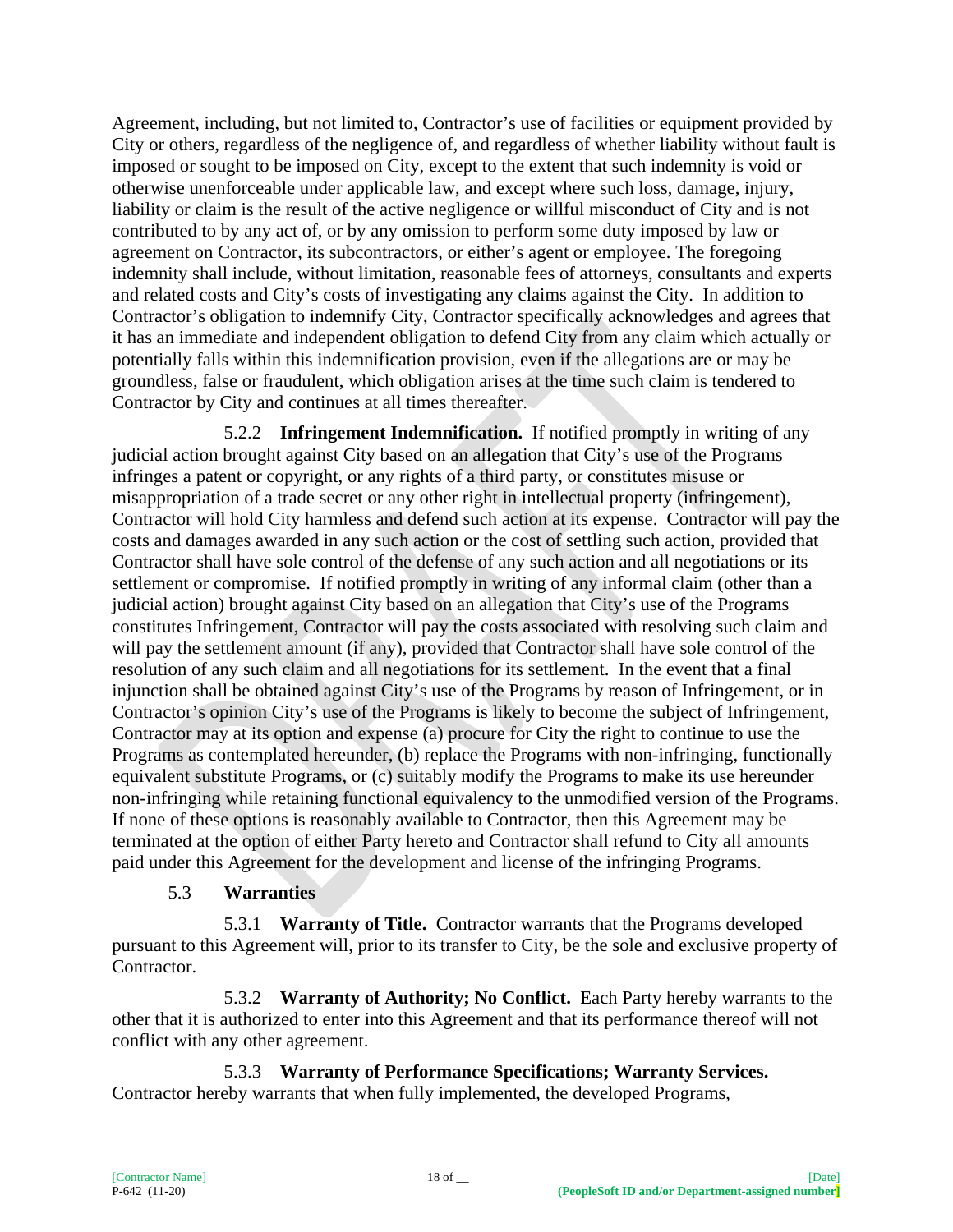configuration, customization and services performed by Contractor pursuant to this Agreement, when fully implemented, including technical and functional system integration that includes planning, fit/gap analysis, design, configuration, enhancements and custom programming, and developed interfaces (collectively "System Integration and Customization"), will perform in accordance with the required functionality defined in Appendix [\_\_\_\_] during a one year period following the issuance of written Acceptance by City. Upon City issuing written notice to Contractor of a warranty breach under this section, Contractor shall correct and repair the configuration and customized code provided by Contractor during the Warranty Period, at no charge to the City, within thirty (30) days following the notice, provided that:

(a) The problem encountered occurs within one year of the acceptance of such provided System Integration and Customization.

(b) The root cause analysis indicates the problem is in the system not meeting the System Integration and Customization requirements where the Contractor has responsibility (e.g., a problem caused by the developed, configured or customized COTS software or hardware component not meeting requirements, a defect in the configuration or code created by the Contractor).

Full correction of the system defect is to be completed by Contractor unless otherwise approved by the City, and the corrected code shall be appropriately tested to verify that no regression errors are introduced. Contractor shall warrant against Version Locking due to customization of the system.

# **Article 6 Liability of the Parties**

6.1 **Liability of City**. CITY'S PAYMENT OBLIGATIONS UNDER THIS AGREEMENT SHALL BE LIMITED TO THE PAYMENT OF THE COMPENSATION PROVIDED FOR IN SECTION 3.3.1, "PAYMENT," OF THIS AGREEMENT. NOTWITHSTANDING ANY OTHER PROVISION OF THIS AGREEMENT, IN NO EVENT SHALL CITY BE LIABLE, REGARDLESS OF WHETHER ANY CLAIM IS BASED ON CONTRACT OR TORT, FOR ANY SPECIAL, CONSEQUENTIAL, INDIRECT OR INCIDENTAL DAMAGES, INCLUDING, BUT NOT LIMITED TO, LOST PROFITS, ARISING OUT OF OR IN CONNECTION WITH THIS AGREEMENT OR THE SERVICES PERFORMED IN CONNECTION WITH THIS AGREEMENT

6.2 **Liability for Use of Equipment**. City shall not be liable for any damage to persons or property as a result of the use, misuse or failure of any equipment used by Contractor, or any of its subcontractors, or by any of their employees, even though such equipment is furnished, rented or loaned by City.

6.3 **Liability for Incidental and Consequential Damages**. Contractor shall be responsible for incidental and consequential damages resulting in whole or in part from Contractor's acts or omissions.

#### **Article 7 Payment of Taxes**

7.1 **Contractor to Pay All Taxes.** Except for any applicable California sales and use taxes charged by Contractor to City, Contractor shall pay all taxes, including possessory interest taxes levied upon or as a result of this Agreement, or the Services delivered pursuant hereto. Contractor shall remit to the State of California any sales or use taxes paid by City to Contractor under this Agreement. Contractor agrees to promptly provide information requested by the City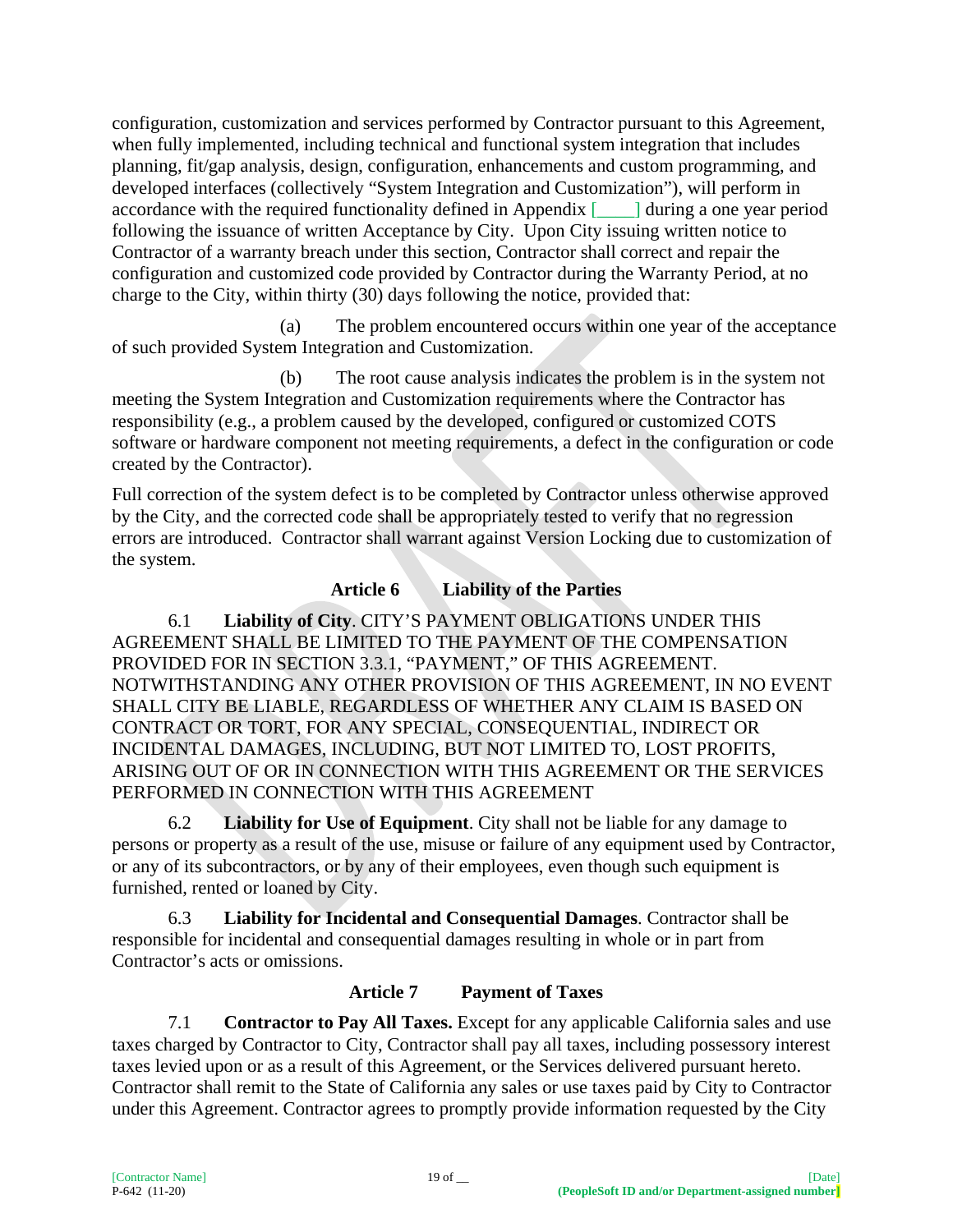to verify Contractor's compliance with any State requirements for reporting sales and use tax paid by City under this Agreement.

7.2 **Possessory Interest Taxes.** Contractor acknowledges that this Agreement may create a "possessory interest" for property tax purposes. Generally, such a possessory interest is not created unless the Agreement entitles the Contractor to possession, occupancy, or use of City property for private gain. If such a possessory interest is created, then the following shall apply:

7.2.1 Contractor, on behalf of itself and any permitted successors and assigns, recognizes and understands that Contractor, and any permitted successors and assigns, may be subject to real property tax assessments on the possessory interest.

7.2.2 Contractor, on behalf of itself and any permitted successors and assigns, recognizes and understands that the creation, extension, renewal, or assignment of this Agreement may result in a "change in ownership" for purposes of real property taxes, and therefore may result in a revaluation of any possessory interest created by this Agreement. Contractor accordingly agrees on behalf of itself and its permitted successors and assigns to report on behalf of the City to the County Assessor the information required by Revenue and Taxation Code Section 480.5, as amended from time to time, and any successor provision.

7.2.3 Contractor, on behalf of itself and any permitted successors and assigns, recognizes and understands that other events also may cause a change of ownership of the possessory interest and result in the revaluation of the possessory interest. (see, e.g., Rev. & Tax. Code Section 64, as amended from time to time). Contractor accordingly agrees on behalf of itself and its permitted successors and assigns to report any change in ownership to the County Assessor, the State Board of Equalization or other public agency as required by law.

7.2.4 Contractor further agrees to provide such other information as may be requested by the City to enable the City to comply with any reporting requirements for possessory interests that are imposed by applicable law.

7.3 **Withholding.** Contractor agrees that it is obligated to pay all amounts due to the City under the San Francisco Business and Tax Regulations Code during the term of this Agreement. Pursuant to Section 6.10-2 of the San Francisco Business and Tax Regulations Code, Contractor further acknowledges and agrees that City may withhold any payments due to Contractor under this Agreement if Contractor is delinquent in the payment of any amount required to be paid to the City under the San Francisco Business and Tax Regulations Code. Any payments withheld under this paragraph shall be made to Contractor, without interest, upon Contractor coming back into compliance with its obligations.

# **Article 8 Termination and Default**

# 8.1 **Termination for Convenience**

8.1.1 City shall have the option, in its sole discretion, to terminate this Agreement, at any time during the term hereof, for convenience and without cause. City shall exercise this option by giving Contractor written notice of termination. The notice shall specify the date on which termination shall become effective.

8.1.2 Upon receipt of the notice of termination, Contractor shall commence and perform, with diligence, all actions necessary on the part of Contractor to effect the termination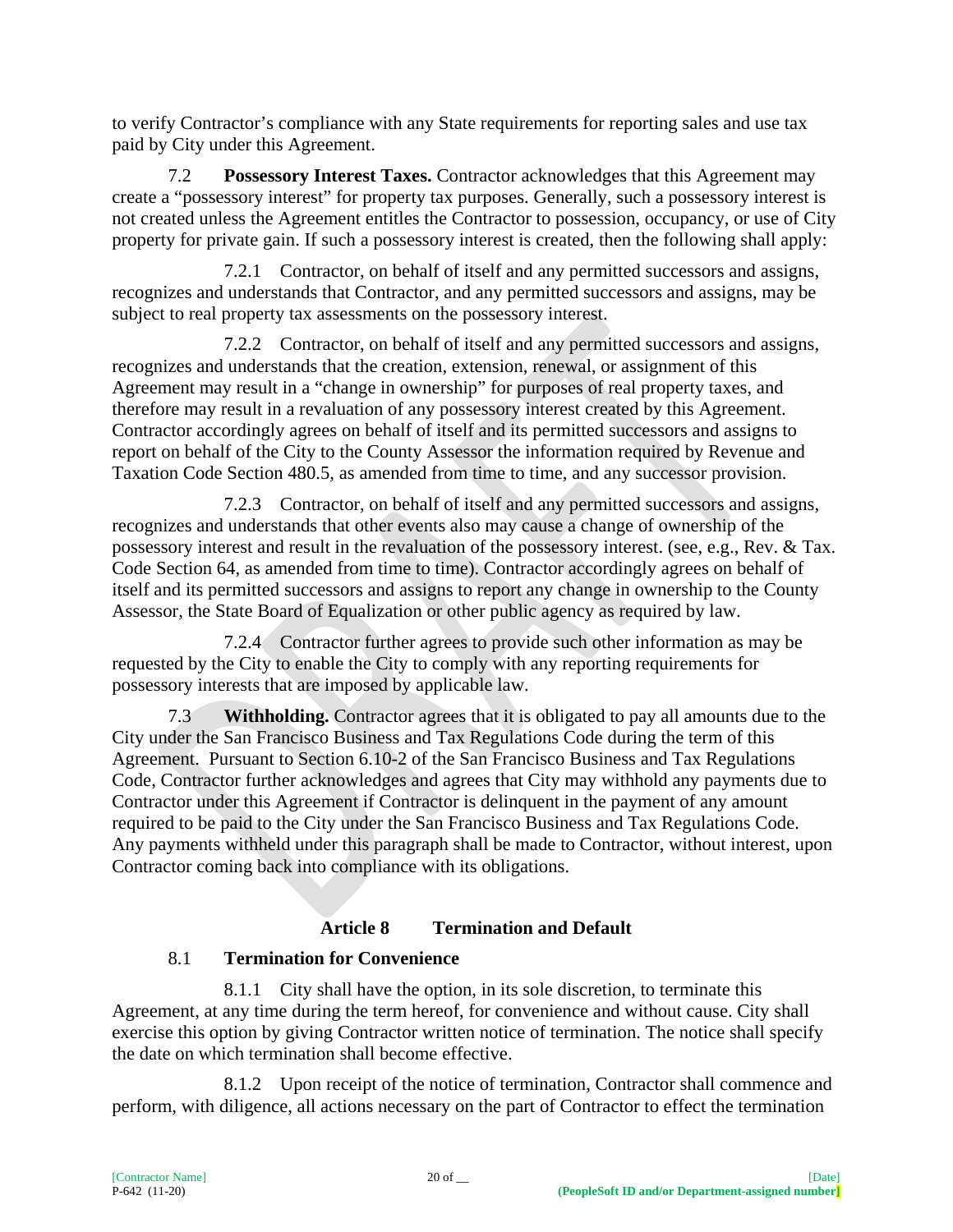of this Agreement on the date specified by City and to minimize the liability of Contractor and City to third parties as a result of termination. All such actions shall be subject to the prior approval of City. Such actions shall include, without limitation:

(a) Halting the performance of all Services under this Agreement on the date(s) and in the manner specified by City.

(b) Terminating all existing orders and subcontracts, and not placing any further orders or subcontracts for materials, Services, equipment or other items.

(c) At City's direction, assigning to City any or all of Contractor's right, title, and interest under the orders and subcontracts terminated. Upon such assignment, City shall have the right, in its sole discretion, to settle or pay any or all claims arising out of the termination of such orders and subcontracts.

(d) Subject to City's approval, settling all outstanding liabilities and all claims arising out of the termination of orders and subcontracts.

(e) Completing performance of any Services that City designates to be completed prior to the date of termination specified by City.

(f) Taking such action as may be necessary, or as the City may direct, for the protection and preservation of any property related to this Agreement which is in the possession of Contractor and in which City has or may acquire an interest.

8.1.3 Within 30 days after the specified termination date, Contractor shall submit to City an invoice, which shall set forth each of the following as a separate line item:

(a) The reasonable cost to Contractor, without profit, for all Services prior to the specified termination date, for which Services City has not already tendered payment. Reasonable costs may include a reasonable allowance for actual overhead, not to exceed a total of 10% of Contractor's direct costs for Services. Any overhead allowance shall be separately itemized. Contractor may also recover the reasonable cost of preparing the invoice.

(b) A reasonable allowance for profit on the cost of the Services described in the immediately preceding subsection (a), provided that Contractor can establish, to the satisfaction of City, that Contractor would have made a profit had all Services under this Agreement been completed, and provided further, that the profit allowed shall in no event exceed 5% of such cost.

(c) The reasonable cost to Contractor of handling material or equipment returned to the vendor, delivered to the City or otherwise disposed of as directed by the City.

(d) A deduction for the cost of materials to be retained by Contractor, amounts realized from the sale of materials and not otherwise recovered by or credited to City, and any other appropriate credits to City against the cost of the Services or other work.

8.1.4 In no event shall City be liable for costs incurred by Contractor or any of its subcontractors after the termination date specified by City, except for those costs specifically enumerated and described in Section 8.1.3. Such non-recoverable costs include, but are not limited to, anticipated profits on the Services under this Agreement, post-termination employee salaries, post-termination administrative expenses, post-termination overhead or unabsorbed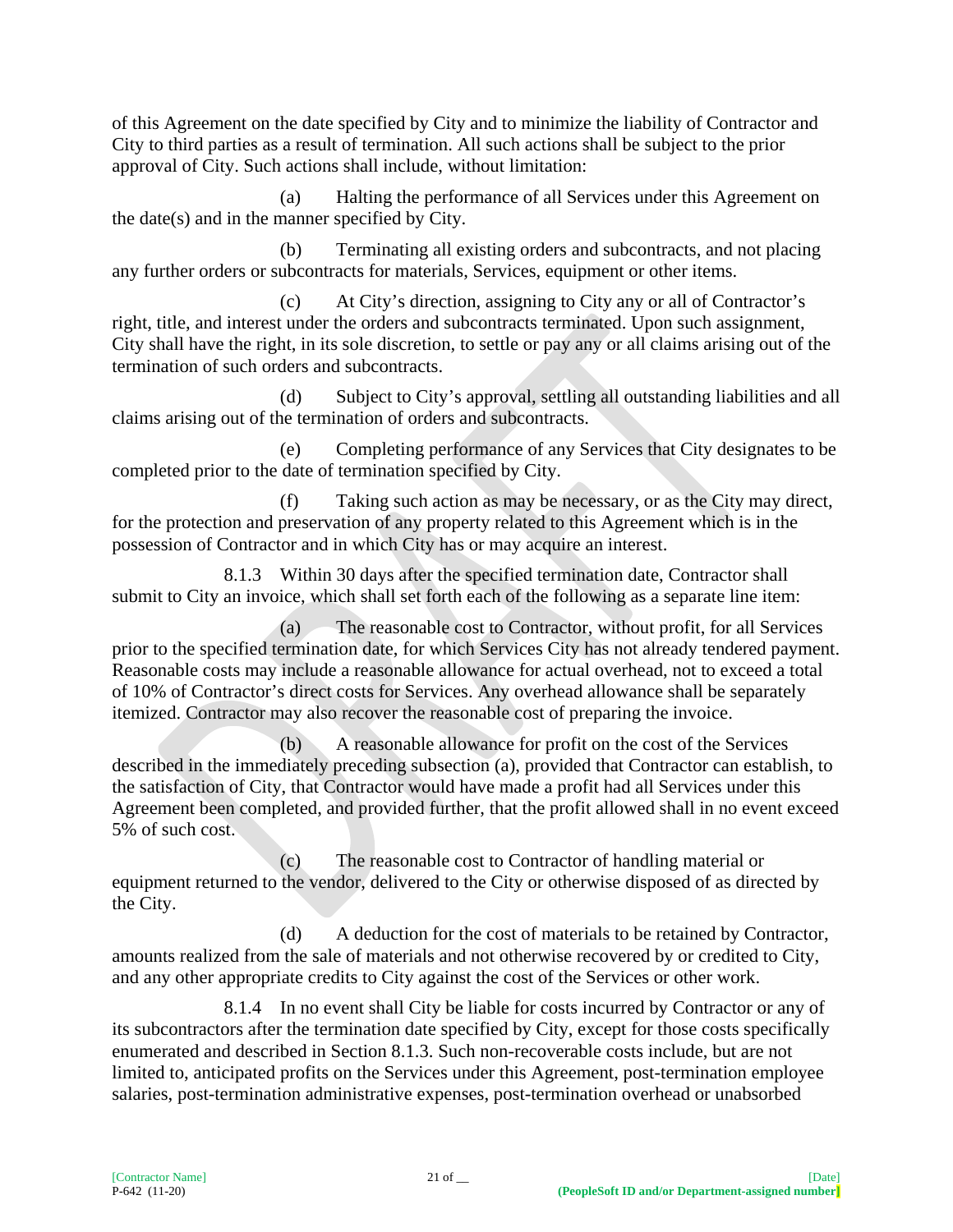overhead, attorneys' fees or other costs relating to the prosecution of a claim or lawsuit, prejudgment interest, or any other expense which is not reasonable or authorized under Section 8.1.3.

8.1.5 In arriving at the amount due to Contractor under this Section, City may deduct: (i) all payments previously made by City for Services covered by Contractor's final invoice; (ii) any claim which City may have against Contractor in connection with this Agreement; (iii) any invoiced costs or expenses excluded pursuant to the immediately preceding subsection 8.1.4; and (iv) in instances in which, in the opinion of the City, the cost of any Service performed under this Agreement is excessively high due to costs incurred to remedy or replace defective or rejected Services, the difference between the invoiced amount and City's estimate of the reasonable cost of performing the invoiced Services in compliance with the requirements of this Agreement.

8.1.6 City's payment obligation under this Section shall survive termination of this Agreement.

## 8.2 **Termination for Default; Remedies.**

8.2.1 Each of the following shall constitute an immediate event of default ("Event of Default") under this Agreement:

(a) Contractor fails or refuses to perform or observe any term, covenant or condition contained in any of the following Sections of this Agreement:

| 3.5       | Submitting False Claims.            | 10.4  | Nondisclosure of Private, Proprietary or<br>Confidential Information |
|-----------|-------------------------------------|-------|----------------------------------------------------------------------|
| 4.6       | Subcontracting                      | 10.10 | Alcohol and Drug-Free Workplace                                      |
| 4.10      | Assignment                          | 10.13 | <b>Working with Minors</b>                                           |
| Article 5 | Insurance, Indemnity and Warranties | 11.10 | Compliance with Laws                                                 |
| Article 7 | Payment of Taxes                    |       | Article 13   Data and Security                                       |

(b) Contractor fails or refuses to perform or observe any other term, covenant or condition contained in this Agreement, including any obligation imposed by ordinance or statute and incorporated by reference herein, and such default is not cured within ten days after written notice thereof from City to Contractor. If Contractor defaults a second time in the same manner as a prior default cured by Contractor, City may in its sole discretion immediately terminate the Agreement for default or grant an additional period not to exceed five days for Contractor to cure the default.

(c) Contractor (i) is generally not paying its debts as they become due; (ii) files, or consents by answer or otherwise to the filing against it of a petition for relief or reorganization or arrangement or any other petition in bankruptcy or for liquidation or to take advantage of any bankruptcy, insolvency or other debtors' relief law of any jurisdiction; (iii) makes an assignment for the benefit of its creditors; (iv) consents to the appointment of a custodian, receiver, trustee or other officer with similar powers of Contractor or of any substantial part of Contractor's property; or (v) takes action for the purpose of any of the foregoing.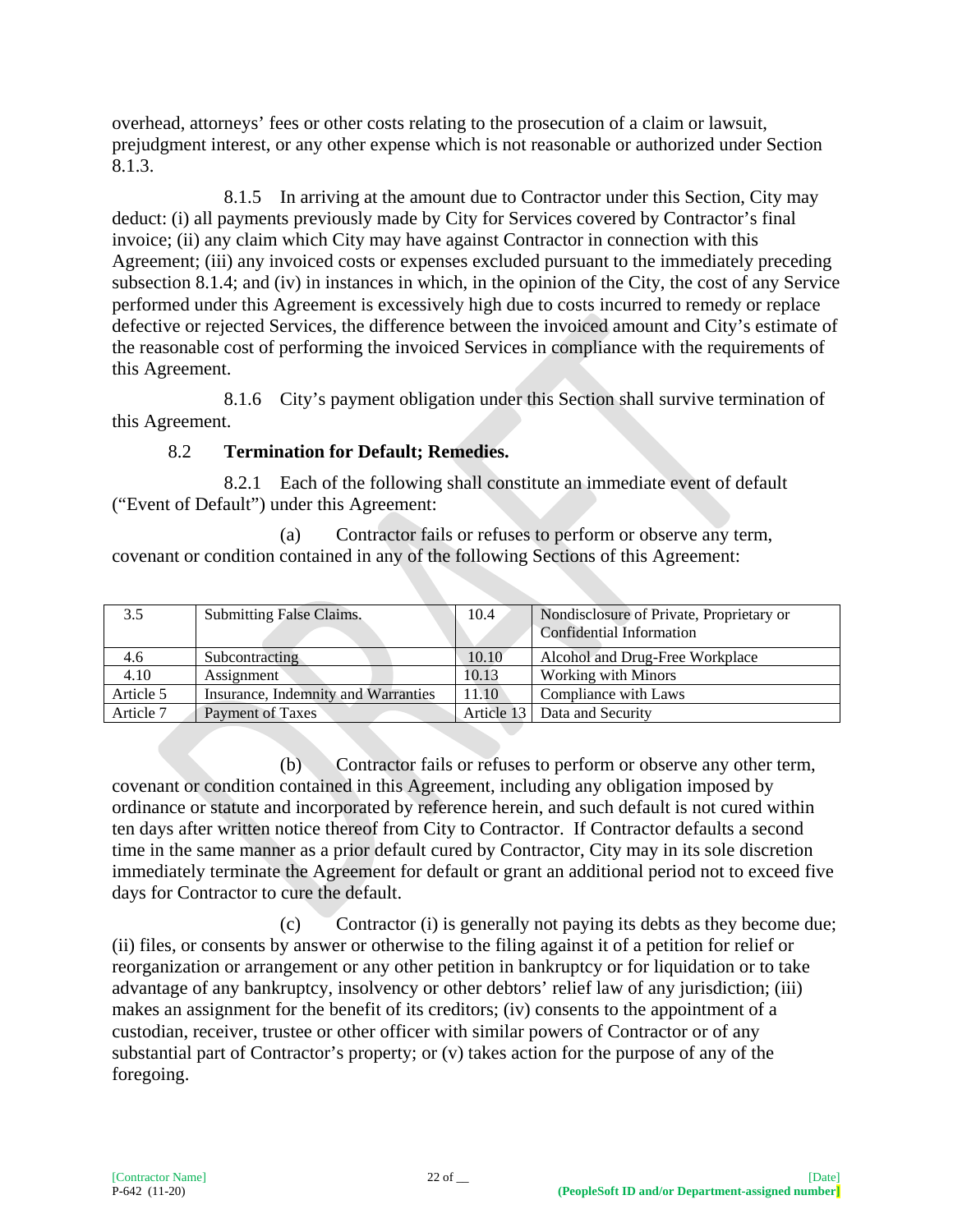(d) A court or government authority enters an order (i) appointing a custodian, receiver, trustee or other officer with similar powers with respect to Contractor or with respect to any substantial part of Contractor's property, (ii) constituting an order for relief or approving a petition for relief or reorganization or arrangement or any other petition in bankruptcy or for liquidation or to take advantage of any bankruptcy, insolvency or other debtors' relief law of any jurisdiction or (iii) ordering the dissolution, winding-up or liquidation of Contractor.

8.2.2 On and after any Event of Default, City shall have the right to exercise its legal and equitable remedies, including, without limitation, the right to terminate this Agreement or to seek specific performance of all or any part of this Agreement. In addition, where applicable, City shall have the right (but no obligation) to cure (or cause to be cured) on behalf of Contractor any Event of Default; Contractor shall pay to City on demand all costs and expenses incurred by City in effecting such cure, with interest thereon from the date of incurrence at the maximum rate then permitted by law. City shall have the right to offset from any amounts due to Contractor under this Agreement or any other agreement between City and Contractor: (i) all damages, losses, costs or expenses incurred by City as a result of an Event of Default; and (ii) any liquidated damages levied upon Contractor pursuant to the terms of this Agreement; and (iii), any damages imposed by any ordinance or statute that is incorporated into this Agreement by reference, or into any other agreement with the City. This Section 8.2.2 shall survive termination of this Agreement.

8.2.3 All remedies provided for in this Agreement may be exercised individually or in combination with any other remedy available hereunder or under applicable laws, rules and regulations. The exercise of any remedy shall not preclude or in any way be deemed to waive any other remedy. Nothing in this Agreement shall constitute a waiver or limitation of any rights that City may have under applicable law.

8.2.4 Any notice of default must be sent by registered mail to the address set forth in Article 11.

8.3 **Non-Waiver of Rights**. The omission by either Party at any time to enforce any default or right reserved to it, or to require performance of any of the terms, covenants, or provisions hereof by the other Party at the time designated, shall not be a waiver of any such default or right to which the Party is entitled, nor shall it in any way affect the right of the Party to enforce such provisions thereafter.

# 8.4 **Rights and Duties upon Termination or Expiration.**

8.4.1 Upon termination of this Agreement, Contractor will submit an invoice to City for an amount which represents the value of its work or services actually performed prior to the effective date of termination for which Contractor has not previously been compensated, except that with respect to reimbursement for Contractor's services, in no event will the compensation paid for the month in which termination occurs be greater than the scheduled deliverable fee if the engagement is deliverable based, or the monthly fee multiplied by a fraction, the numerator of which will be the days in the month elapsed prior to the termination and the denominator of which shall be 31. Upon approval and payment of this invoice by City, City shall be under no further obligation to Contractor monetarily or otherwise.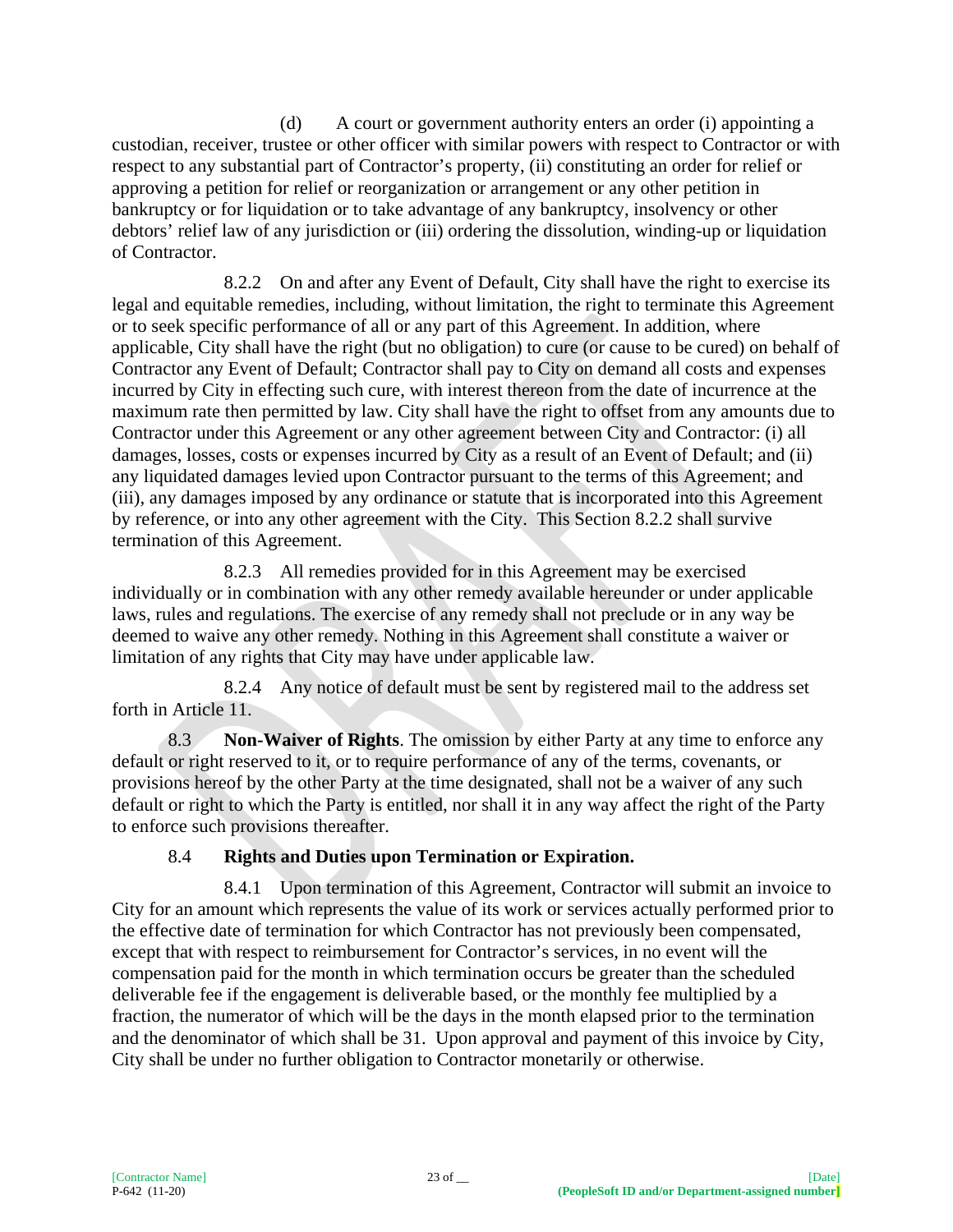8.4.2 Upon termination or expiration of this Agreement, Contractor shall transfer title to City, and deliver in the manner, at the times, and to the extent, if any, directed by City, any work in progress, completed work, supplies, equipment, and other materials produced as a part of, or acquired in connection with the performance of this Agreement, and any completed or partially completed work which, if this Agreement had been completed, would have been required to be furnished to City.

8.5 **Survival.** This Section and the following Sections of this Agreement listed below, shall survive termination or expiration of this Agreement:

| 3.3.2     | Payment Limited to Satisfactory Services     | Article 9      | Property Rights of the Parties        |
|-----------|----------------------------------------------|----------------|---------------------------------------|
| 3.3.8(a)  | <b>Grant Funded Contracts - Disallowance</b> |                |                                       |
| 3.4       | Audit and Inspection of Records              | $10.4^{\circ}$ | Nondisclosure of Private, Proprietary |
|           |                                              |                | or Confidential Information           |
| 3.5       | <b>Submitting False Claims</b>               | 11.6           | <b>Dispute Resolution Procedure</b>   |
| 4.9       | Independent Contractor; Payment of Taxes     | 8.3            | Non-Waiver of Rights                  |
|           | and Other Expenses                           |                |                                       |
| Article 5 | Insurance, Indemnity and Warranties          | 11.7           | Agreement Made in California; Venue   |
| 6.1       | Liability of City                            | 11.8           | Construction                          |
| 6.3       | Liability for Incidental and Consequential   | 11.9           | Entire Agreement                      |
|           | Damages                                      |                |                                       |
| Article 7 | Payment of Taxes                             | 11.10          | Compliance with Laws                  |
| 8.1.6     | <b>Payment Obligation</b>                    | 11.11          | Severability                          |
|           |                                              |                |                                       |

8.5.1 Subject to the survival of the Sections identified in Section 8.5, above, if this Agreement is terminated prior to expiration of the term specified in Article 2, this Agreement shall be of no further force or effect. Contractor shall transfer title to City, and deliver in the manner, at the times, and to the extent, if any, directed by City, any work in progress, completed work, supplies, equipment, and other materials produced as a part of, or acquired in connection with the performance of this Agreement, and any completed or partially completed work which, if this Agreement had been completed, would have been required to be furnished to City.

# **Article 9 Intellectual Property Rights of the Parties**

9.1 **License of the Programs.** Upon receipt of final payment for all Services rendered by Contractor under this Agreement, Contractor hereby grants to City, in perpetuity, an irrevocable, nonexclusive, right and license to use for internal purposes only a machine readable copy of the Programs and Documentation in connection with the City's business.

9.2 **Sale of the Programs.** Upon receipt of final payment for the Programs [or, System], Contractor will convey to City good and marketable title to the Programs [or, the System] free and clear of all liens, claims and encumbrances.

9.3 **Ownership of Underlying Modules.** The foregoing conveyance of title is subject to Contractor's retention of ownership of all modules developed by Contractor as a utility routine or generalized interface and not specifically for City.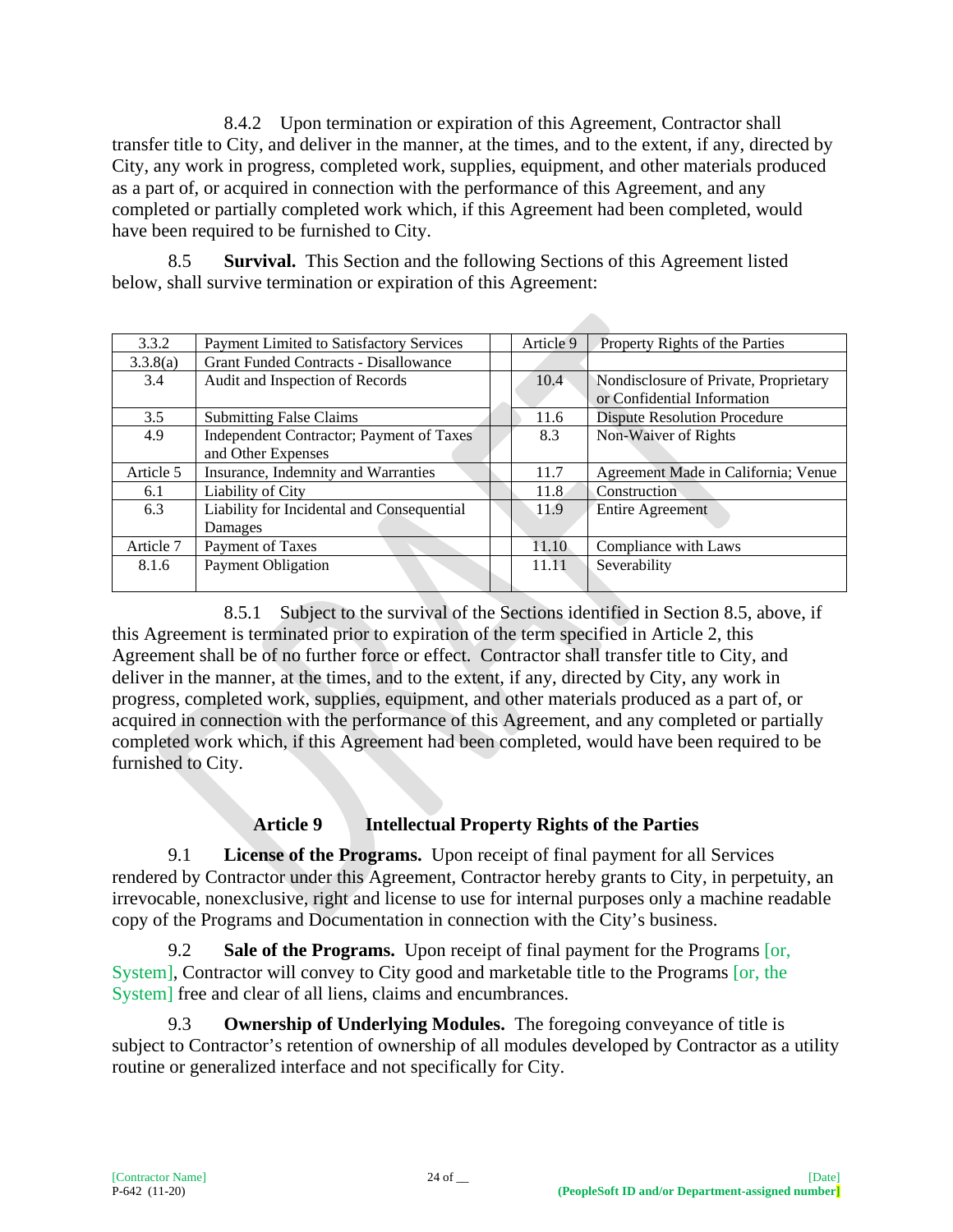9.4 **City's Data.** Any data or other materials furnished by the City for use by Contractor under this Agreement shall remain the sole property of the City and will be held in confidence in accordance with Section 5.3 ("Warranties") of this Agreement. Such materials shall be returned to City upon Acceptance of the Programs. Contractor shall within fifteen (15) calendar days purge or physically destroy all City data it acquired from the City from its servers or files and provide City with written certification within five (5) calendar days that such purge and/or physical destruction has occurred. Secure disposal shall be accomplished by "purging" or "physical destruction," in accordance with National Institute of Standards and Technology (NIST) Special Publication 800-88 or most current industry standard.

9.5 **Ownership of Modifications and Enhancement.** Contractor hereby grants to City an exclusive perpetual license to use for internal purposes only the Programs contained in the modifications and enhancements to the software package licensed hereunder to City.

9.6 **Competition.** Nothing in this Agreement shall be construed so as to preclude Contractor from developing, using, or marketing software that is competitive with that prepared for City hereunder, irrespective of whether such software is similar in functionality or design or is otherwise related to the Programs developed by Contractor for City pursuant to this Agreement.

9.7 **Royalty Payments.** Contractor shall pay to City a royalty of [insert number in words] percent ([insert number] %) of all fees received by Contractor for the licensing [or sale] of the Programs, or portions thereof until the total amount of payments received by City total [insert amount in words] dollars (\$ [insert amount as number]) at which time such royalty payments shall cease.

# **Article 10 Additional Requirements Incorporated by Reference**

10.1 **Laws Incorporated by Reference**. The full text of the laws listed in this Article 10, including enforcement and penalty provisions, are incorporated by reference into this Agreement. The full text of the San Francisco Municipal Code provisions incorporated by reference in this Article and elsewhere in the Agreement ("Mandatory City Requirements") are available at http://www.amlegal.com/codes/client/san-francisco\_ca/ .

10.2 **Conflict of Interest**. By executing this Agreement, Contractor certifies that it does not know of any fact which constitutes a violation of Section 15.103 of the City's Charter; Article III, Chapter 2 of City's Campaign and Governmental Conduct Code; Title 9, Chapter 7 of the California Government Code (Section 87100 *et seq.*), or Title 1, Division 4, Chapter 1, Article 4 of the California Government Code (Section 1090 *et seq.*), and further agrees promptly to notify the City if it becomes aware of any such fact during the term of this Agreement.

10.3 **Prohibition on Use of Public Funds for Political Activity.** In performing the Services, Contractor shall comply with San Francisco Administrative Code Chapter 12G, which prohibits funds appropriated by the City for this Agreement from being expended to participate in, support, or attempt to influence any political campaign for a candidate or for a ballot measure. Contractor is subject to the enforcement and penalty provisions in Chapter 12G.

10.4 **Consideration of Salary History.** Contractor shall comply with San Francisco Administrative Code Chapter 12K, the Consideration of Salary History Ordinance or "Pay Parity Act." Contractor is prohibited from considering current or past salary of an applicant in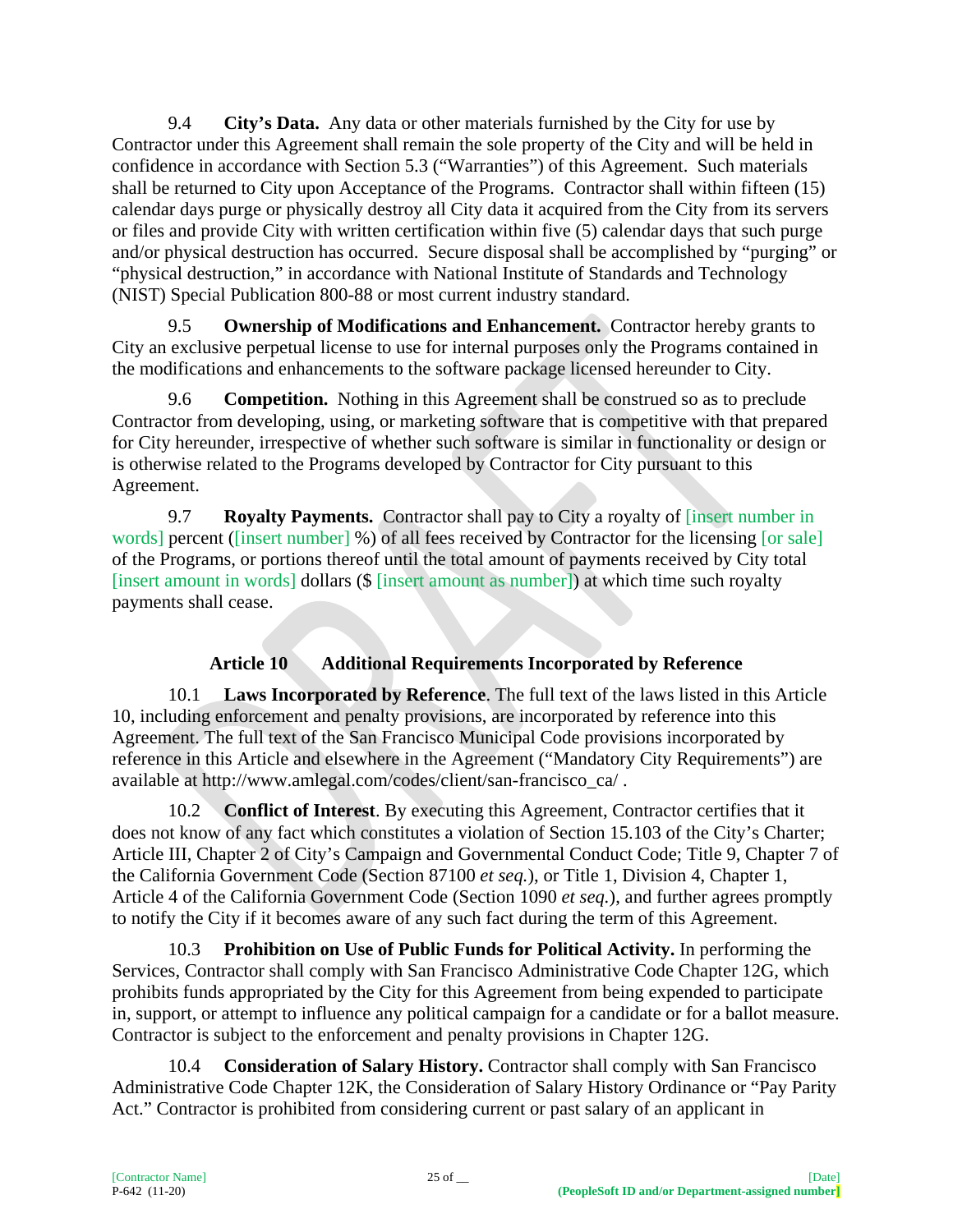determining whether to hire the applicant or what salary to offer the applicant to the extent that such applicant is applying for employment to be performed on this Agreement or in furtherance of this Agreement, and whose application, in whole or part, will be solicited, received, processed or considered, whether or not through an interview, in the City or on City property. The ordinance also prohibits employers from (1) asking such applicants about their current or past salary or (2) disclosing a current or former employee's salary history without that employee's authorization unless the salary history is publicly available. Contractor is subject to the enforcement and penalty provisions in Chapter 12K. Information about and the text of Chapter 12K is available on the web at https://sfgov.org/olse/consideration-salary-history. Contractor is required to comply with all of the applicable provisions of 12K, irrespective of the listing of obligations in this Section.

## 10.5 **Nondiscrimination Requirements**

10.5.1 **Nondiscrimination in Contracts**. Contractor shall comply with the provisions of Chapters 12B and 12C of the San Francisco Administrative Code. Contractor shall incorporate by reference in all subcontracts the provisions of Sections 12B.2(a), 12B.2(c)-(k), and 12C.3 of the San Francisco Administrative Code and shall require all subcontractors to comply with such provisions. Contractor is subject to the enforcement and penalty provisions in Chapters 12B and 12C.

10.5.2 **Nondiscrimination in the Provision of Employee Benefits**. San Francisco Administrative Code 12B.2. Contractor does not as of the date of this Agreement, and will not during the term of this Agreement, in any of its operations in San Francisco, on real property owned by San Francisco, or where work is being performed for the City elsewhere in the United States, discriminate in the provision of employee benefits between employees with domestic partners and employees with spouses and/or between the domestic partners and spouses of such employees, subject to the conditions set forth in San Francisco Administrative Code Section 12B.2.

10.6 **Local Business Enterprise and Non-Discrimination in Contracting Ordinance.** Contractor shall comply with all applicable provisions of Chapter 14B ("LBE Ordinance"). Contractor is subject to the enforcement and penalty provisions in Chapter 14B. Contractor shall utilize LBE Subcontractors for at least [enter percentage] of the Services except as otherwise authorized in writing by the Director of CMD. Contractor shall incorporate the requirements of the LBE Ordinance in each subcontract made in the fulfillment of Contractor's LBE subcontracting commitments.

10.7 **Minimum Compensation Ordinance**. If Administrative Code Chapter 12P applies to this Agreement, Contractor shall pay covered employees no less than the minimum compensation required by San Francisco Administrative Code Chapter 12P, including a minimum hourly gross compensation, compensated time off, and uncompensated time off. Contractor is subject to the enforcement and penalty provisions in Chapter 12P. Information about and the text of the Chapter 12P is available on the web at http://sfgov.org/olse/mco. Contractor is required to comply with all of the applicable provisions of 12P, irrespective of the listing of obligations in this Section. By signing and executing this Agreement, Contractor certifies that it is in compliance with Chapter 12P.

10.8 **Health Care Accountability Ordinance**. If Administrative Code Chapter 12Q applies to this Agreement, Contractor shall comply with the requirements of Chapter 12Q. For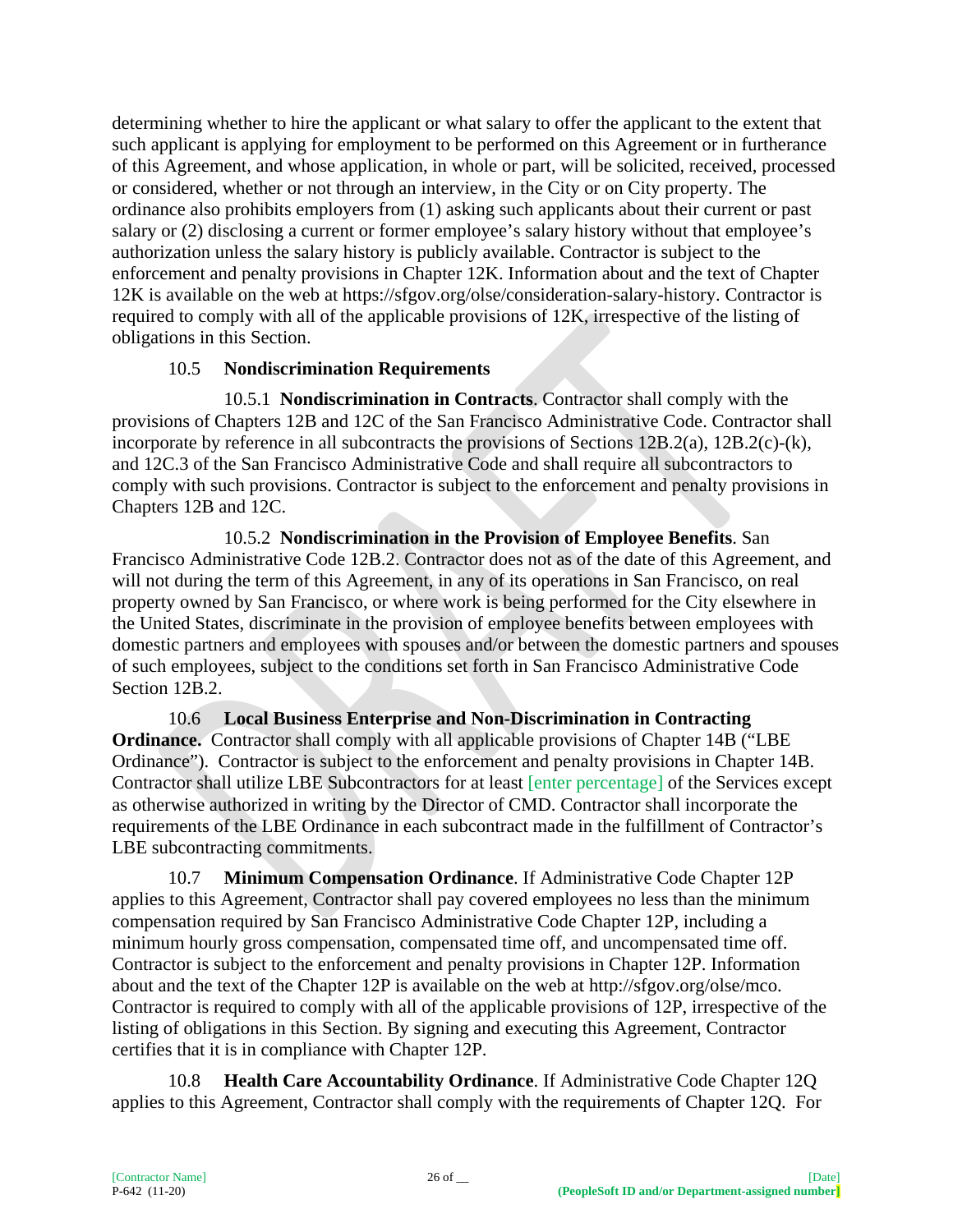each Covered Employee, Contractor shall provide the appropriate health benefit set forth in Section 12Q.3 of the HCAO. If Contractor chooses to offer the health plan option, such health plan shall meet the minimum standards set forth by the San Francisco Health Commission. Information about and the text of the Chapter 12Q, as well as the Health Commission's minimum standards, is available on the web at http://sfgov.org/olse/hcao. Contractor is subject to the enforcement and penalty provisions in Chapter 12Q. Any Subcontract entered into by Contractor shall require any Subcontractor with 20 or more employees to comply with the requirements of the HCAO and shall contain contractual obligations substantially the same as those set forth in this Section.

10.9 **First Source Hiring Program.** Contractor must comply with all of the provisions of the First Source Hiring Program, Chapter 83 of the San Francisco Administrative Code, that apply to this Agreement, and Contractor is subject to the enforcement and penalty provisions in Chapter 83.

10.10 **Alcohol and Drug-Free Workplace.** City reserves the right to deny access to, or require Contractor to remove from, City facilities personnel of any Contractor or subcontractor who City has reasonable grounds to believe has engaged in alcohol abuse or illegal drug activity which in any way impairs City's ability to maintain safe work facilities or to protect the health and well-being of City employees and the general public. City shall have the right of final approval for the entry or re-entry of any such person previously denied access to, or removed from, City facilities. Illegal drug activity means possessing, furnishing, selling, offering, purchasing, using or being under the influence of illegal drugs or other controlled substances for which the individual lacks a valid prescription. Alcohol abuse means possessing, furnishing, selling, offering, or using alcoholic beverages, or being under the influence of alcohol.

Contractor agrees in the performance of this Agreement to maintain a drug-free workplace by notifying employees that unlawful drug use is prohibited and specifying what actions will be taken against employees for violations; establishing an on-going drug-free awareness program that includes employee notification and, as appropriate, rehabilitation. Contractor can comply with this requirement by implementing a drug-free workplace program that complies with the Federal Drug-Free Workplace Act of 1988 (41 U.S.C. § 701) [or California Drug-Free Workplace Act of 1990 Cal. Gov. Code, § 8350 et seq., if state funds involved].

10.11 **Limitations on Contributions.** By executing this Agreement, Contractor acknowledges its obligations under Section 1.126 of the City's Campaign and Governmental Conduct Code, which prohibits any person who contracts with, or is seeking a contract with, any department of the City for the rendition of personal services, for the furnishing of any material, supplies or equipment, for the sale or lease of any land or building, for a grant, loan or loan guarantee, or for a development agreement, from making any campaign contribution to (i) a City elected official if the contract must be approved by that official, a board on which that official serves, or the board of a state agency on which an appointee of that official serves, (ii) a candidate for that City elective office, or (iii) a committee controlled by such elected official or a candidate for that office, at any time from the submission of a proposal for the contract until the later of either the termination of negotiations for such contract or twelve months after the date the City approves the contract. The prohibition on contributions applies to each prospective party to the contract; each member of Contractor's board of directors; Contractor's chairperson, chief executive officer, chief financial officer and chief operating officer; any person with an ownership interest of more than 10% in Contractor; any subcontractor listed in the bid or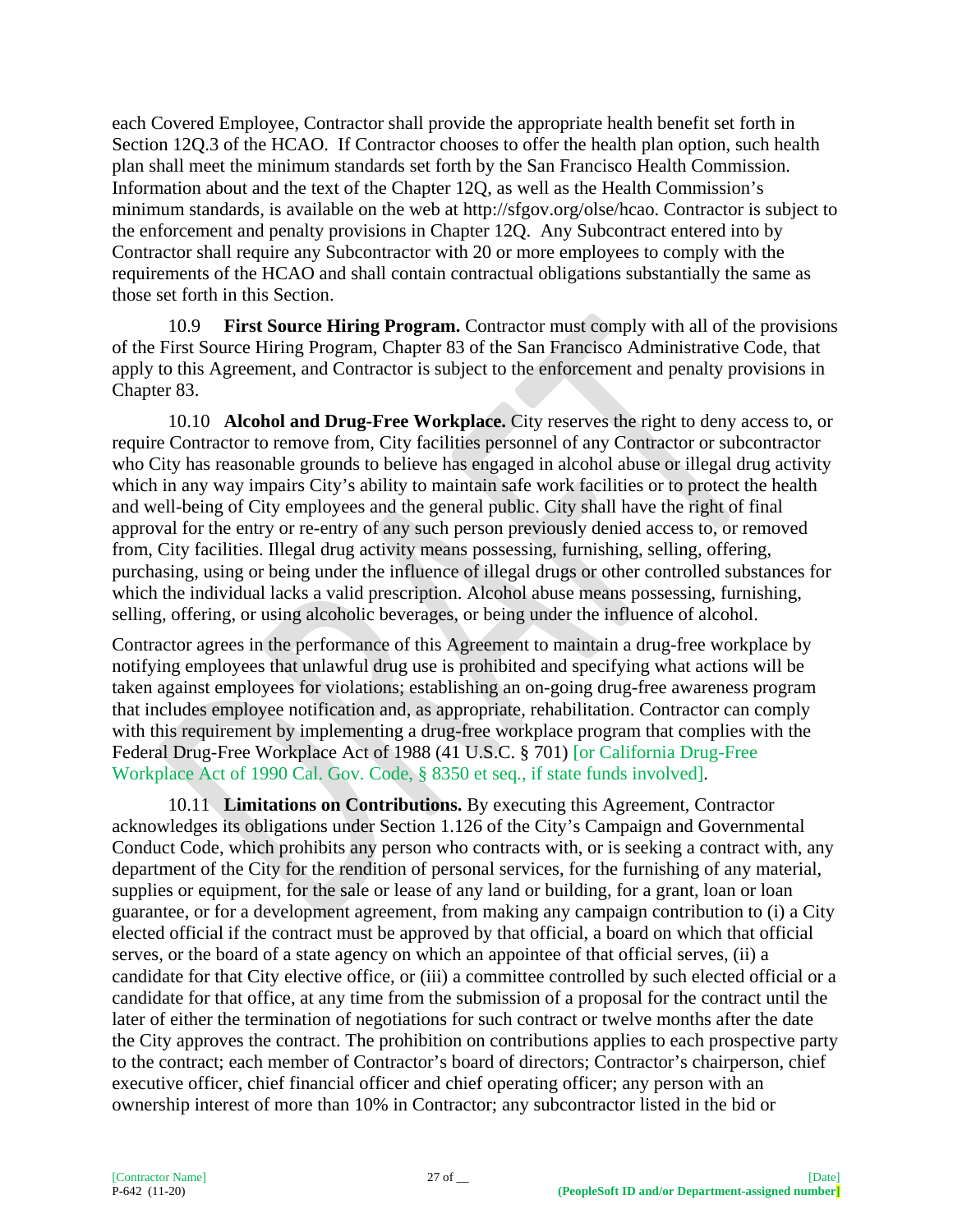contract; and any committee that is sponsored or controlled by Contractor. Contractor certifies that it has informed each such person of the limitation on contributions imposed by Section 1.126 by the time it submitted a proposal for the contract, and has provided the names of the persons required to be informed to the City department with whom it is contracting.

## 10.12 **Reserved. (Slavery Era Disclosure)**

## 10.13 **Reserved. (Working with Minors)**

### 10.14 **Consideration of Criminal History in Hiring and Employment Decisions**

10.14.1 Contractor agrees to comply fully with and be bound by all of the provisions of Chapter 12T, "City Contractor/Subcontractor Consideration of Criminal History in Hiring and Employment Decisions," of the San Francisco Administrative Code ("Chapter 12T"), including the remedies provided, and implementing regulations, as may be amended from time to time. The provisions of Chapter 12T are incorporated by reference and made a part of this Agreement as though fully set forth herein. The text of the Chapter 12T is available on the web at http://sfgov.org/olse/fco. Contractor is required to comply with all of the applicable provisions of 12T, irrespective of the listing of obligations in this Section. Capitalized terms used in this Section and not defined in this Agreement shall have the meanings assigned to such terms in Chapter 12T.

10.14.2 The requirements of Chapter 12T shall only apply to a Contractor's or Subcontractor's operations to the extent those operations are in furtherance of the performance of this Agreement, shall apply only to applicants and employees who would be or are performing work in furtherance of this Agreement, and shall apply when the physical location of the employment or prospective employment of an individual is wholly or substantially within the City of San Francisco. Chapter 12T shall not apply when the application in a particular context would conflict with federal or state law or with a requirement of a government agency implementing federal or state law.

10.15 **Public Access to Nonprofit Records and Meetings.** If Contractor receives a cumulative total per year of at least \$250,000 in City funds or City-administered funds and is a non-profit organization as defined in Chapter 12L of the San Francisco Administrative Code, Contractor must comply with the City's Public Access to Nonprofit Records and Meetings requirements, as set forth in Chapter 12L of the San Francisco Administrative Code, including the remedies provided therein.

10.16 **Food Service Waste Reduction Requirements.** Contractor shall comply with the Food Service Waste Reduction Ordinance, as set forth in San Francisco Environment Code Chapter 16, including but not limited to the remedies for noncompliance provided therein.

#### 10.17 **Distribution of Beverages and Water.**

10.17.1 **Sugar-Sweetened Beverage Prohibition**. Contractor agrees that it shall not sell, provide, or otherwise distribute Sugar-Sweetened Beverages, as defined by San Francisco Administrative Code Chapter 101, as part of its performance of this Agreement.

10.17.2 **Packaged Water Prohibition.** Contractor agrees that it shall not sell, provide, or otherwise distribute Packaged Water, as defined by San Francisco Environment Code Chapter 24, as part of its performance of this Agreement.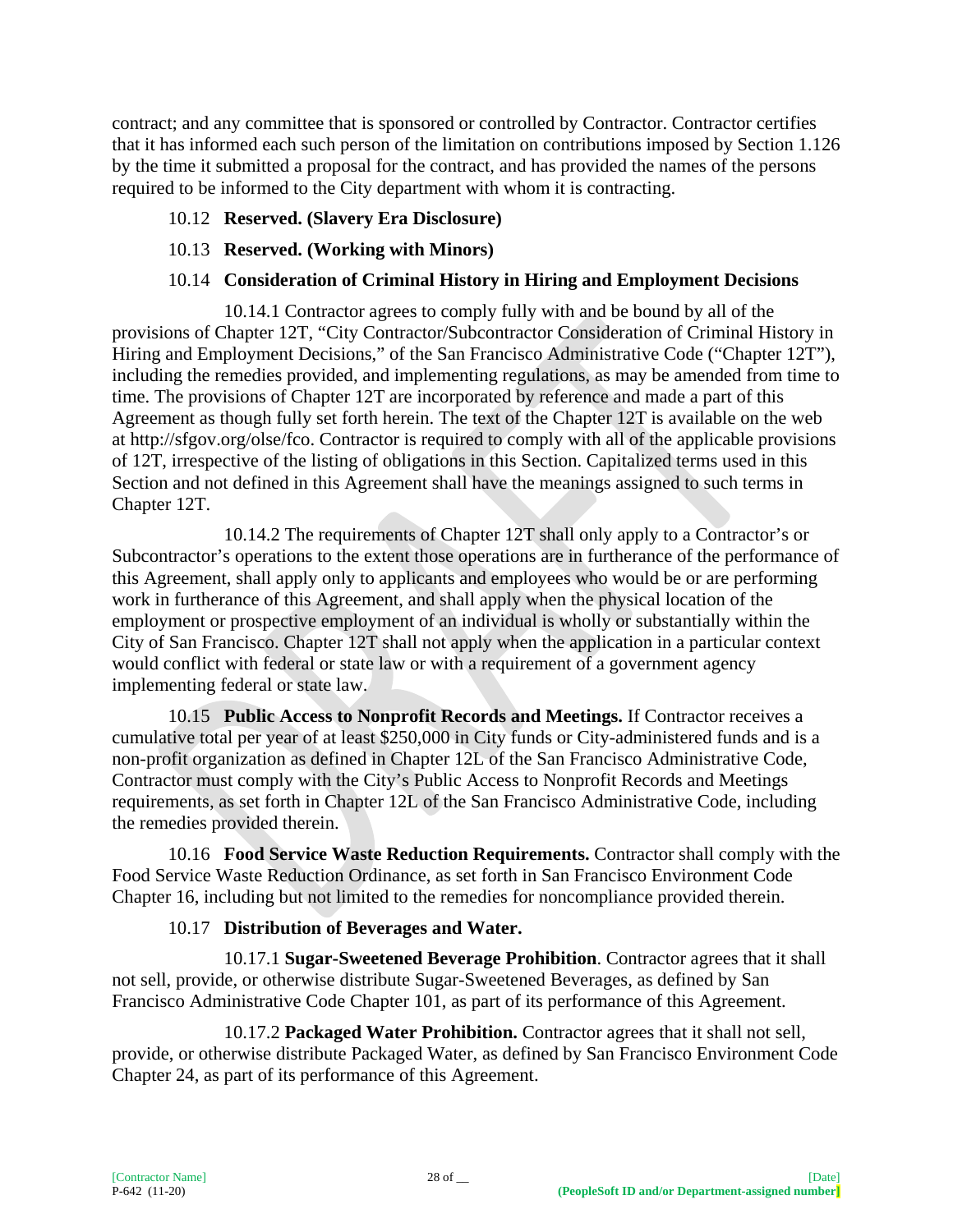#### **Article 11 General Provisions**

11.1 **Notices to the Parties.** Unless otherwise indicated in this Agreement, all written communications sent by the Parties may be by U.S. mail or e-mail, and shall be addressed as follows:

#### To City: **[insert name or title of department contact person, name of department, mailing address, and e-mail address]**

#### To Contractor: **[insert name of contractor, mailing address, and e-mail address]**

Any notice of default must be sent by registered mail or other trackable overnight mail. Either Party may change the address to which notice is to be sent by giving written notice thereof to the other Party. If email notification is used, the sender must specify a receipt notice.

11.2 **Compliance with Americans with Disabilities Act**. Contractor acknowledges that, pursuant to the Americans with Disabilities Act (ADA), programs, services and other activities provided by a public entity to the public, whether directly or through a contractor, must be accessible to the disabled public. Contractor shall provide the services specified in this Agreement in a manner that complies with the ADA and any and all other applicable federal, state and local disability rights legislation. Contractor agrees not to discriminate against disabled persons in the provision of services, benefits or activities provided under this Agreement and further agrees that any violation of this prohibition on the part of Contractor, its employees, agents or assigns will constitute a material breach of this Agreement. Contractor shall adhere to the requirements of the Americans with Disabilities Act of 1990 (ADA), as amended (42 U.S.C. Sec. 1201 et seq.) and Section 508 of the Rehabilitation Act of 1973, as amended (29 U.S.C. Sec. 794d).

11.3 **Incorporation of Recitals.** The matters recited above are hereby incorporated into and made part of this Agreement.

11.4 **Sunshine Ordinance.** Contractor acknowledges that this Agreement and all records related to its formation, Contractor's performance of Services, and City's payment are subject to the California Public Records Act, (California Government Code §6250 et. seq.), and the San Francisco Sunshine Ordinance, (San Francisco Administrative Code Chapter 67). Such records are subject to public inspection and copying unless exempt from disclosure under federal, state or local law.

11.5 **Modification of this Agreement**. This Agreement may not be modified, nor may compliance with any of its terms be waived, except as noted in Section 11.1, "Notices to Parties," regarding change in personnel or place, except as noted in Section 4.2.4, "Change Orders," and except by written instrument executed and approved in the same manner as this Agreement. Contractor shall cooperate with Department to submit to the Director of CMD any amendment, modification, supplement or change order that would result in a cumulative increase of the original amount of this Agreement by more than 20% (CMD Contract Modification Form).

#### 11.6 **Dispute Resolution Procedure**.

11.6.1 **Negotiation; Alternative Dispute Resolution.** The Parties will attempt in good faith to resolve any dispute or controversy arising out of or relating to the performance of services under this Agreement. If the Parties are unable to resolve the dispute, then, pursuant to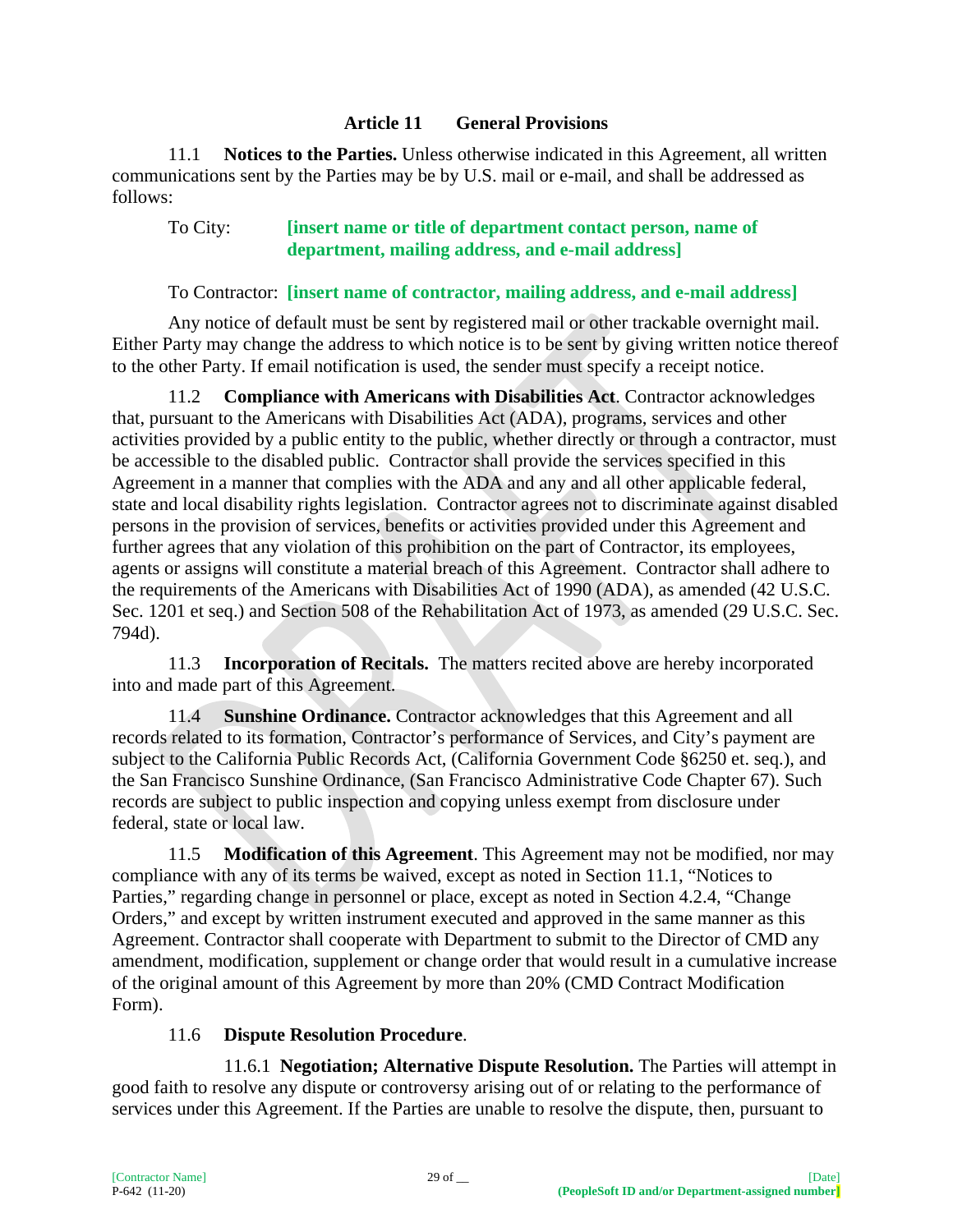San Francisco Administrative Code Section 21.36, Contractor may submit to the Contracting Officer a written request for administrative review and documentation of the Contractor's claim(s). Upon such request, the Contracting Officer shall promptly issue an administrative decision in writing, stating the reasons for the action taken and informing the Contractor of its right to judicial review. If agreed by both Parties in writing, disputes may be resolved by a mutually agreed-upon alternative dispute resolution process. If the Parties do not mutually agree to an alternative dispute resolution process or such efforts do not resolve the dispute, then either Party may pursue any remedy available under California law. The status of any dispute or controversy notwithstanding, Contractor shall proceed diligently with the performance of its obligations under this Agreement in accordance with the Agreement and the written directions of the City. Neither Party will be entitled to legal fees or costs for matters resolved under this Section.

11.6.2 **Government Code Claim Requirement.** No suit for money or damages may be brought against the City until a written claim therefor has been presented to and rejected by the City in conformity with the provisions of San Francisco Administrative Code Chapter 10 and California Government Code Section 900, et seq. Nothing set forth in this Agreement shall operate to toll, waive or excuse Contractor's compliance with the California Government Code Claim requirements set forth in San Francisco Administrative Code Chapter 10 and California Government Code Section 900, et seq.

11.6.3 **Health and Human Service Contract Dispute Resolution Procedure.** The Parties shall resolve disputes that have not been resolved administratively by other departmental remedies in accordance with the Dispute Resolution Procedure set forth in Appendix [C/D/E - insert the appendix letter] incorporated herein by this reference.

11.7 **Agreement Made in California; Venue**. The formation, interpretation and performance of this Agreement shall be governed by the laws of the State of California. Venue for all litigation relative to the formation, interpretation and performance of this Agreement shall be in San Francisco.

11.8 **Construction.** All paragraph captions are for reference only and shall not be considered in construing this Agreement.

11.9 **Entire Agreement**. This contract sets forth the entire Agreement between the Parties, and supersedes all other oral or written provisions. This Agreement may be modified only as provided in Section 11.5, "Modification of this Agreement."

11.10 **Compliance with Laws**. Contractor shall keep itself fully informed of the City's Charter, codes, ordinances and duly adopted rules and regulations of the City and of all state, and federal laws in any manner affecting the performance of this Agreement, and must at all times comply with such local codes, ordinances, and regulations and all applicable laws as they may be amended from time to time.

11.11 **Severability**. Should the application of any provision of this Agreement to any particular facts or circumstances be found by a court of competent jurisdiction to be invalid or unenforceable, then (a) the validity of other provisions of this Agreement shall not be affected or impaired thereby, and (b) such provision shall be enforced to the maximum extent possible so as to effect the intent of the Parties and shall be reformed without further action by the Parties to the extent necessary to make such provision valid and enforceable.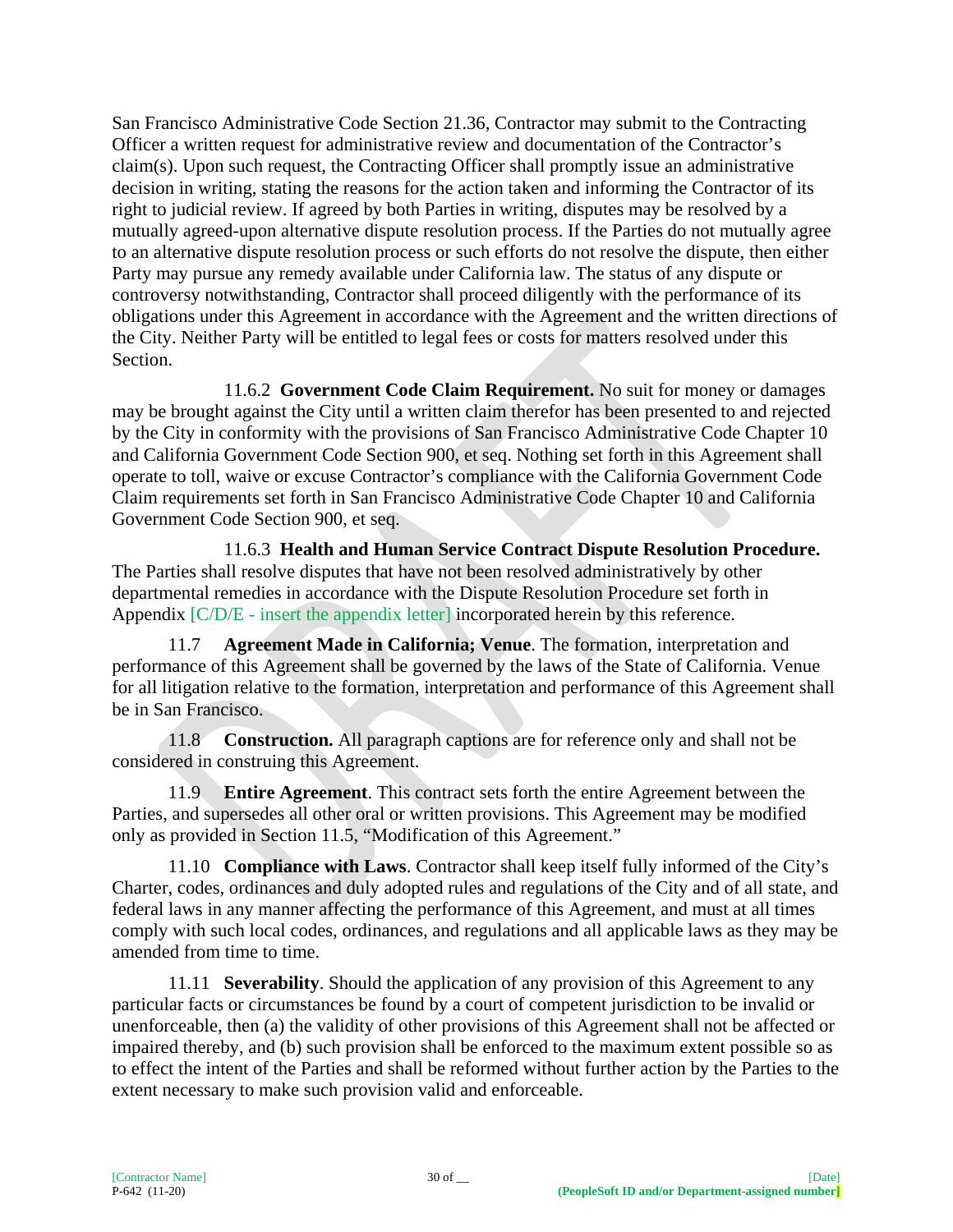11.12 **Cooperative Drafting**. This Agreement has been drafted through a cooperative effort of City and Contractor, and both Parties have had an opportunity to have the Agreement reviewed and revised by legal counsel. No Party shall be considered the drafter of this Agreement, and no presumption or rule that an ambiguity shall be construed against the Party drafting the clause shall apply to the interpretation or enforcement of this Agreement.

11.13 **Order of Precedence.** Contractor agrees to perform the services described below in accordance with the terms and conditions of this Agreement, implementing task orders, the RFP, and Contractor's proposal dated [Insert Date of Proposal]. The RFP and Contractor's proposal are incorporated by reference as though fully set forth herein. Should there be a conflict of terms or conditions, this Agreement and any implementing task orders shall control over the RFP and the Contractor's proposal. If the Appendices to this Agreement include any standard printed terms from the Contractor, Contractor agrees that in the event of discrepancy, inconsistency, gap, ambiguity, or conflicting language between the City's terms and Contractor's printed terms attached, the City's terms shall take precedence, followed by the procurement issued by the department, Contractor's proposal, and Contractor's printed terms, respectively.

11.14 **Notification of Legal Requests.** Contractor shall immediately notify City upon receipt of any subpoenas, service of process, litigation holds, discovery requests and other legal requests ("Legal Requests") related to all data given to Contractor by City in the performance of this Agreement ("City Data" or "Data"), or which in any way might reasonably require access to City's Data, and in no event later than 24 hours after it receives the request. Contractor shall not respond to Legal Requests related to City without first notifying City other than to notify the requestor that the information sought is potentially covered under a non-disclosure agreement. Contractor shall retain and preserve City Data in accordance with the City's instruction and requests, including, without limitation, any retention schedules and/or litigation hold orders provided by the City to Contractor, independent of where the City Data is stored.

11.15 **Services Provided by Attorneys.** Any services to be provided by a law firm or attorney must be reviewed and approved in writing in advance by the City Attorney. No invoices for services provided by law firms or attorneys, including, without limitation, as subcontractors of Contractor, will be paid unless the provider received advance written approval from the City Attorney.

#### **Article 12 Department Specific Terms**

#### 12.1 **Reserved**.

#### **Article 13 Data and Security**

#### 13.1 **Nondisclosure of Private, Proprietary or Confidential Information.**

13.1.1 **Protection of Private Information.** If this Agreement requires City to disclose "Private Information" to Contractor within the meaning of San Francisco Administrative Code Chapter 12M, Contractor and subcontractor shall use such information only in accordance with the restrictions stated in Chapter 12M and in this Agreement and only as necessary in performing the Services. Contractor is subject to the enforcement and penalty provisions in Chapter 12M.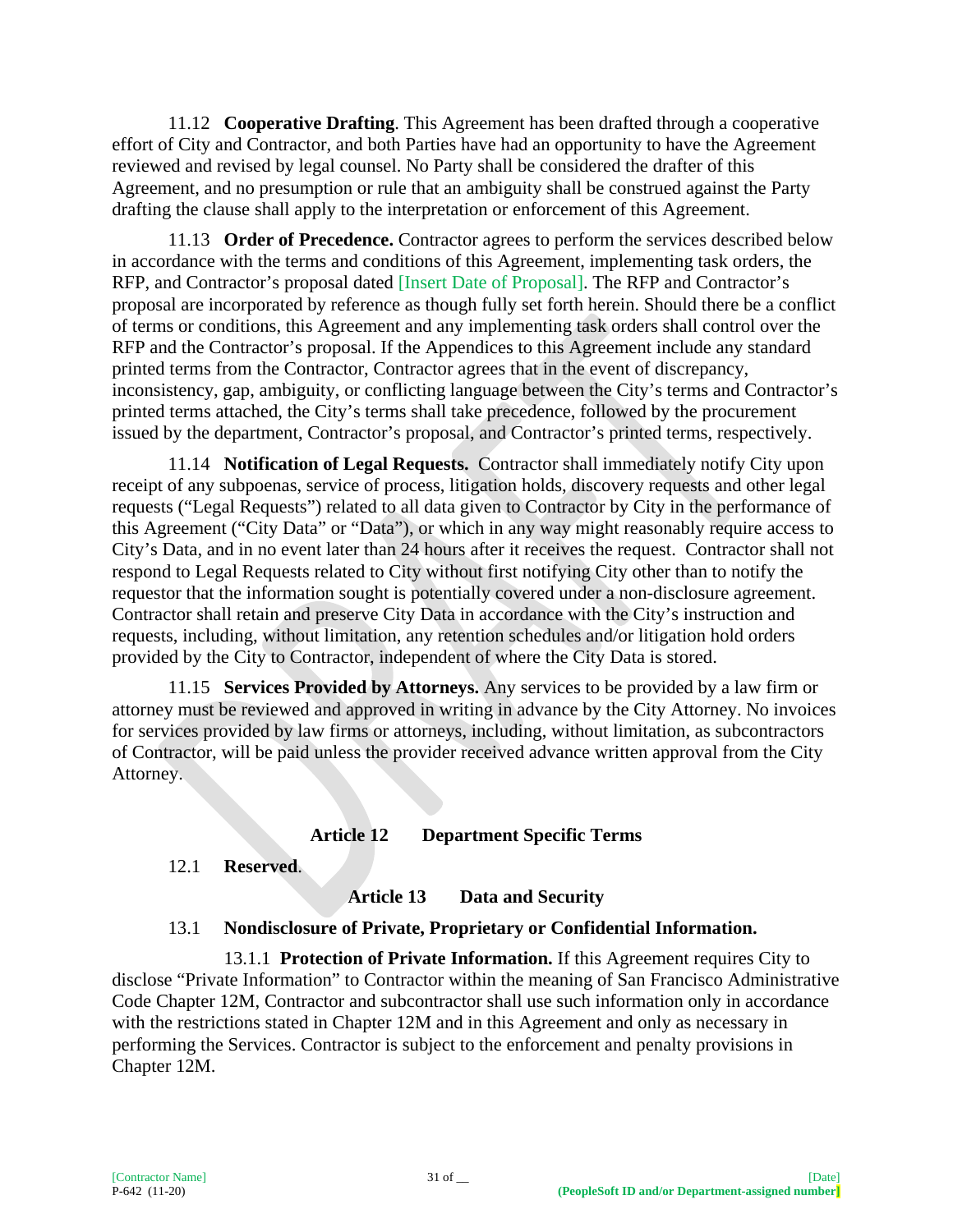13.1.2 **Confidential Information.** In the performance of Services, Contractor may have access to City's proprietary or Confidential Information, the disclosure of which to third parties may damage City. If City discloses proprietary or Confidential Information to Contractor, such information must be held by Contractor in confidence and used only in performing the Agreement. Contractor shall exercise the same standard of care to protect such information as a reasonably prudent contractor would use to protect its own proprietary or Confidential Information.

13.2 **Payment Card Industry ("PCI") Requirements.** Contractors providing services and products that handle, transmit or store cardholder data, are subject to the following requirements:

13.2.1 Applications shall be compliant with the Payment Application Data Security Standard (PA-DSS) and validated by a Payment Application Qualified Security Assessor (PA-QSA). A Contractor whose application has achieved PA-DSS certification must then be listed on the PCI Councils list of PA-DSS approved and validated payment applications.

13.2.2 Gateway providers shall have appropriate Payment Card Industry Data Security Standards (PCI DSS) certification as service providers (https://www.pcisecuritystandards.org/index.shtml). Compliance with the PCI DSS shall be achieved through a third party audit process. The Contractor shall comply with Visa Cardholder Information Security Program (CISP) and MasterCard Site Data Protection (SDP) programs.

13.2.3 For any Contractor that processes PIN Debit Cards, payment card devices supplied by Contractor shall be validated against the PCI Council PIN Transaction Security (PTS) program.

13.2.4 For items 13.2.1 to 13.2.3 above, Contractor shall provide a letter from their qualified security assessor (QSA) affirming their compliance and current PCI or PTS compliance certificate.

13.2.5 Contractor shall be responsible for furnishing City with an updated PCI compliance certificate 30 calendar days prior to its expiration.

13.2.6 Bank Accounts. Collections that represent funds belonging to the City and County of San Francisco shall be deposited, without detour to a third party's bank account, into a City and County of San Francisco bank account designated by the Office of the Treasurer and Tax Collector.

13.3 **Business Associate Agreement.** This Agreement may require the exchange of information covered by the U.S. Health Insurance Portability and Accountability Act of 1996 ("HIPAA"). A Business Associate Agreement ("BAA") executed by the parties is attached as Appendix [Letter C/D/E etc.].

# 13.4 **Management of City Confidential Information**

13.4.1 **Use of Confidential Information.** Contractor agrees to hold City's Confidential Information received from or created on behalf of the City in strictest confidence. Contractor shall not use or disclose City's Confidential Information except as permitted or required by the Agreement or as otherwise authorized in writing by the City. Any work using, or sharing or storage of, City's Confidential Information outside the United States is subject to prior written authorization by the City. Access to City's Confidential Information must be strictly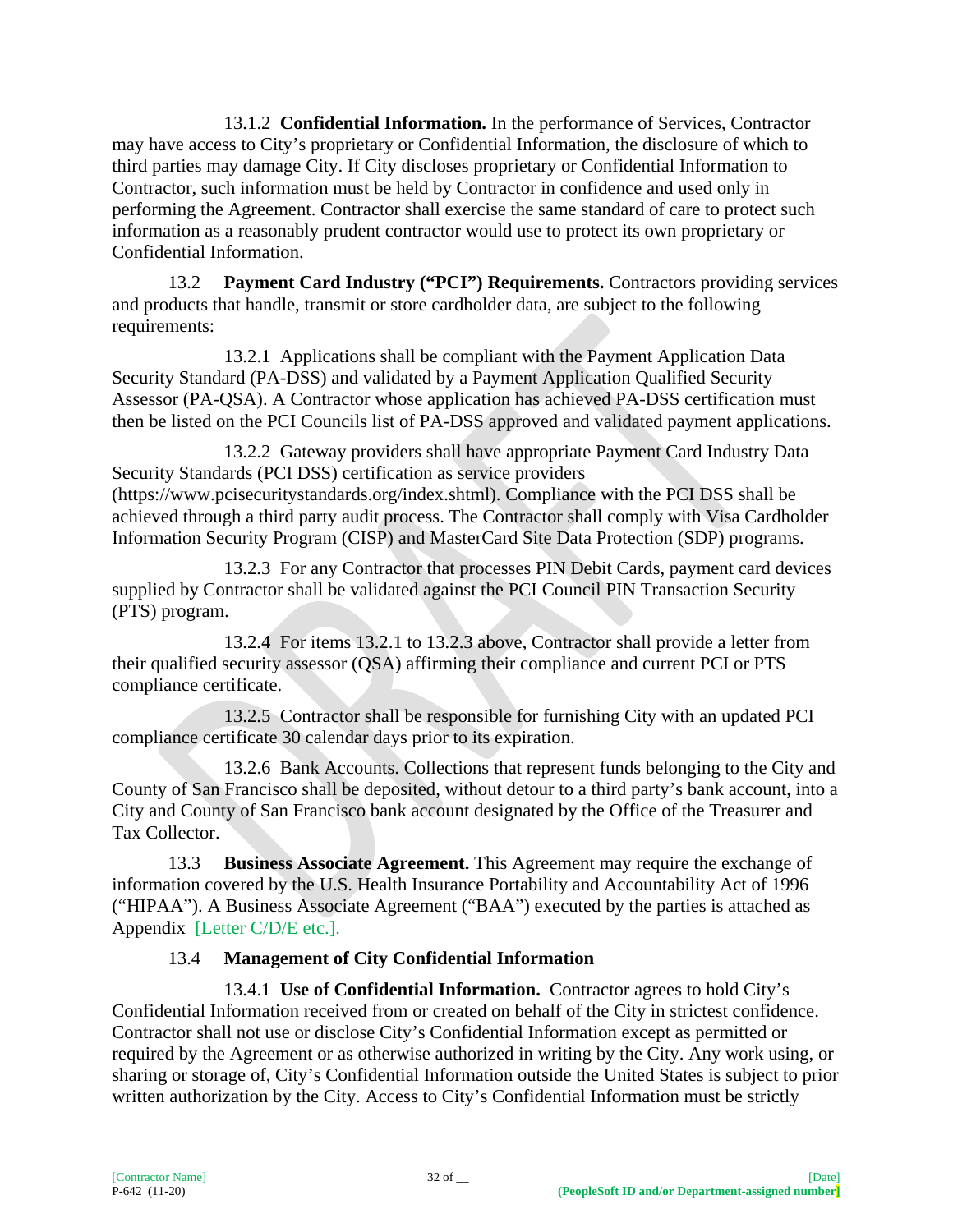controlled and limited to Contractor's staff assigned to this project on a need-to-know basis only. Contractor is provided a limited non-exclusive license to use the Confidential Information solely for performing its obligations under the Agreement and not for Contractor's own purposes or later use. Nothing herein shall be construed to confer any license or right to the Confidential Information, by implication, estoppel or otherwise, under copyright or other intellectual property rights, to any third-party. Unauthorized use of Confidential Information by Contractor, subcontractors or other third-parties is prohibited. For purpose of this requirement, the phrase "unauthorized use" means the data mining or processing of data, stored or transmitted by the service, for commercial purposes, advertising or advertising-related purposes, or for any purpose other than security or service delivery analysis that is not explicitly authorized.

13.4.2 **Disposition of Confidential Information**. Upon termination of Agreement or request of City, Contractor shall within forty-eight (48) hours return all Confidential Information which includes all original media. Once Contractor has received written confirmation from City that Confidential Information has been successfully transferred to City, Contractor shall within ten (10) business days purge all Confidential Information from its servers, any hosted environment Contractor has used in performance of this Agreement, work stations that were used to process the data or for production of the data, and any other work files stored by Contractor in whatever medium. Contractor shall provide City with written certification that such purge occurred within five (5) business days of the purge.

## **Article 14 MacBride and Signature**

14.1 **MacBride Principles -Northern Ireland**. The provisions of San Francisco Administrative Code §12F are incorporated herein by this reference and made part of this Agreement. By signing this Agreement, Contractor confirms that Contractor has read and understood that the City urges companies doing business in Northern Ireland to resolve employment inequities and to abide by the MacBride Principles, and urges San Francisco companies to do business with corporations that abide by the MacBride Principles.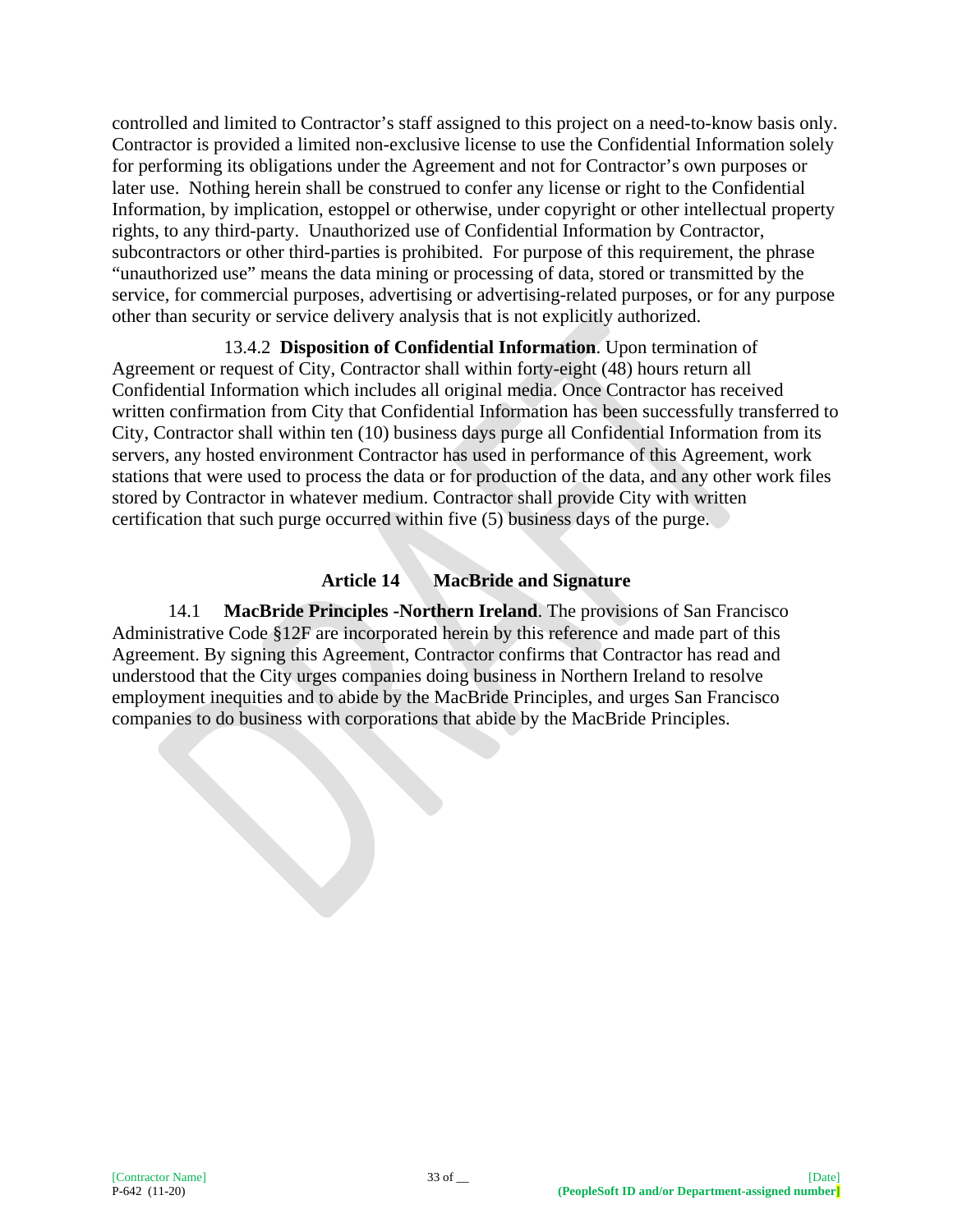IN WITNESS WHEREOF, the Parties hereto have executed this Agreement on the day first mentioned above.

## **CITY**

# **CONTRACTOR**

Recommended by:

**[company name]**

**[name] [title] [department]**

 $\overline{\phantom{a}}$  ,  $\overline{\phantom{a}}$  ,  $\overline{\phantom{a}}$  ,  $\overline{\phantom{a}}$  ,  $\overline{\phantom{a}}$  ,  $\overline{\phantom{a}}$  ,  $\overline{\phantom{a}}$  ,  $\overline{\phantom{a}}$  ,  $\overline{\phantom{a}}$  ,  $\overline{\phantom{a}}$  ,  $\overline{\phantom{a}}$  ,  $\overline{\phantom{a}}$  ,  $\overline{\phantom{a}}$  ,  $\overline{\phantom{a}}$  ,  $\overline{\phantom{a}}$  ,  $\overline{\phantom{a}}$ **[name of authorized representative] [title] [optional: address] [optional: city, state, ZIP]**

City Supplier Number: **[Supplier number]**

Approved as to Form:

Dennis J. Herrera City Attorney

By:

**[name of Deputy City Attorney]** Deputy City Attorney

\_\_\_\_\_\_\_\_\_\_\_\_\_\_\_\_\_\_\_\_\_\_\_\_\_\_\_\_\_\_\_\_\_\_\_

Approved: Sailaja Kurella Acting Director of the Office of Contract Administration, and Purchaser

 $\mathbf{B} \mathbf{v}$ : [name of Purchaser or "Name:\_\_\_\_\_\_\_\_\_\_\_\_\_\_\_"]

#### **Appendices**

- A: Performance Specifications
- B: Documentation
- C: Project Schedule
- D: Acceptance Test Plan
- E: Calculation of Charges
- F: Maintenance Terms and Conditions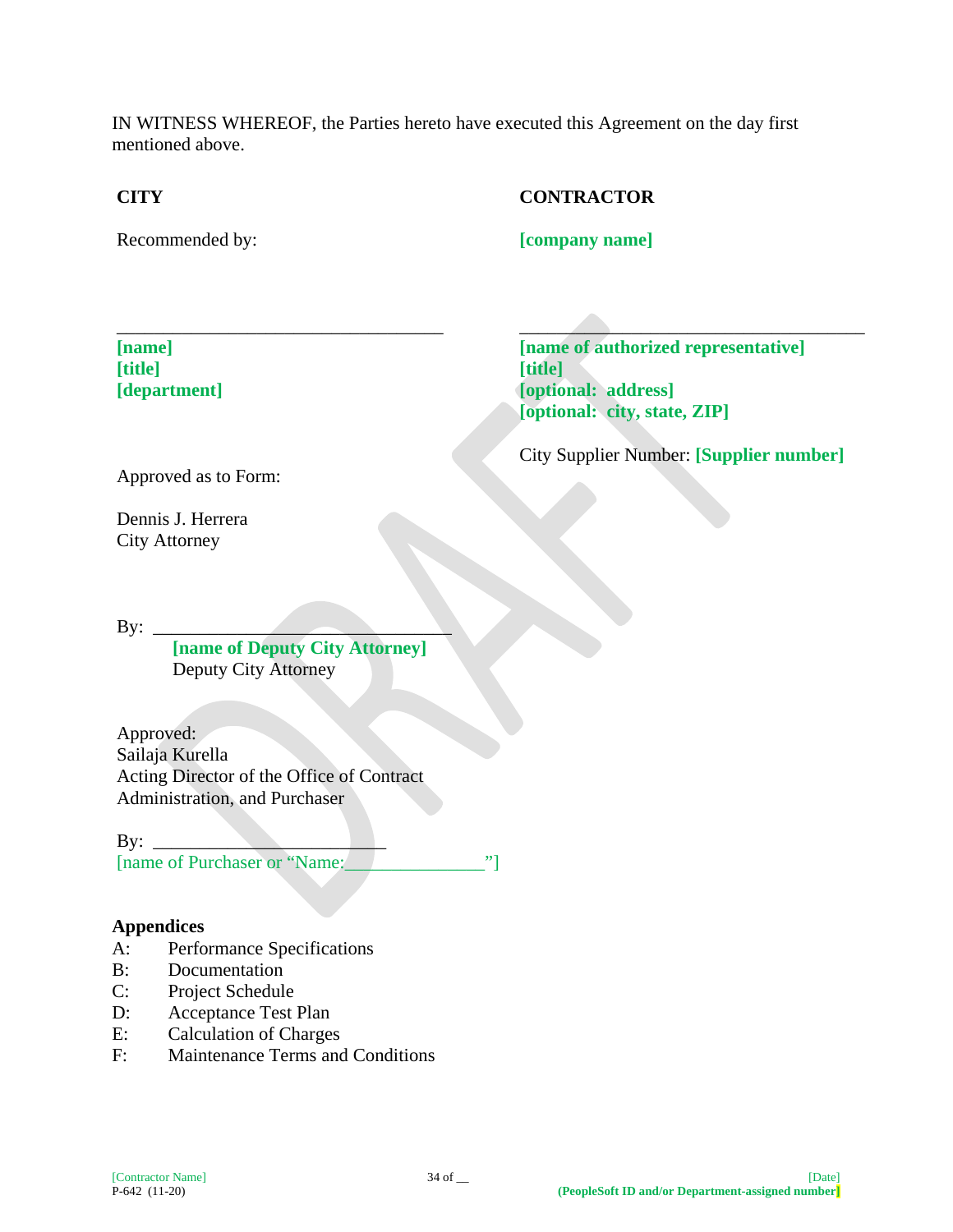### **Appendix A Performance Specifications**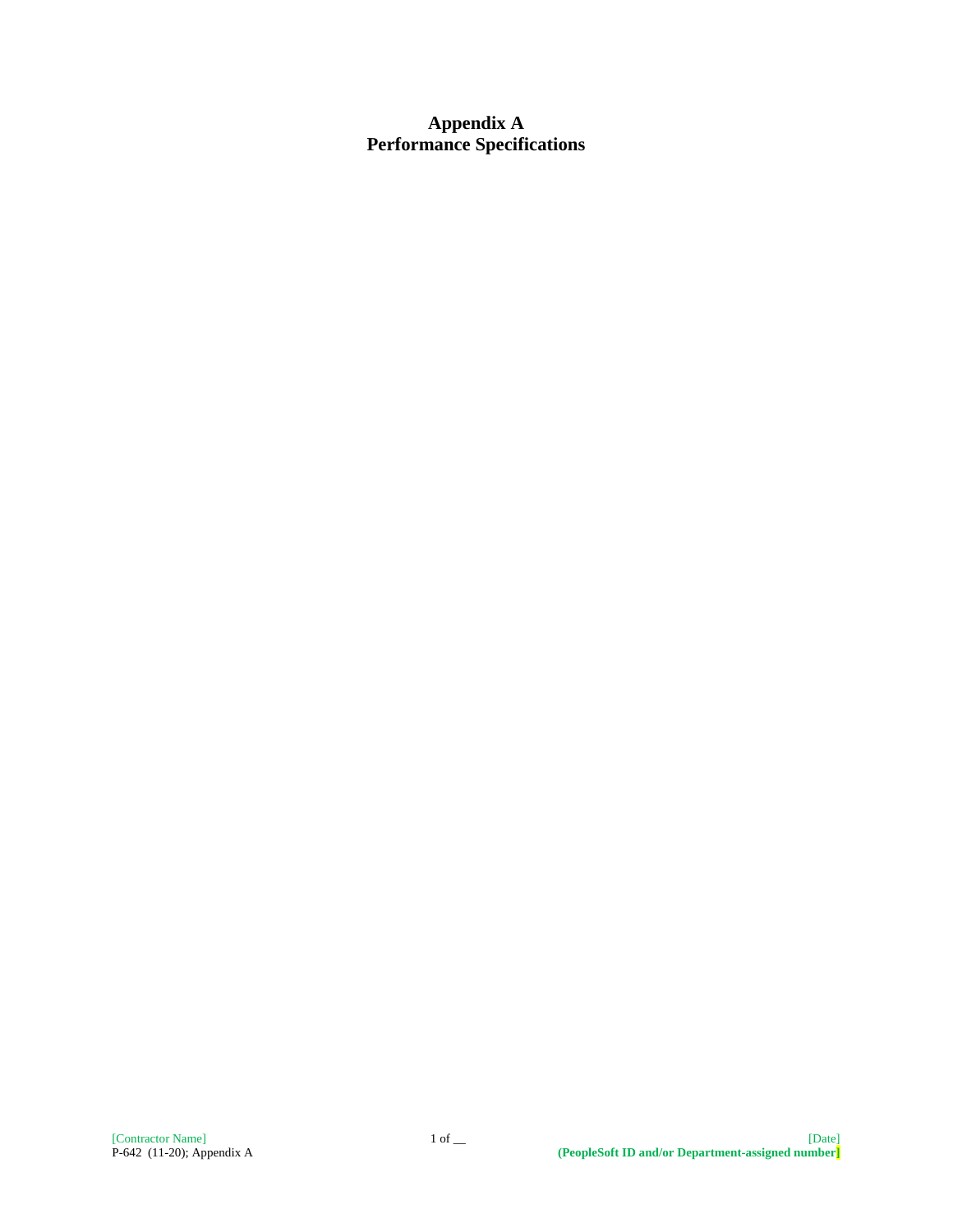#### **Appendix B Documentation**

The following is a description of all technical publications relating to use of the System, such as reference, installation, administrative, maintenance, and programmer manuals, and the number of copies of each to be provided by Contractor to City.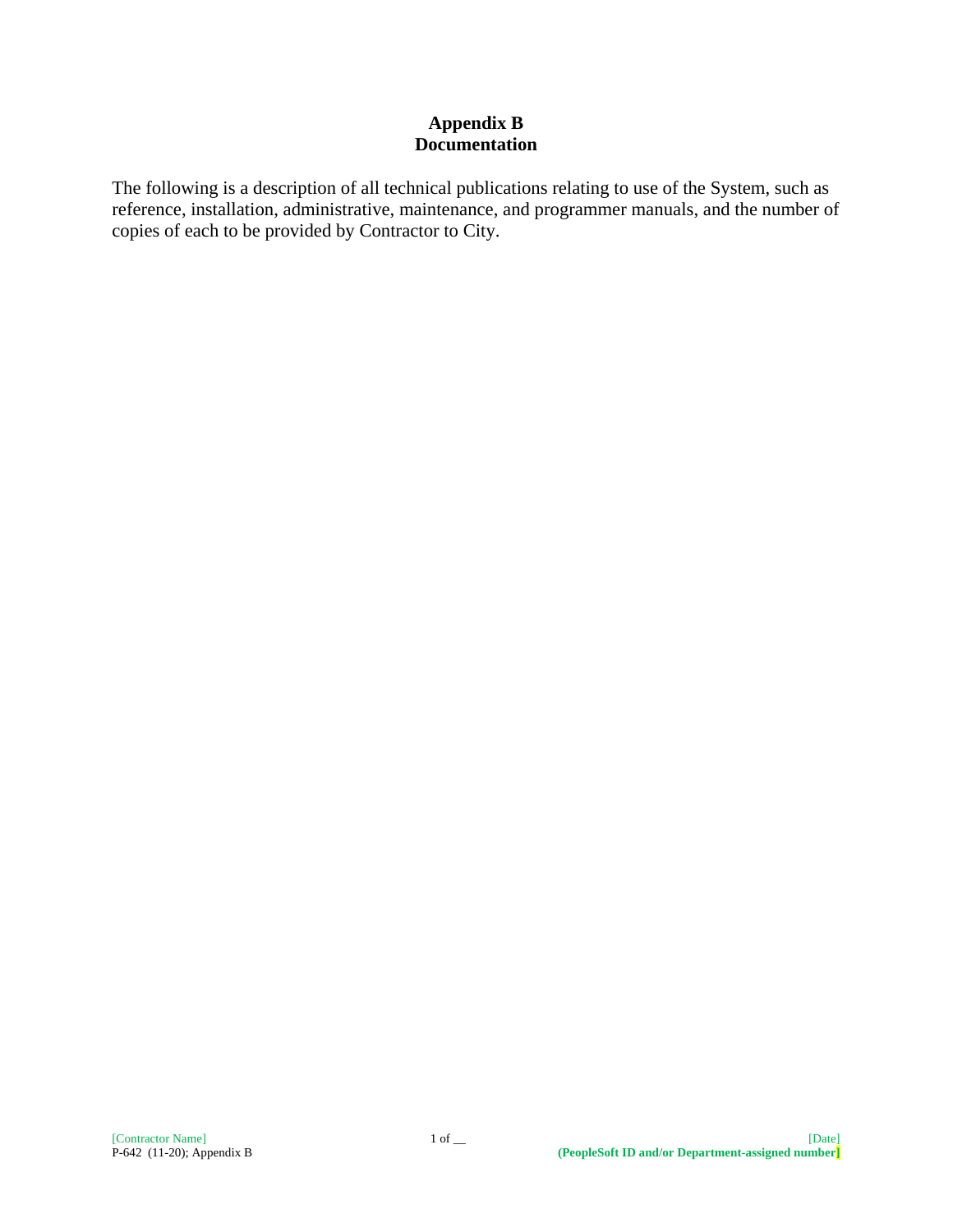#### **Appendix C Project Schedule**

#### **1. Start Date: [insert start date]**

The date on which the time for completion of Phase 1 shall begin to accrue.

### **2. Notice to Proceed: [insert number in words and (numbers)] days**

The minimum time period of advance notification that City shall give Contractor to notify Contractor that Authorization has been obtained for this Agreement and that Contractor should be ready to begin Work on the Start Date.

#### **3. Phase 1: Preparation of Functional Specifications**

#### **a. Time for completion: [insert number in words and (numbers)]** days

The length of time following the Start Date during which Contractor shall complete and deliver to City for City's review the following Work:

#### **b. Functional Specifications of the System**

#### **[List any additional things Contractor shall complete during Phase 1 and any Critical Milestones associated with this phase.]**

#### **c. Review Period: [insert number in words and (numbers)]** days

The length of time following delivery to City of the Work specified above, or resubmission of such Work to City following error correction by Contractor, that City shall have to review the completed Work and give notice to Contractor of City's acceptance or rejection of the completed Work.

#### **d. Acceptance Window: [insert number, such as 90 or 120, in words and in (numbers)]** days

The time period following completion of Phase 1 during which Contractor must secure Acceptance of that phase from City.

#### **4. Phase 2: Preparation of Design Specifications**

#### **a. Time for completion: [insert number in words and (numbers)]** days

The length of time following Acceptance by City of the Functional Specifications and other Work produced in Phase 1 during which Contractor shall complete the following Work: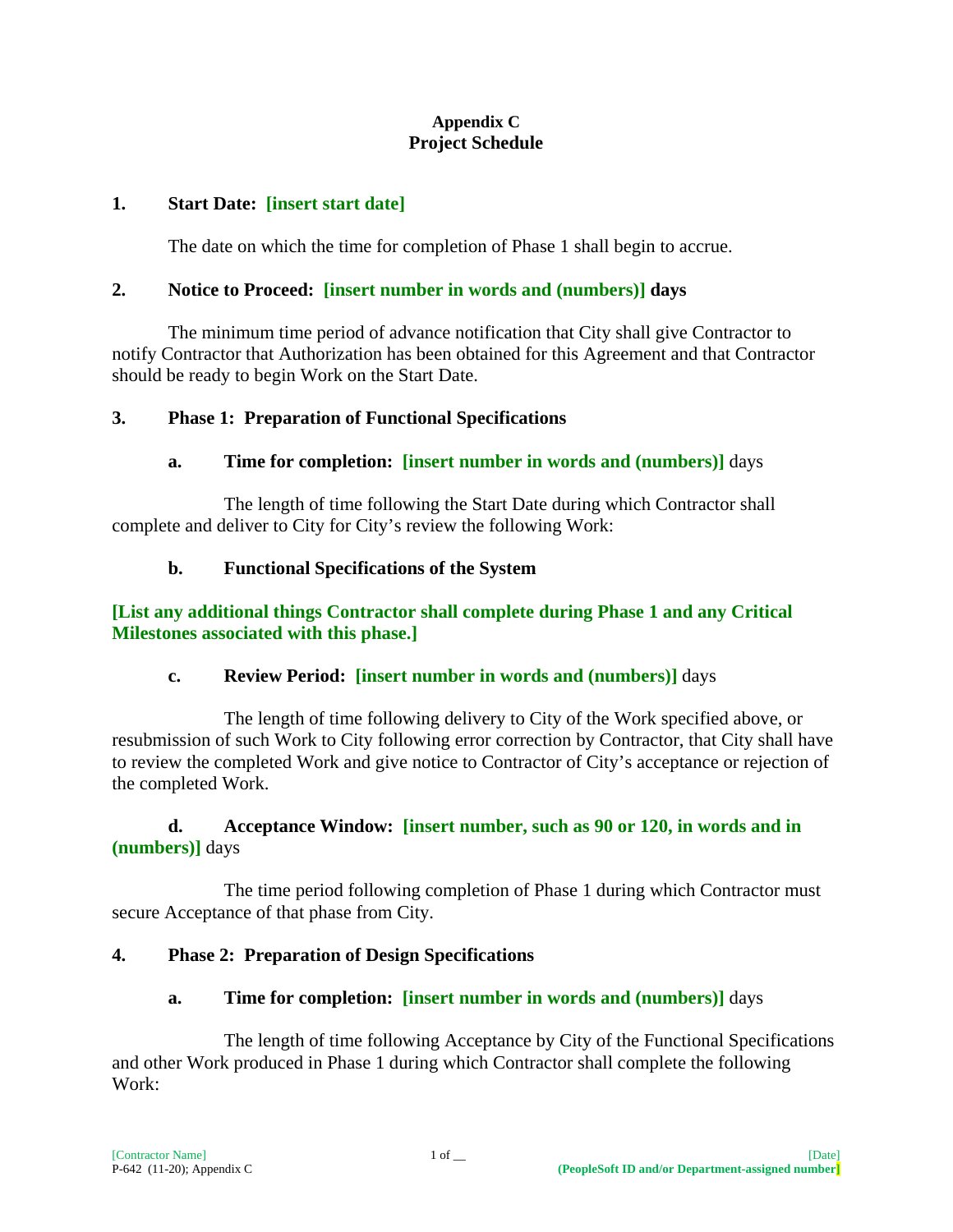## **b. Design Specifications of the System**

## **[List any additional things Contractor shall complete during Phase 2 and any Critical Milestones associated with this phase.]**

# **c. Review Period: [insert number in words and (numbers)]** days

The length of time following delivery to City of the Work specified above, or resubmission of such Work to City following error correction by Contractor, that City shall have to review the completed Work and give notice to Contractor of City's acceptance or rejection of the completed Work.

## **d. Acceptance Window: [insert number, such as 90 or 120, in words and in (numbers)]** days

The time period of following completion of Phase 2 during which Contractor must secure Acceptance of the completed phase from City.

# **5. Phase 3: Program Coding, System Installation, and Documentation Delivery**

# **a. Time for completion: [insert number in words and (numbers)]** days

The length of time following Acceptance by City of the Design Specifications and other Work produced in Phase 2 during which Contractor shall complete the following Work: Coding of the Programs for the System Factory, pre-installation testing of the System by Contractor **[and City, if so** 

**desired]**

Installation of the completed System at its final City site Delivery of Documentation for System

# **[List any additional things Contractor shall complete during Phase 3 and any Critical Milestones associated with this phase.]**

Following completion by Contractor of Phase 3, City and Contractor shall commence performance of the Acceptance Tests.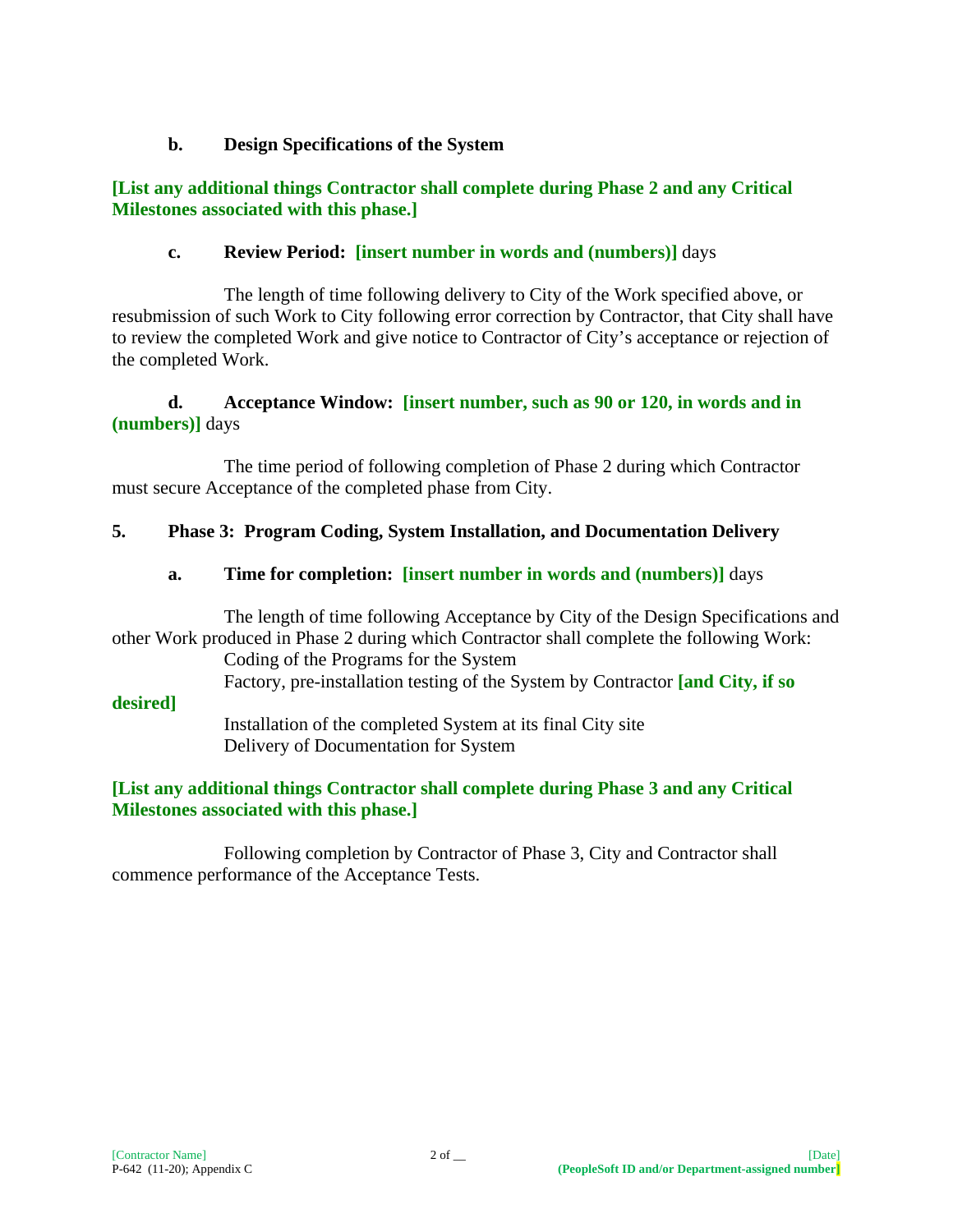**Appendix D Acceptance Test Plan**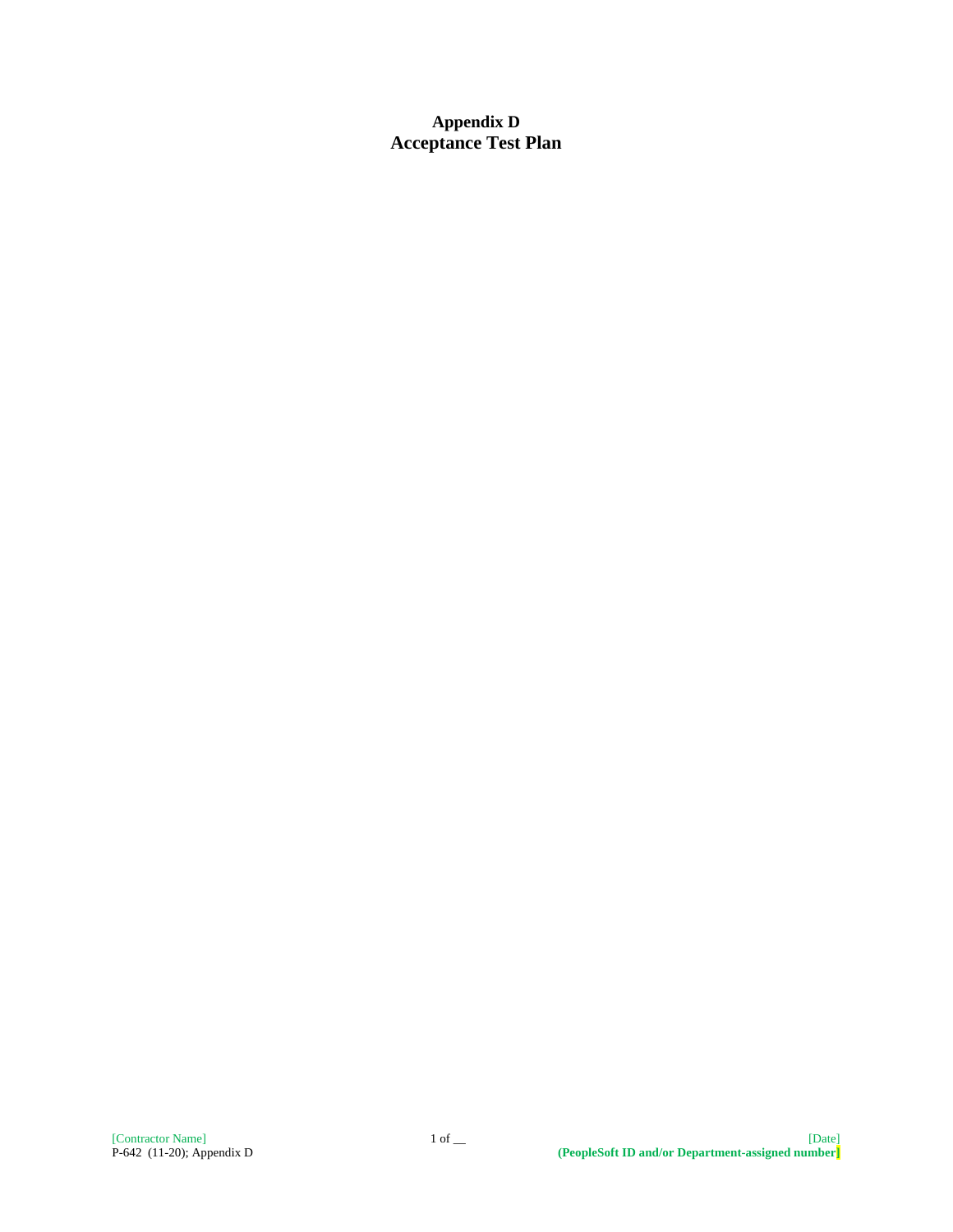#### **Appendix E Calculation of Charges**

No invoices for Services provided by law firms or attorneys, including, without limitation, as subcontractors of Contractor, will be paid unless the provider received advance written approval from the City Attorney.

## **In drafting the Calculation of Charges, the following format may be helpful in drafting:**

| Deliverable    | Target<br>${\bf Completion}$<br><b>Dates</b> | Cost |
|----------------|----------------------------------------------|------|
| $<$ Title $>$  |                                              |      |
| Deliverable 1: |                                              |      |
| $<$ Title $>$  |                                              |      |
| Deliverable 2: |                                              |      |
| $<$ Title $>$  |                                              |      |
| Deliverable 3: |                                              |      |
| $<$ Title>     |                                              |      |
| Deliverable 4: |                                              |      |
| $<$ Title>     |                                              |      |
| Deliverable 5: |                                              |      |
| $<$ Title>     |                                              |      |
| Deliverable 6: |                                              |      |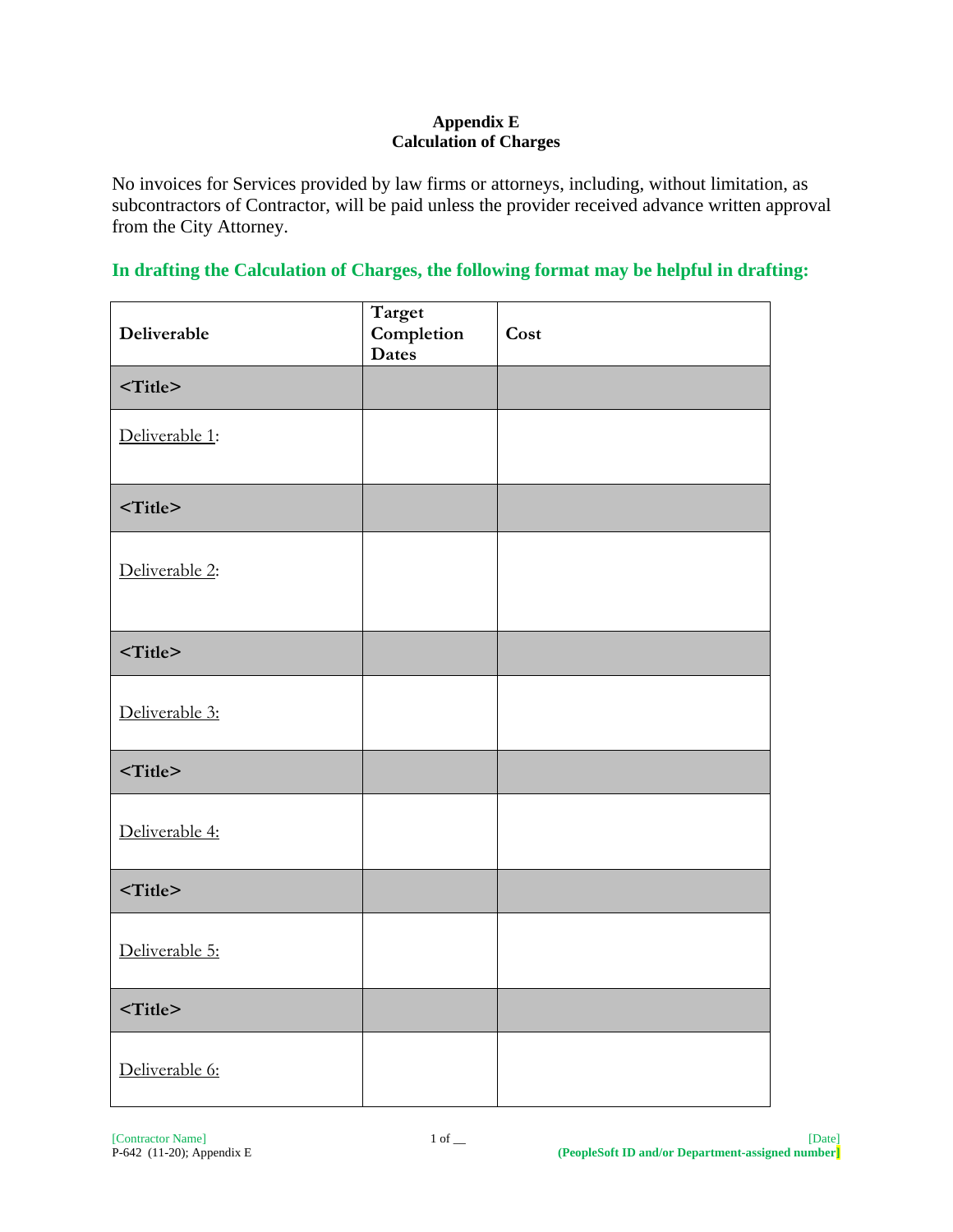| Total Cost: |
|-------------|
|-------------|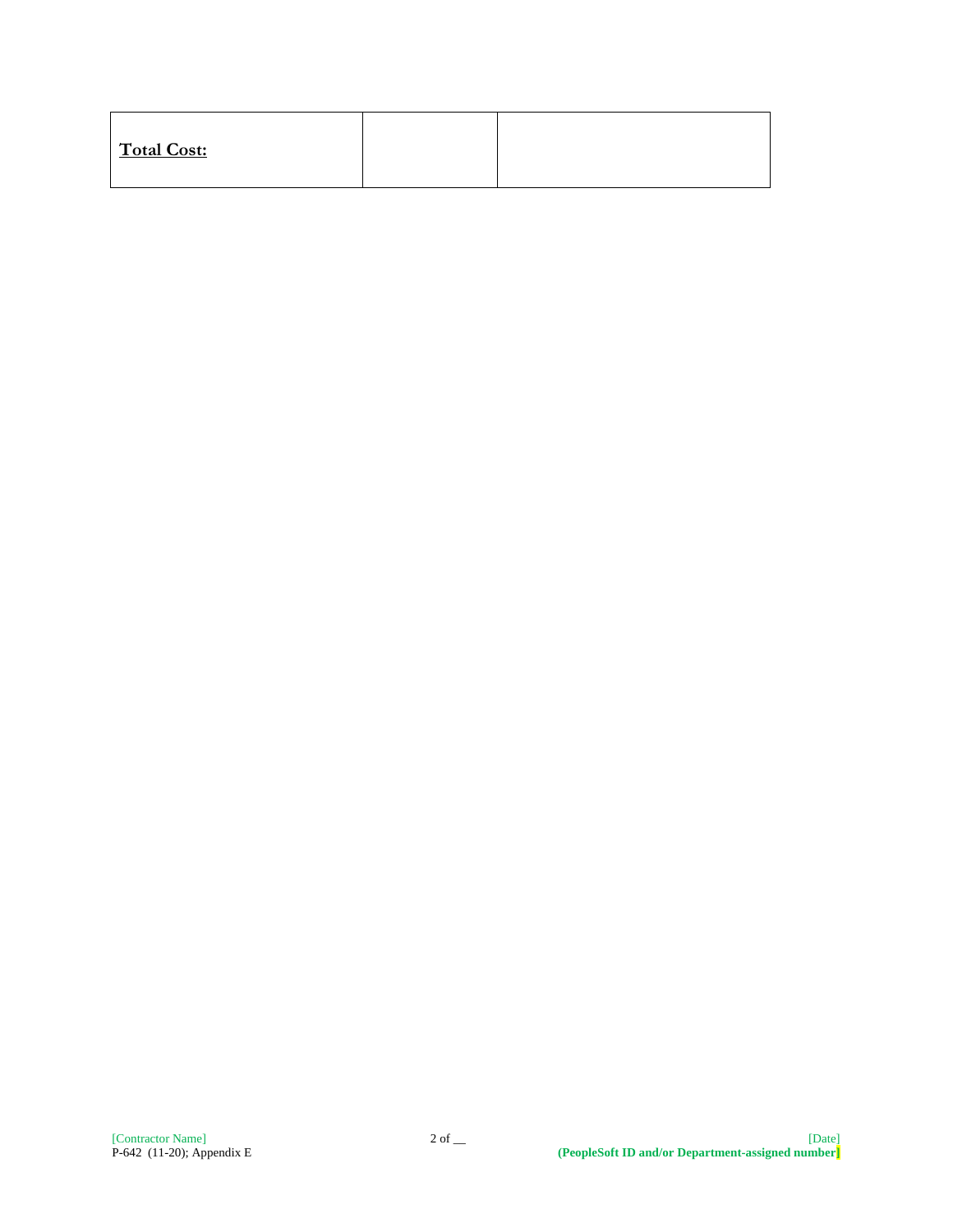#### **Appendix F Software Maintenance Terms and Conditions**

# **1. Scope of Service Coverage**

a. Contractor shall provide Support Services **[and provide Upgrades]** during the term of this Maintenance Agreement for the Software.

b. During the term of this Maintenance Agreement, Contractor will furnish Error, Defect or Malfunction correction in accordance with the Priority Categories listed below, based on the City's determination of the severity of the Error, Defect or Malfunction and Contractor's reasonable analysis of the priority of the Error, Defect or Malfunction.

1) Priority 1: An Error, Defect or Malfunction which renders the Software inoperative; or causes the Software to fail catastrophically.

2) Priority 2: An Error, Defect or Malfunction which substantially degrades the performance of the Software, but does not prohibit the City's use of the Software.

3) Priority 3: An Error, Defect or Malfunction which causes only a minor impact on the use of the Software.

Contractor will furnish Error, Defect or Malfunction correction in accordance with the following protocols:

1) Priority 1 Protocol: Within two hours, Contractor assigns a product technical specialist(s) to diagnose and correct the Error, Defect or Malfunction; thereafter, Contractor shall provide ongoing communication about the status of the correction; shall proceed to immediately provide a Fix, a Patch or a Workaround; and exercise all commercially reasonable efforts to include a Fix or Patch for the Error, Defect or Malfunction in the next Subsequent Release. Contractor will escalate resolution of the problem to personnel with successively higher levels of technical expertise until the Error, Defect or Malfunction is corrected.

2) Priority 2 Protocol: Within four hours, Contractor assigns a product technical specialist(s) to diagnose the Error, Defect or Malfunction and to commence correction of the Error, Defect or Malfunction; to immediately provide a Workaround; to provide escalation procedures as reasonably determined by Contractor's staff; and to exercise all commercially reasonable efforts to include a Fix or Patch for the Error, Defect or Malfunction in the next Software maintenance release.

3) Priority 3 Protocol: Contractor may include a Fix or Patch in the next Software major release.

**2. Hotline Support.** Contractor shall provide remote access hotline support to City to help City answer routine questions with respect to the use of the Software. Contractor also shall provide remote access hotline support to City to initiate resolution of Priority 1 and Priority 2 Errors, Defects and Malfunctions. Hotline support shall be made available by phone between the hours of 8 a.m. and 6 p.m. Pacific time Monday through Friday, except legal holidays. Hotline support shall be available by electronic bulletin board, electronic mail or other service 24-hours a